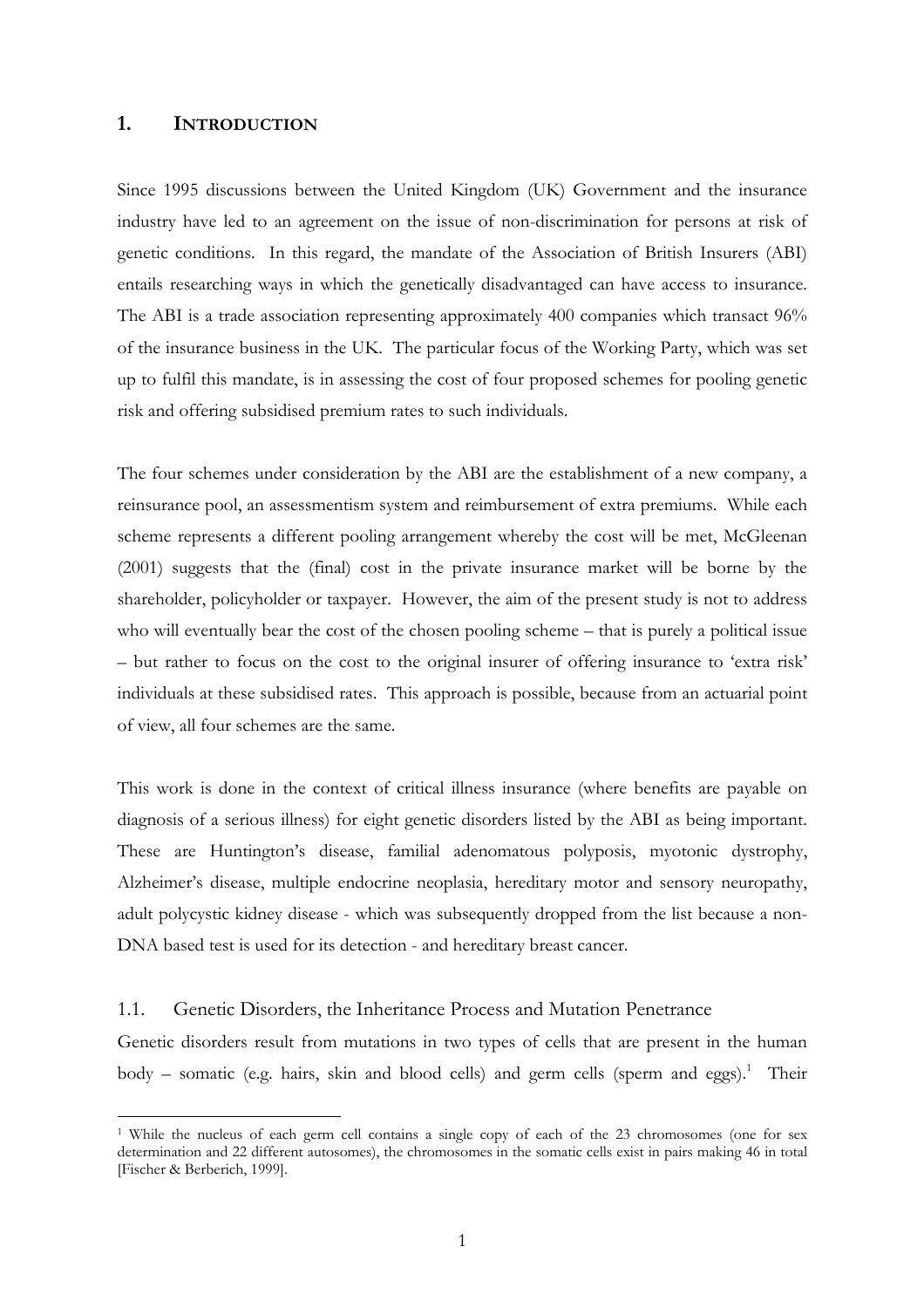presence may be detected by genetic testing, which according to Fischer & Berberich (1999), entails the examination of an individual's genetic material, deoxyribonucleic acid (DNA), with the detection of alterations in one's genetic make-up indicating the likelihood of a disorder (better known as a genetic disease). DNA is a threadlike molecular structure built from four building blocks called nucleotides – adenine (A), guanine (G), cytosine (C) and thymine (T) [Fischer & Berberich, 1999 and Regenauer & Schmidtke, 2001]. The DNA sequence contains the entire genetic information used by a cell in order to perform its functions, while a gene is the sequence of nucleotides used by a cell to manufacture an individual protein.<sup>2</sup> A specialised form of cell division takes place during which the DNA is duplicated. However, this replication process is susceptible to error and hence there exists the possibility of hereditary information being altered. Furthermore, external factors such as chemicals, radiation and viruses may influence the mutation of genes. Unfortunately, these blunders can lead to serious illnesses or even death. In particular, mutations in germ cells may be passed onto the next generation.

The literature acknowledges four types of genetic disorders - monogenic, chromosomal, somatic and polygenic.

*Monogenic (single-gene) disorders* 

These occur where a single gene is altered with the consequence that the pattern for a specified protein is flawed thereby leading to the manifestation of the disease. Huntington's and Sickle cell diseases are examples of monogenic disorders. Over 6,000 genes are known in which mutation leads to various monogenic disorders.

*Chromosomal aberrations* 

Changes (additions or deletions) in the chromosomes result in chromosomal abnormalities, with Down Syndrome being the most prevalent manifestation.

*Somatic disorders* 

 $\overline{a}$ 

These are mutations in somatic (non-germ) cells and because they are localised, genetic testing of the nuclear DNA of an asymptomatic individual does not guarantee presymptomatic detection of the disease. Furthermore, they remain in the corresponding body tissue and are not passed on to future generations. Therefore, one can observe that a genetic disease is not necessarily an inherited disease [Regenauer & Schmidtke, 2001].

<span id="page-1-0"></span><sup>&</sup>lt;sup>2</sup> Regenauer & Schmidtke (2001) reported that in the entire human genome, there are between 70,000 and 100,000 different genes, with specific instructions for constructing cells, organs and other body matter. However, since the official mapping of the human genome (2001), this number was revised down to around 30,000 [Sudbery, 2002].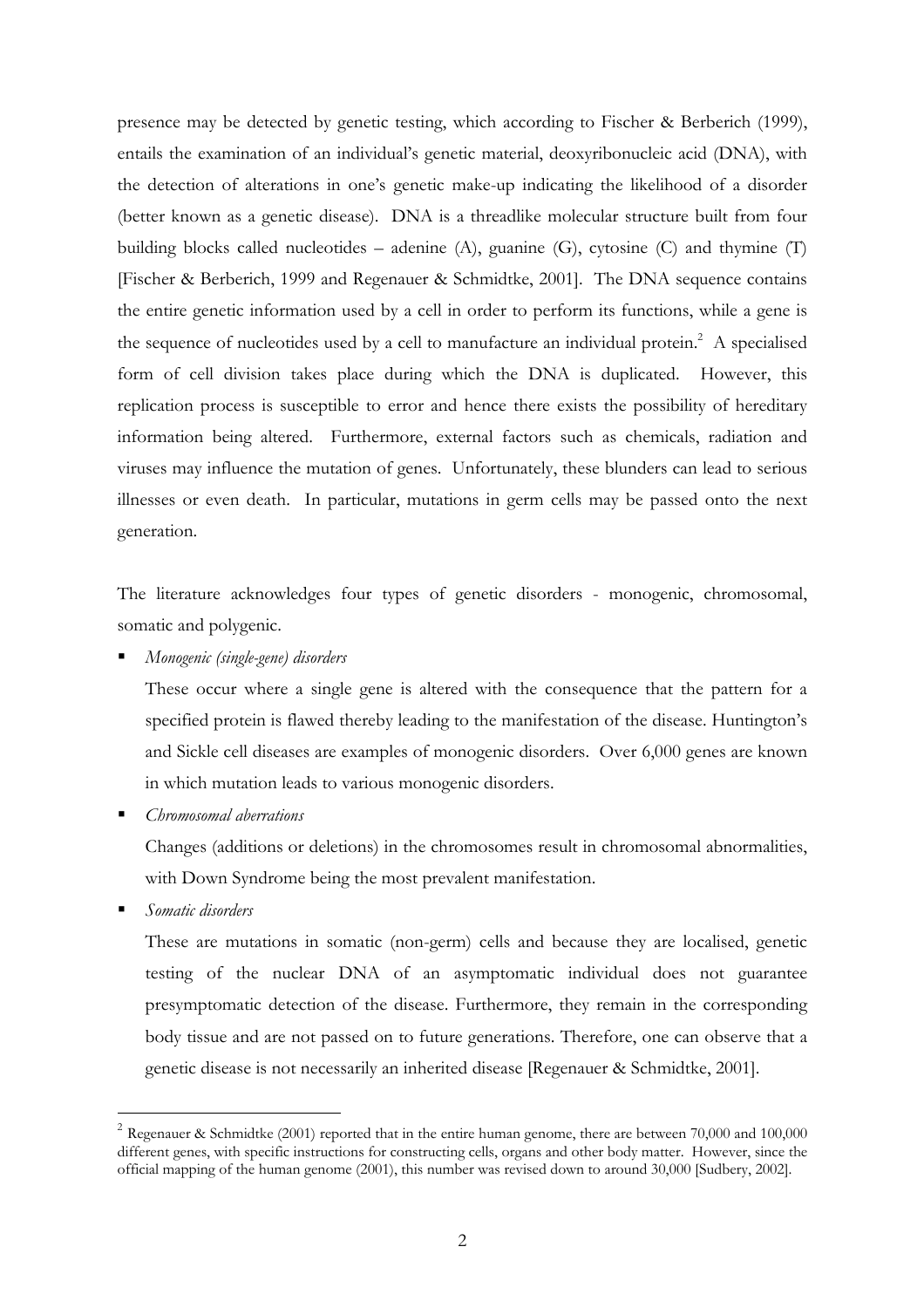#### *Polygenic disorders*

These result from the interaction of several mutations which leads to an illness. However, apart from the mutation of several genes, one or more environmental factor(s) usually contribute to the manifestation. For this reason, they are regarded as multifactoral disorders and they are in fact very common in the population. In this way, the contribution of the gene is regarded as a predisposition, rather than a strongly predictive indication as sometimes observed in monogenic disorders. Common diseases with a multifactoral genetic contribution include coronary heart disease and strokes [Regenauer & Schmidtke, 2001].

The seven disorders on the ABI's list are single-gene disorders. Single-gene disorders may be inherited as dominant traits, recessive traits or X-linked traits. For autosomal dominant disorders, only one parent need be a mutation carrier for the offspring to be affected by the disease. According to the Mendelian laws of inheritance of rare dominant traits, 50% of the offspring would be mutation carriers and the other 50% would be non-carriers. On the other hand, autosomal recessive disorders require both parents to be mutation carriers for the offspring to be affected, and a child carries two copies of the mutation with a 25% probability. In the case of the X-linked disorders, if a mother is carrying a mutation in the X-chromosome then her sons have a 50% chance of developing the illness, while her daughters have a 50% of becoming carriers [Regenauer & Schmidtke, 2001]. While all seven of the disorders on the ABI's list may be inherited as dominant traits, recessive forms of some disorders such as hereditary motor and sensory neuropathy may also exist.

Of course, the likelihood that mutation carriers will be affected by the disease depends on the mutation penetrance of the gene. Mutation penetrance refers the probability that defective genes will lead to the development of the illness or disorder. Mutation in genes which are associated with a high probability of manifestation (normally by retirement age) are known as highly penetrant disorders and are usually associated with early age of onset e.g. Huntington's disease and early-onset Alzheimer's disease. On the other hand, the age of onset of some diseases such as breast cancer varies widely, and there is a great deal of uncertainty associated with the mutation penetrance by very high ages. However, from the insurer's point of view, it is the penetrance of the disorder below retirement age when most contracts are in force that is important. The penetrance at these earlier years (even for HD) is less clear and hence one can say that there is great uncertainty in the penetrance of all the disorders.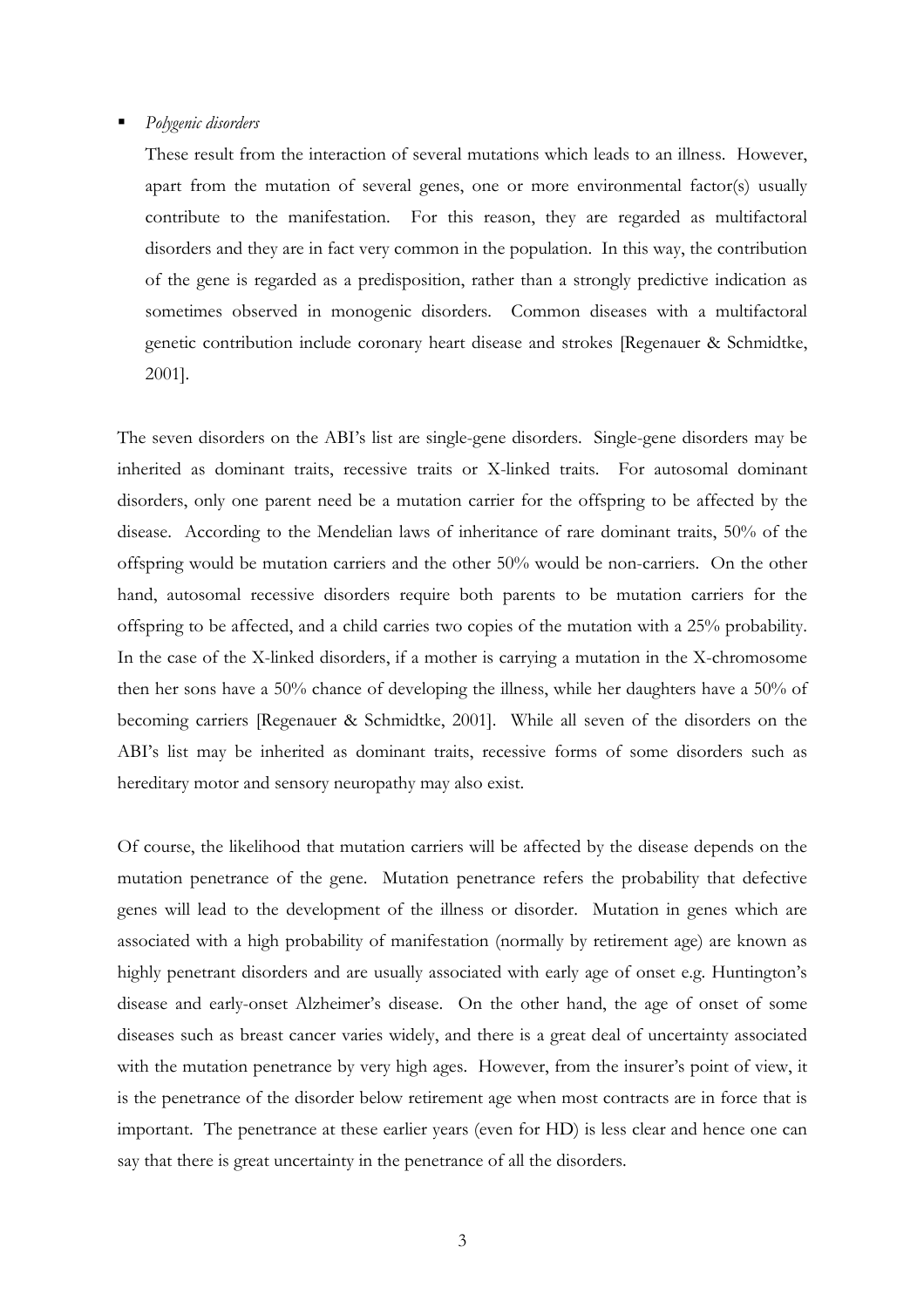#### 1.2. Insurance, Genetic Testing and Adverse Selection

While the existence of genetic disorders need not affect the underwriting process, certain types of legislation governing the use of genetic information may cause the process to break down. This assertion is based on the following. During the underwriting process, information such as sex, lifestyle, medical test results and family history are drawn upon to inform the setting of premiums. This process normally reveals three types of risk - standard, extra or 'too high'. In the case of standard or extra risk, persons of similar risk are then pooled together and charged accordingly. This is based on the principle of mutuality [Australian Law Reform Commission, section 11.26 to 11.28, 2001]. On the other hand, persons falling into the latter category are normally denied insurance, as the possible experience may be too uncertain, even averaging across individuals.[3](#page-3-0)

Hence, individuals with a known family history of a genetic disorder present themselves as 'extra risk' to insurers who then normally charge additional premiums to compensate for the added risk. In contrast, if legislation were in place that prohibited the use of family history or other types of genetic information, it would be impossible in the underwriting process to ascertain the risk profile of individuals. Thus, it quite possible that persons at risk of these genetic disorders could benefit from premiums below those appropriate for their risk profile. The insurer may then be exposed to negative actions of policyholders who because of this asymmetric information may now be able to afford insurance or buy it at a rate in excess of the normal rate of purchase. This occurrence is known adverse selection.

Therefore, the advent of genetic testing for genetic disorders has heightened fears of adverse selection within the insurance industry. But the realisation of these uncertainties depends on the mutation frequencies in the population and rate of testing for the genetic disorders associated with them. These factors come together to determine how much asymmetric information exists in the system and hence the possibility of newly insured clients 'selecting against the office'. In addition, the rate of onset of a serious illness or rate of mortality (related to a genetic cause) would be a contributing factor in the determination of the financial impact of adverse selection on the insurance industry.

 $\overline{a}$ 

<span id="page-3-0"></span><sup>3</sup> According to Leigh (1990), in the United Kingdom, 95% of applicants for life insurance are accepted at standard rates, 4% at increased rates and the other 1% declined.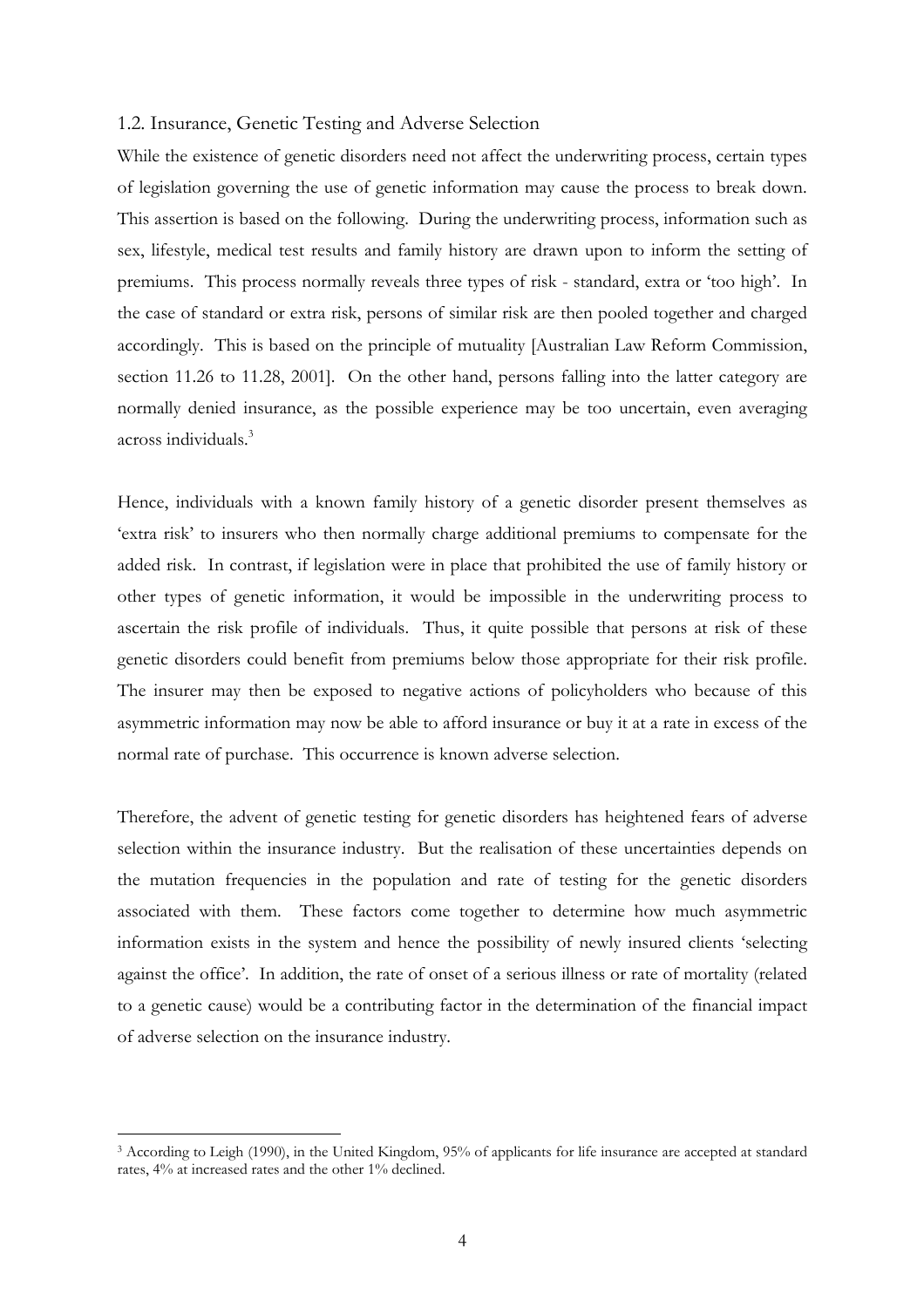To date, only the monogenic disorders have been identified as having a potentially serious impact on the life insurance industry because of their high risks. In particular, according to Harper and Clarke (1997) only the autosomal dominant disorders are regarded as relevant to life insurance industry, while the effect of genetic testing for polygenic disorders is uncertain. However Macdonald (2001) suggested that the life insurance market was large enough to deal even with monogenic disorders, but the same could not be alleged for the critical illness insurance market which is significantly smaller. Furthermore, it is felt that testing for chromosomal and somatic disorders will not have a significant impact on the industry [Macdonald, 1999].

## 1.3. Social Impact of Genetic Testing

The general consensus in the early 1990s was that insurers would request genetic tests results from prospective policyholders. The belief that these results would then be used during the underwriting process to predict future lifetimes accurately caused fears of discrimination towards genetically disadvantaged individuals. However, genetic testing would not eliminate the randomness in the prediction of future lifetimes of the insured because it does not say definitively when the onset of such diseases will occur. In addition, the predictive power of DNA testing may be limited not only by incomplete mutation penetrance, but variable expressivity and imprinting.<sup>[4](#page-4-0)</sup>

However, the initial fears of legislators did result in a speedy reaction to the plight of genetically disadvantaged individuals in context of insurance purchasing as well as the insurers' fears of adverse selection. Various moratoria were implemented from 1996 to ensure that the necessary research is conducted before a 'solution' which is acceptable to both parties (insurers and genetically disadvantaged individuals) is put forward. The ABI Working Party is very prominent in this process and the proposed pooling mechanisms represent a step towards the 'best' solution.

#### 1.4. Plan of the Dissertation

 $\overline{a}$ 

The aim of the present paper is to quantify the costs of offering insurance to 'extra' risk individuals at subsidised rates. Here subsidised rates are those adjusted for family history of a

<span id="page-4-0"></span><sup>4</sup> Expressivity refers to the quantitative differences in the manifestation of the disease or symptoms, while imprinting occurs when genetic information manifests itself differently depending on the parent from whom the disorder is inherited [Regenauer and Schmidtke, 2001].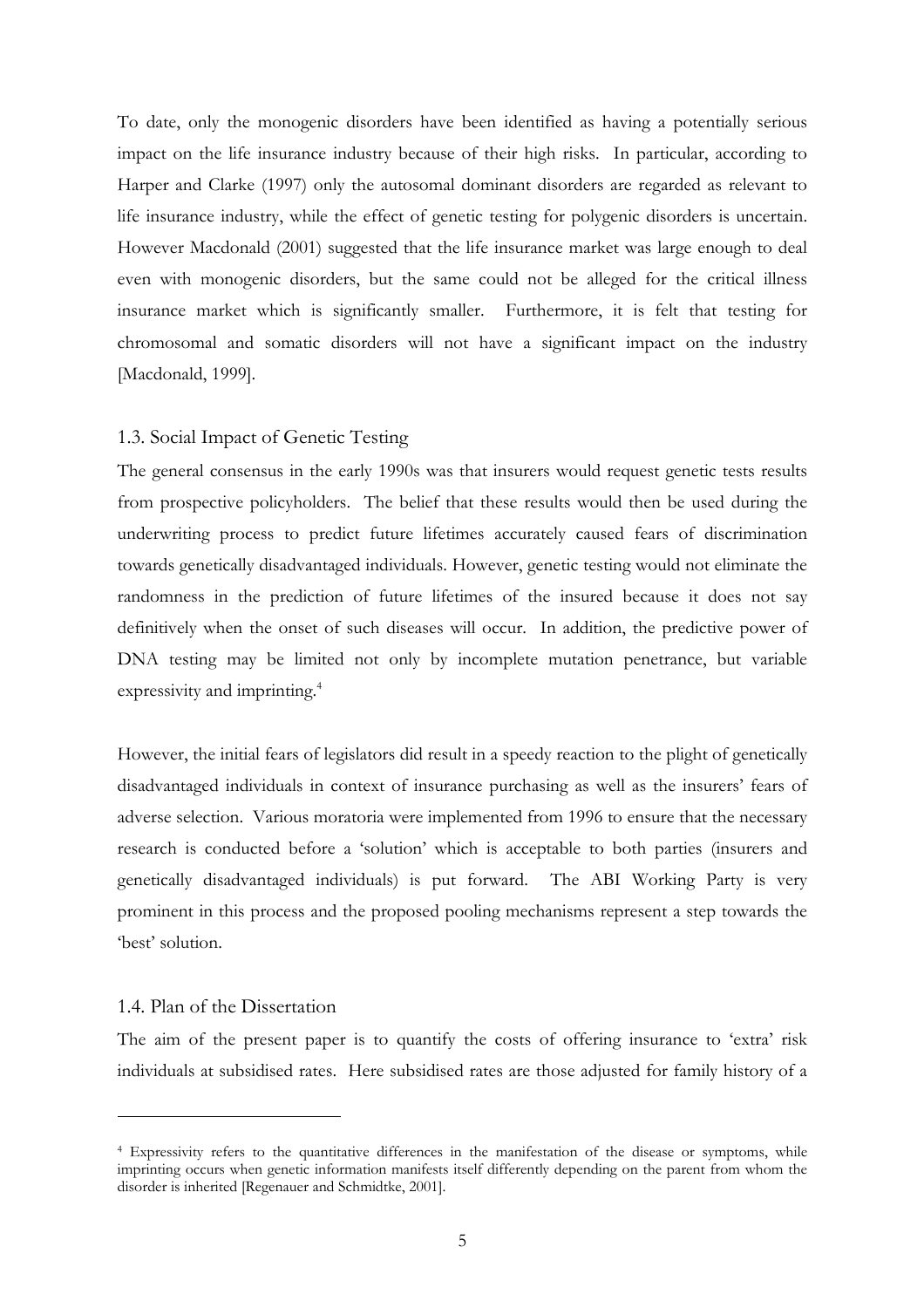genetic disorder assuming that this is the only information available to the insurer. In this case, the exercise is tantamount to quantifying the cost of adverse selection in the system. However, when this assumption is relaxed and family history information also cannot be used, it will be shown that other costs arise that are not only related to adverse selection. Each of these cases will be dealt with in turn. We will do this in the context of the critical illness insurance market, largely due to the 'relatively' easy application of the Markov multi-state modelling approach and data availability. The work here is an approximation, based on the assumption that the major monogenic disorders highlighted by the ABI as relevant to the insurance industry can be allocated to a few representative categories. This is all that is possible now in the absence of more detailed information from epidemiological research into some individual disorders.

The remainder of the paper is presented as follows. Section 2 gives a brief synopsis of the events leading up to the current situation of genetics and the insurance industry. This is followed by Section 3 on modelling where a Markov multi-state model (following Macdonald, Waters & Wekwete, 2003a) is developed for the critical illness insurance market. The model is parameterised in Section 4 and 5 mainly by drawing on approaches employed in modelling four different disorders. The results and discussion are presented in Section 6. Section 7 concludes the paper.

# **2. ACCESS FOR ALL**

Ideally, one would like to move towards a situation where persons with genetic conditions have access to insurance. To do otherwise would signal a move towards a class society divided along the lines of 'good' and 'bad' genes. This would jeopardise the work done on eliminating discrimination on the grounds of ethnicity, sexual orientation, disability, etc.

#### 2.1. The ABI's Mandate

 $\overline{a}$ 

To this end, the ABI was charged by the Human Genetics Commission (HGC) with exploring ways to improve access to insurance for the genetically disadvantaged. Presently, they are considering four options for pooling the genetic risk of such individuals. The four pooling schemes proposed by the ABI are:<sup>[5](#page-5-0)</sup>

<span id="page-5-0"></span><sup>5</sup> Report of the Chairman of the ABI Working Party on "Access to Insurance".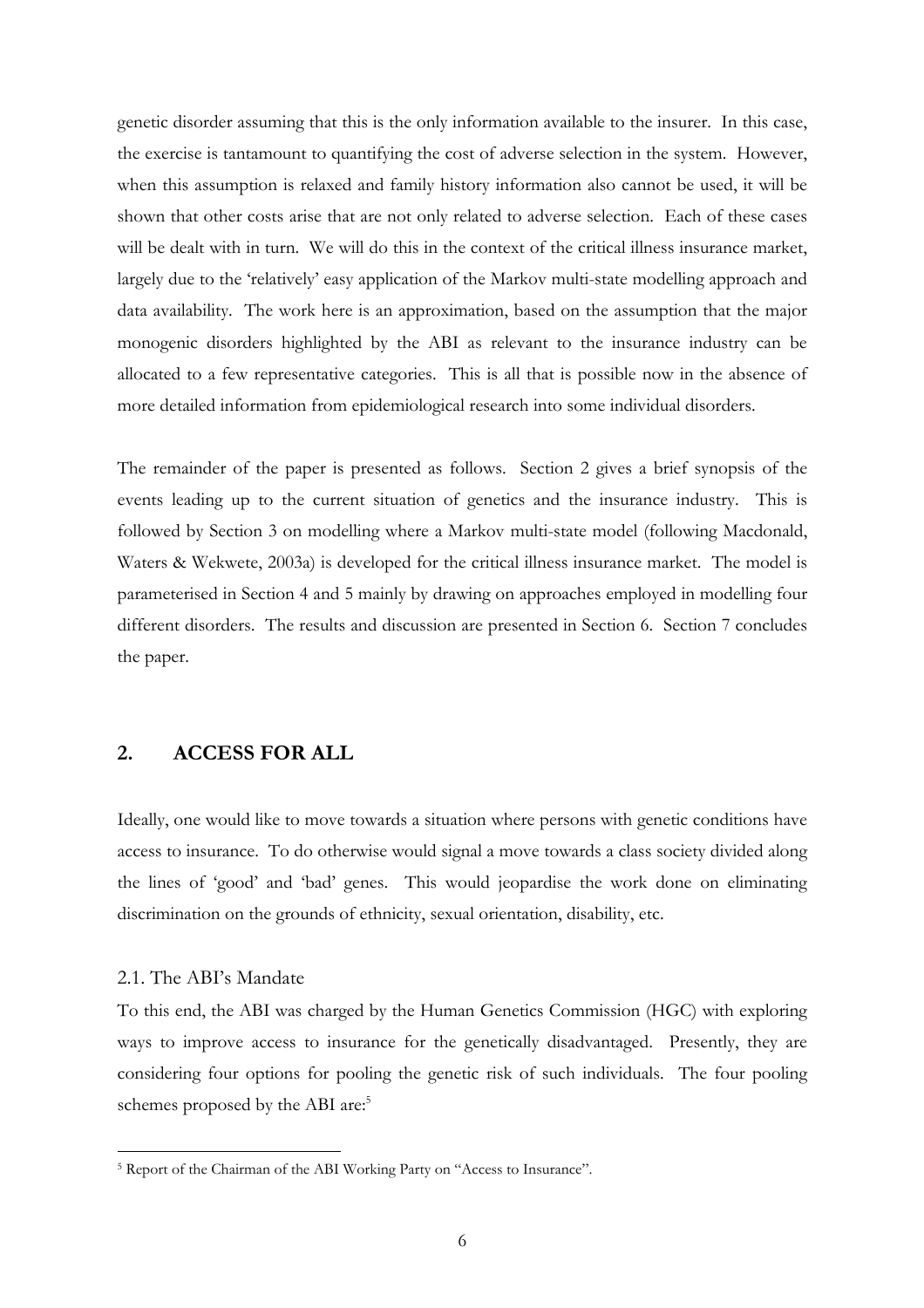- The establishment of a new company which would issue insurance products at subsidised rates, while the losses would be met by a levy on member life companies;
- The 'Reinsurance pool' mechanism which would issue policies at subsidised rates, while a central risk premium pool would reinsure policies at rates consistent with the premiums paid. Losses would be met by participating life companies.
- The 'Assessmentism' system which would issue policies at subsidised rates, while a central fund would reimburse the mortality/morbidity component of eligible claims. Funds would be recovered from member companies.
- The 'Reimbursement of extra premiums' scheme where policies would be issued directly by the companies at actuarially-determined rates. However, policyholders would pay a subsidised rate of premium and the life companies would be reimbursed by a central pool which would recharge the costs to its members.

The 'subsidised' rate of premium refers to the rate charged in the absence of any genetic testing information, i.e. rates based on family history. Thus, disclosure of genetic testing information would not be necessary in the setting of premium rates. However, since the cost of cover has to be met, reserves would have to be set up and these would require some disclosure of genetic information. And herein lies the conflict between the policymakers and the financial community; a conflict that may have to be resolved in order to implement any of the schemes.<sup>[6](#page-6-0)</sup> For the 'reimbursement of extra premiums' scheme, full disclosure of genetic information would be required up front in order to ascertain the actuarially fair premium, which according to Bakker *et al.* (2000) is the insurance premium which equals the expected loss to that individual as covered by the insurance policy. However, any such disclosure requirement would raise serious political and social concerns relating to data protection issues, and could further accentuate fears of discrimination.

However, many events have transpired to bring us where we are today. Specifically, the assertion that (with access to genetic test results) insurers could now predict the future lifetime of individuals created some concern among legislators who believed that persons found to be

 $\overline{a}$ 

<span id="page-6-0"></span><sup>6</sup> The Financial Services Authority (FSA) may be willing to accept simplified reserves, for example a percentage of premiums and in this way genetic testing information may not be required.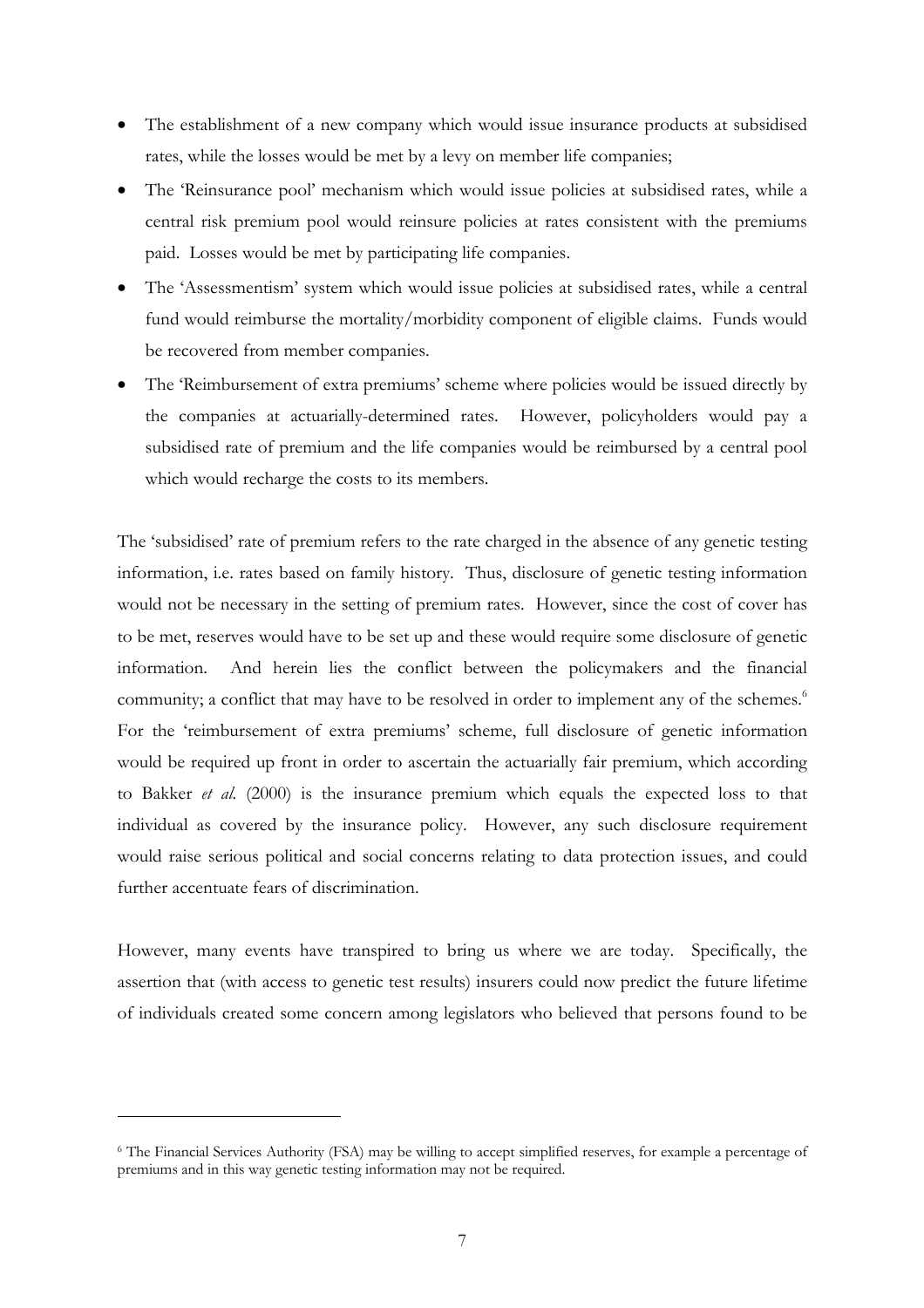genetically disadvantaged would be discriminated against.<sup>[7](#page-7-0)</sup> The following gives a brief account of the events leading up to the present situation.<sup>[8](#page-7-1)</sup>

# 2.2. Brief History of Genetics and Insurance in the United Kingdom (1995-present)

The discussions between government and the insurance community on genetics started in 1996 when the government rejected the advice given by the House of Commons Science and Technology Committee (HCSTC) on aspects of human genetics and immediately established the Human Genetics Advisory Commission (HGAC) which was later subsumed into the HGC. A year later, the HGAC (1997) recommended a two-year moratorium on the use of genetic information to allow for the relevant research to be conducted. At the same time, the ABI appointed a genetics advisor and imposed a voluntary moratorium on requesting genetic tests, the use of any existing DNA-based test result for life insurance up to  $f100,000$  in connection with a mortgage and 'cherry-picking' (giving low premiums to those with 'good' genetic test results). The ABI also introduced a list of eight (later seven) single-gene disorders that it regarded as significant to the industry.

Later, the Government also set up the Genetics and Insurance Committee (GAIC) with the task of considering applications from insurers to be allowed to use genetic test results in some circumstances. However, the ABI advised its members to continue to use results (within the terms of the moratorium) until told to do otherwise. Finally, the HCSTC (2001) and HGC (2001) reports led to a voluntary five-year moratorium being agreed between the government and the ABI on the use of genetic testing for contracts of below  $f_{15}500,000$  for life insurance and £300,000 for other types of insurance. In addition, the HGC stressed that they regarded family history as genetic information and while not extending the moratorium to this area, emphasised that this stance would be revisited after three years.

One can see that the path forward was mapped out with the recommendation based on discussions between government and the insurance industry and published in the HGC summary report (2002) that "……*during the period of the moratorium risk pooling and other models*

 $\overline{a}$ 

<span id="page-7-0"></span><sup>7</sup> A public opinion survey commissioned by the HGC revealed that about 80% of persons polled believe that genetic testing should not be used in setting premiums and should be restricted to police investigations [Australian Law Reform Commission Report, Section 2.9-2.10, 2001].

<span id="page-7-1"></span><sup>8</sup> This account of events from 1995 to present is based on Macdonald (1999).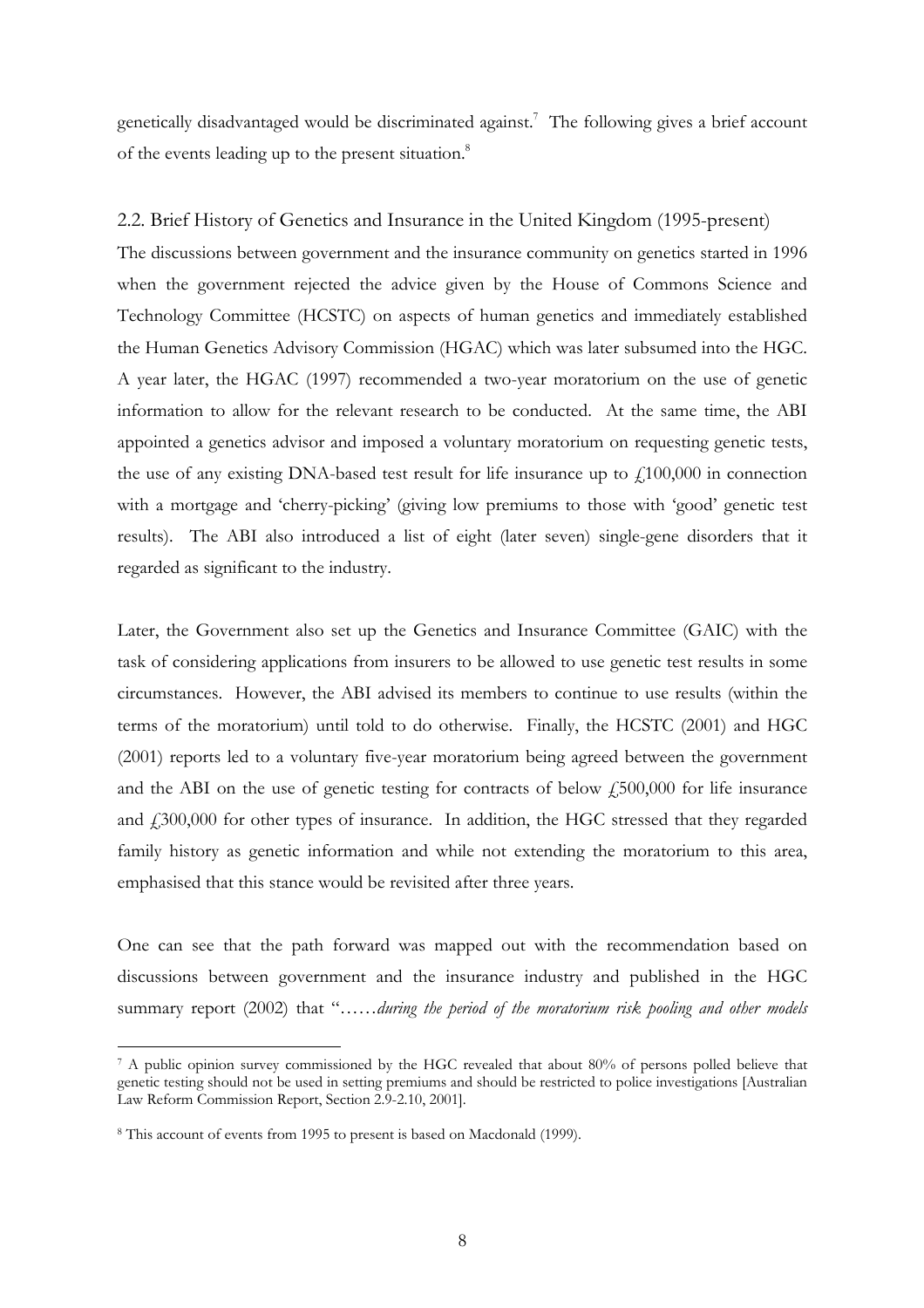*should be explored further by independent experts from the actuarial profession, insurance industry and the genetics community*". Specific suggestions from that HGC report (2002) include a reinsurance pool and an insurance-funded risk pool. The document prepared by McGleenan (2001) then formed the basis for the Report of the Chairman of the ABI Working Party on "Access to Insurance".

## 2.3. Analysis of ABI Options for Pooling Genetic Risk

The ABI Working Party highlighted some distinguishing features of the four schemes along the following lines: quantification of extra risk; data collection; carrier of mortality (morbidity) risk; product structure; independence of industry; costs; distribution and control of multiple applications.

For the first three schemes – the 'new company', the 'reinsurance pool' and 'assessmentism' – quantification of the premiums is not required and these schemes therefore have an immediate advantage over the 'reimbursement of extra premiums' arrangement where the actuarially fair premium would have to be ascertained. To set actuarially fair premium rates, insurers would require genetic testing information, which is not the case for setting premiums in the first three arrangements. In contrast, the subsidised premium rates (for the first three schemes) would be determined by family history through the normal underwriting process. However, in light of the HGC's stance on family history being regarded as genetic information, one must wonder why the proposed subsidised rates still include the use of such information. That being said, the ABI has determined that their discussions with government concern just a ban on genetic information (narrowly defined).

Nonetheless, as mentioned in Section 2.1, since reserves would still have to be set aside, normal prudential practice means that genetic information should be collected if any of the first three schemes were adopted, making this requirement of genetic information a necessity for any of the schemes to work effectively.

In addition, in the event that the actuarially determined premium under the fourth arrangement is insufficient to cover the cost of the benefits due to the policyholder, the original insurer must meet the cost. This is not the case with the first three arrangements, which are designed to pool the cost of the mortality or morbidity risk across participating companies.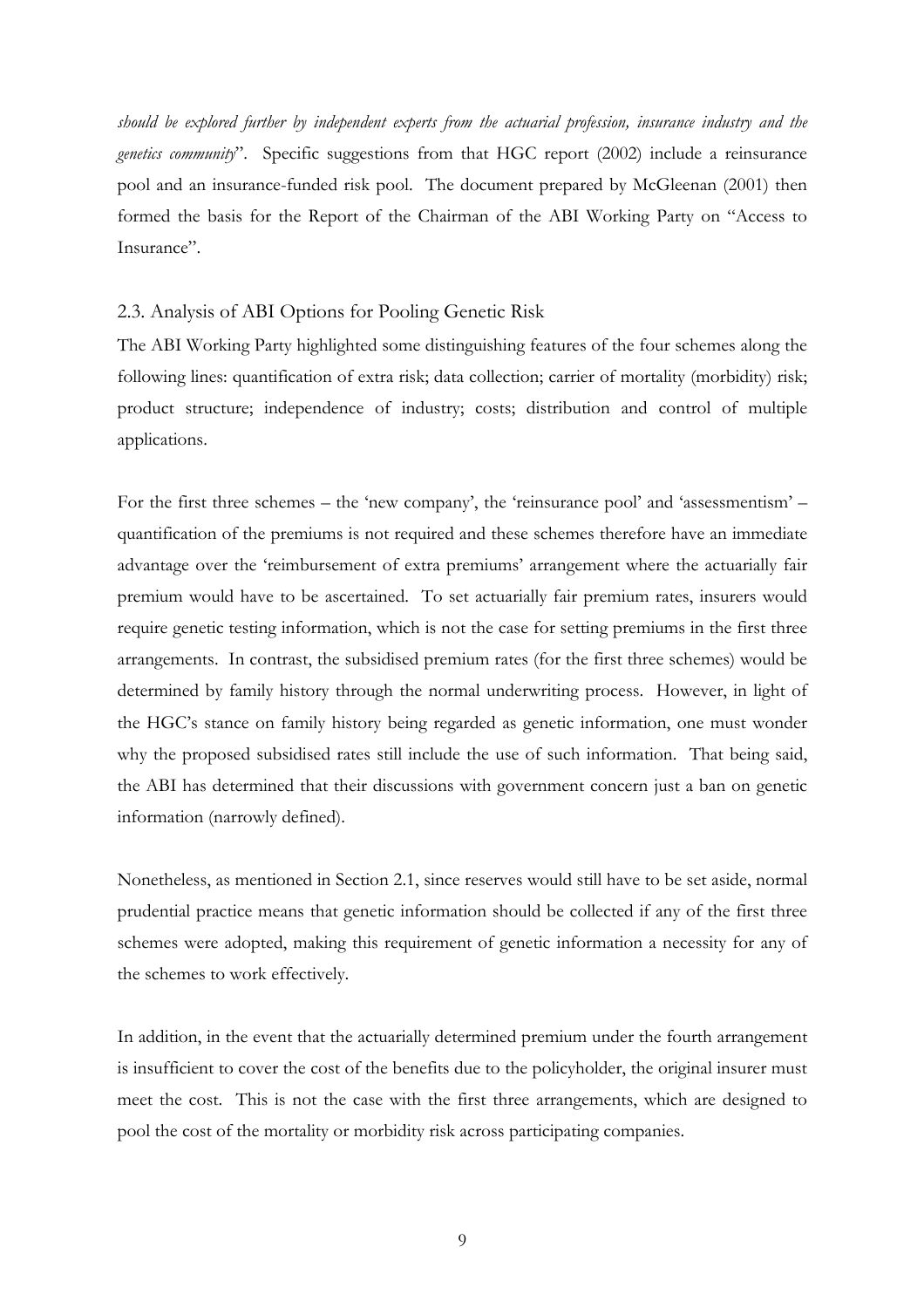In attempting to choose among different options for pooling genetic risk, the costs of each mechanism feature prominently in the consideration of the ABI Working Party. So far, they have suggested that the setting up of the 'new company' would be the most costly of the proposed pooling schemes. This stems from the start-up cost and the fact that the scheme would not be operating through existing channels. However, the possibility of being independent of the industry may give the scheme the flexibility to do things differently. But any advantage gained from its perceived independence may be lost through its basic product structure.

The 'reinsurance pool' with its flexibility in product range as well as lower cost projection by the ABI appears to be superior to the 'new company'. However, some concern may be raised over the effectiveness of this system given the insurers' discretion in setting their standard rates of premium. This could easily result in a situation where insurers purposely set premiums excessively low and simply recoup the losses from the reinsurance pool.

Of the first three schemes, the 'assessmentism' pooling scheme has the appeal of being the least disruptive. That is, there would be no need to form a new company or to establish any reinsurance pool mechanism and products would be distributed using existing channels. Furthermore, it meets the need for genetically disadvantaged persons to be absorbed into the present system and not to feel alienated by their more 'fortunate' counterparts.

It is clear that if any of the schemes were compulsory the cost to the industry would be passed on. The costs of some schemes may be borne primarily by shareholders through reduced dividends, while for others the costs would be carried by existing policyholders through increased premiums. The last possibility is where government funds the subsidisation of the scheme through increased taxes [McGleenan, 2001]. However, in the final analysis the policyholder will have to bear any increase in cost. For example, if the initial cost was borne by the shareholder via a reduction in dividends, this would cause a fall in share prices. This downturn in the company's performance would require a restructuring of operations which will more often than not involve an increase in premium rates for policyholders.

These costs can be divided into administrative and subsidised costs with the foregoing being largely administrative costs. However, in the absence of any expertise in quantifying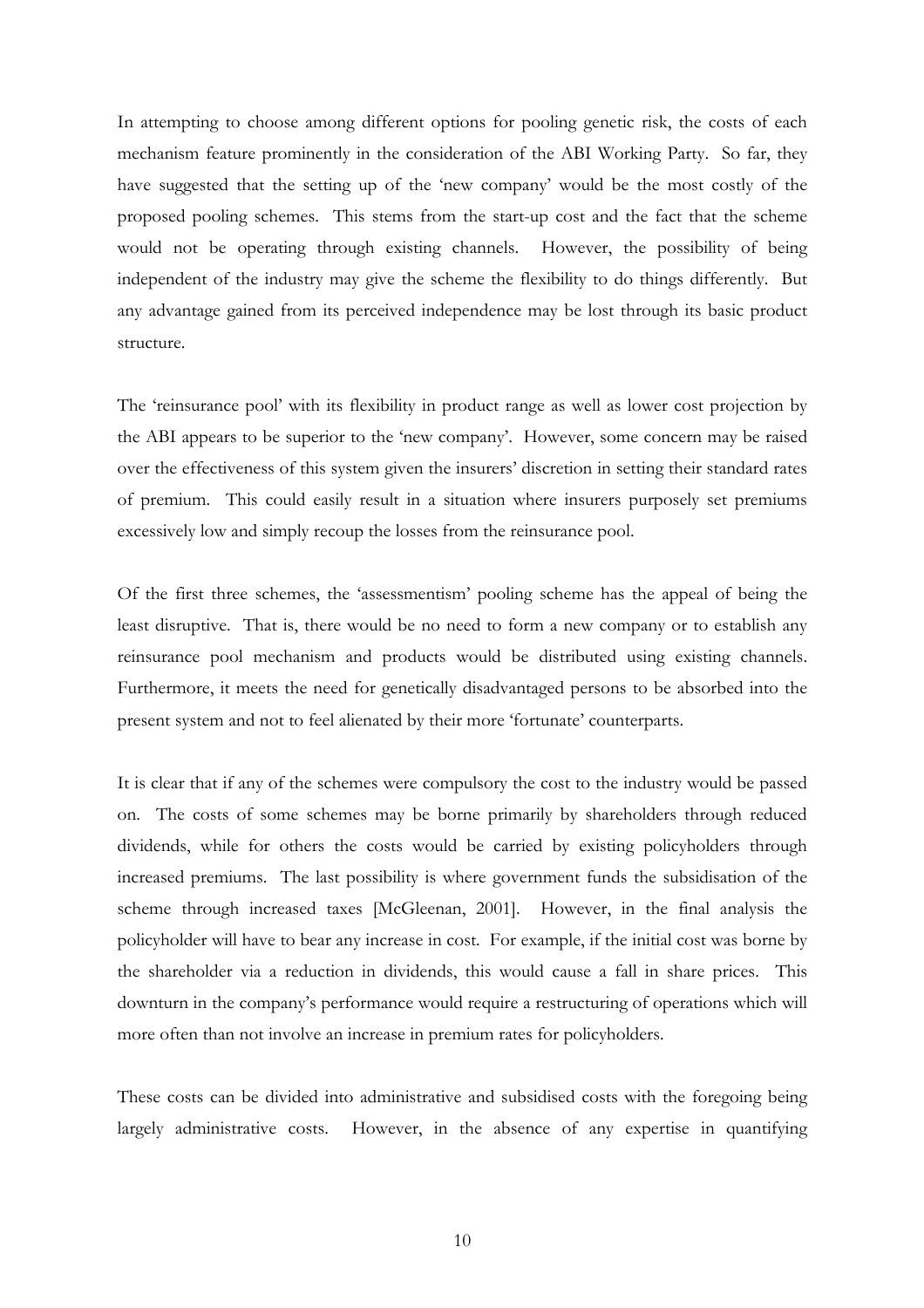administrative costs, it was agreed that this project would concentrate on trying to quantify the subsidised cost using tools already available to actuaries.

If participation was not compulsory then the pool may not be large enough to support the demand without placing too heavy a financial burden on the participating companies (in the cases of the first three schemes). In reality though, were the schemes not compulsory genetic testing would remain a contentious issue and part of the purpose of the scheme would be lost. Therefore, one might expect that there would be strong pressure on all insurers to participate (including those who are not members of the ABI).

Turning to subsidised costs, one observes that based on the equivalence principle for calculating premiums all four schemes are essentially the same. In other words, from an actuarial point of view no differentiation will be made when undertaking the costing exercise. It is suggested that these differences will emerge mainly at the administrative level.

On closer examination of any of the four options, one realises that the exercise is equivalent to quantifying the cost of adverse selection in the system depending on the information set of the insurers. This is because persons will be insured at the premium rates they would be charged if there was simply no requirement to disclose genetic test information. That said, it must be noted that other costs will arise if family history information cannot be used.

# **3. DEVELOPMENT OF THE MODEL**

## 3.1. Multi-state Models

Quantifying the costs of adverse selection in the insurance industry has occupied actuaries for some time now. Most authors have utilised the multi-state model approach to capture the effect of withholding positive genetic test results in different insurance markets. In fact, Macdonald (2002) observed that "….*in particular the discreteness of the states* [of these multi-state models] *corresponds well with the small number of discrete genotypes that feature in the Mendelian single-gene disorders*". Modelling of markets for critical illness and life insurance have featured prominently in the literature largely because of the relative ease with which models may be constructed and the availability of data. This paper focuses on the critical illness insurance market.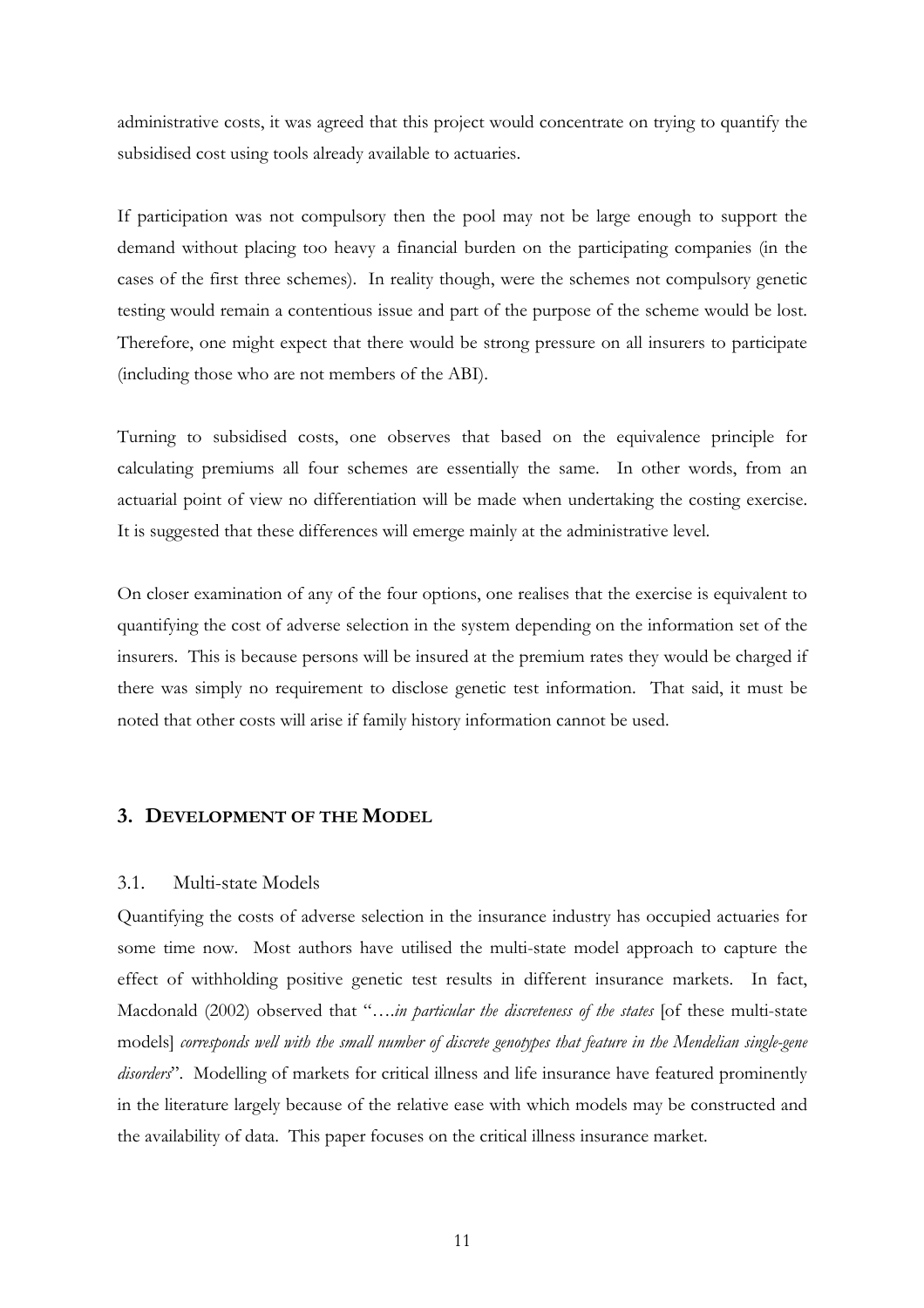#### 3.2. Critical Illness Insurance

Critical illness insurance, unlike life insurance, can be viewed as a 'living benefit'. This is because the benefit is paid on diagnosis of a serious illness thereby allowing the patient to benefit financially while he/she is still alive. Under a 'stand-alone' contract, there is no benefit on death not related to a critical illness or death within a number of days of diagnosis of the critical illness (to be specified under the terms and conditions of each contract). On the other hand, under a life insurance contract, the survivors benefit on the death of the policyholder. Therefore, critical illness insurance is normally sold as a 'rider' to a life insurance contract. An exhaustive list of serious illnesses is also specified in each contract, which may include stroke, heart attack, cancer or kidney failure, etc.

Figure 1 shows how critical illness insurance can be modelled using a multi-state approach.



There are three states – healthy, critical illness (CI) claim and dead – along with the associated age-dependent transition intensities  $\mu_{x+t}^{0k}$ , k=1,2. Thus, a move from the healthy state to the claiming (critical illness) state suggests a diagnosis of a serious illness and the transition intensity  $\mu_{x+t}^{01}$  captures the rate of onset of the illness. It is a Markov model because transition to state  $k$ depends only on the state being currently occupied and age and not how the person reached the present state. However, the validity of this assumption depends on the data and must be checked in each application. (Note the special case of decrement models however that are usually Markov by definition.)  $\mu_{_{x+t}}^{0k}$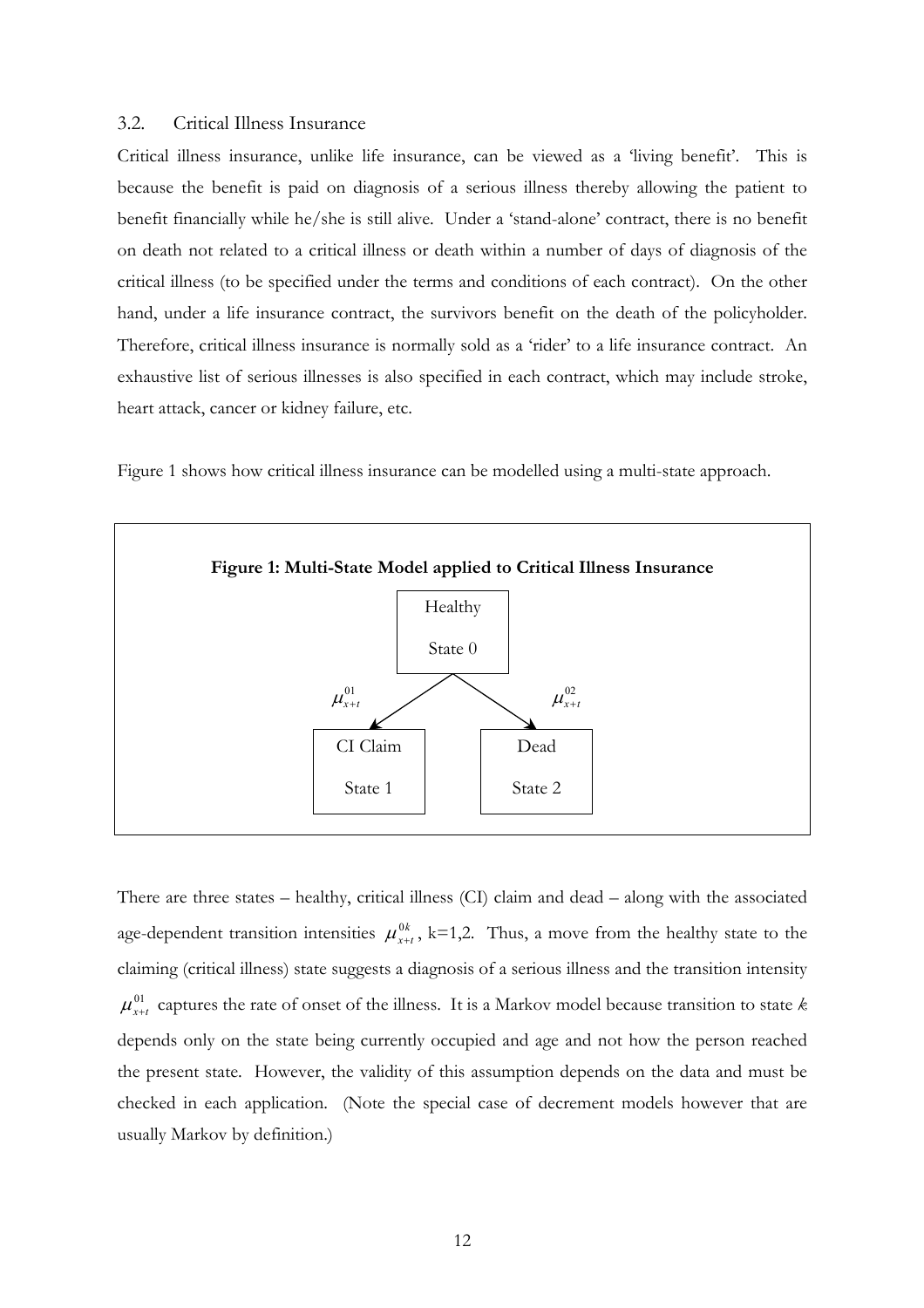The flexibility of the Markov multi-state model allows for an easy extension of the above model to encompass the possibility that the onset of a critical illness as a result of a genetic disorder, as illustrated below in Figure 2.



As the models in Figure 1 and 2 are presented, all persons start as healthy with probability one.

#### 3.3. Genetic Heterogeneity

Genetic heterogeneity can be incorporated in the model in Figure 2 by defining separate models for each relevant sub-population. In the case of a single-gene dominant disorder, two sub-populations are evident - those who are non-carriers and those who are mutation carriers. Based on epidemiological research, one can hope to ascertain the proportion of the total population starting in state *i0*, where *i* is the sub-population (*i*=1,2 in this case). For example in the case of adult polycystic kidney disease (APKD), about 1 in every 1,000 are mutation carriers [Dalgaard, 1957]. Hence the proportion of persons carrying the mutation can be estimated as 0.001 (= $p_2$ ), while the  $p_1$ =0.999 represents the non-carriers in the population as highlighted in Figure 3.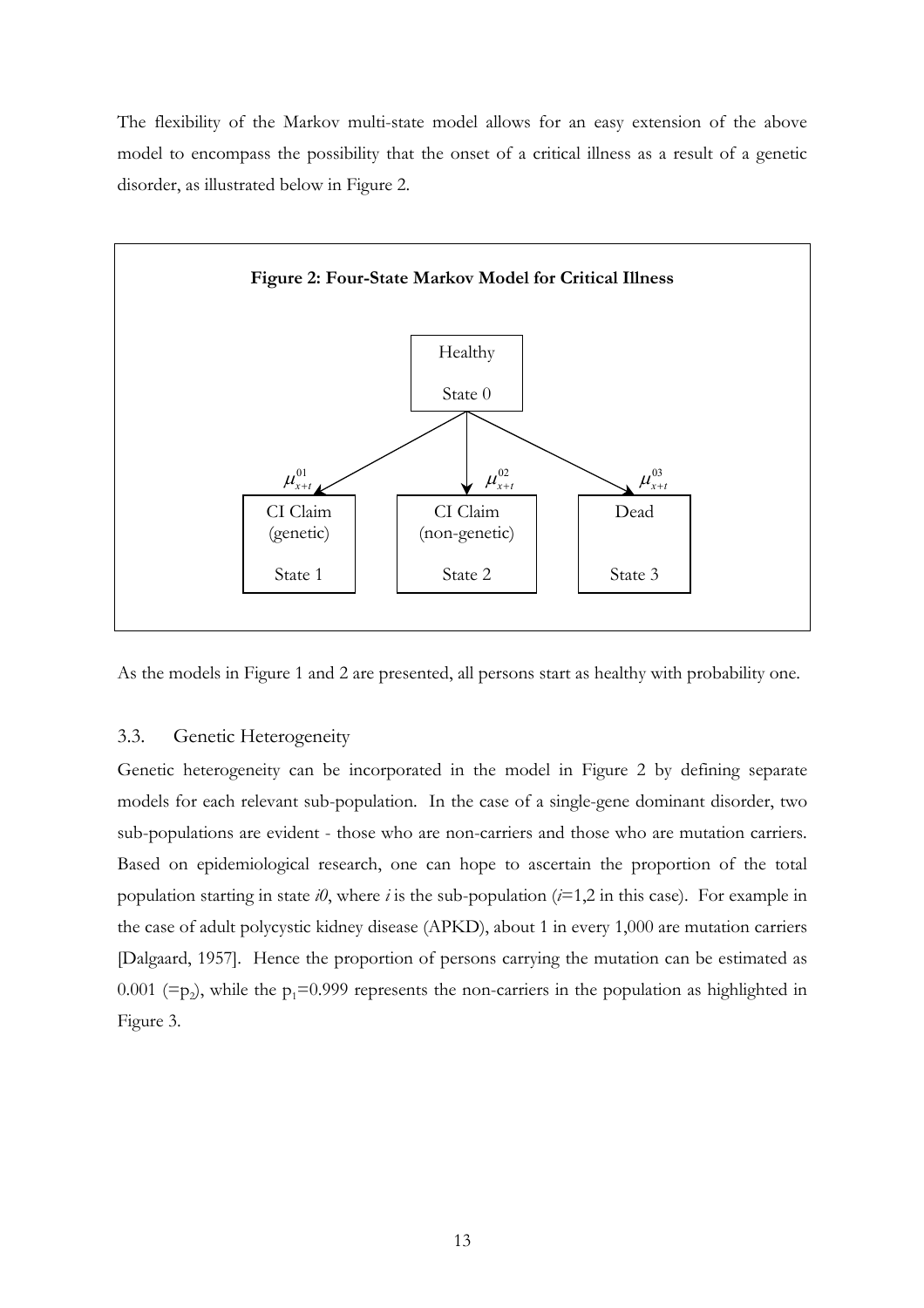

However, in the absence of genetic tests, family history information may be all that is available. Then the above model in Figure 3 can be extended to three sub-populations – those with no family history who are at no risk, those with a family history who are mutation carriers and those with a family history who are non-carriers. Based on the Mendelian laws of inheritance of dominant traits for rare diseases, 50% of those at risk are non-carriers and 50% are mutation carriers. Hence in the case of APKD, about 0.2% of the population have a family history of whom 0.1% are non-carriers and 0.1% are mutation carriers, leaving 99.8% at no risk. This model is presented in Figure 4 below.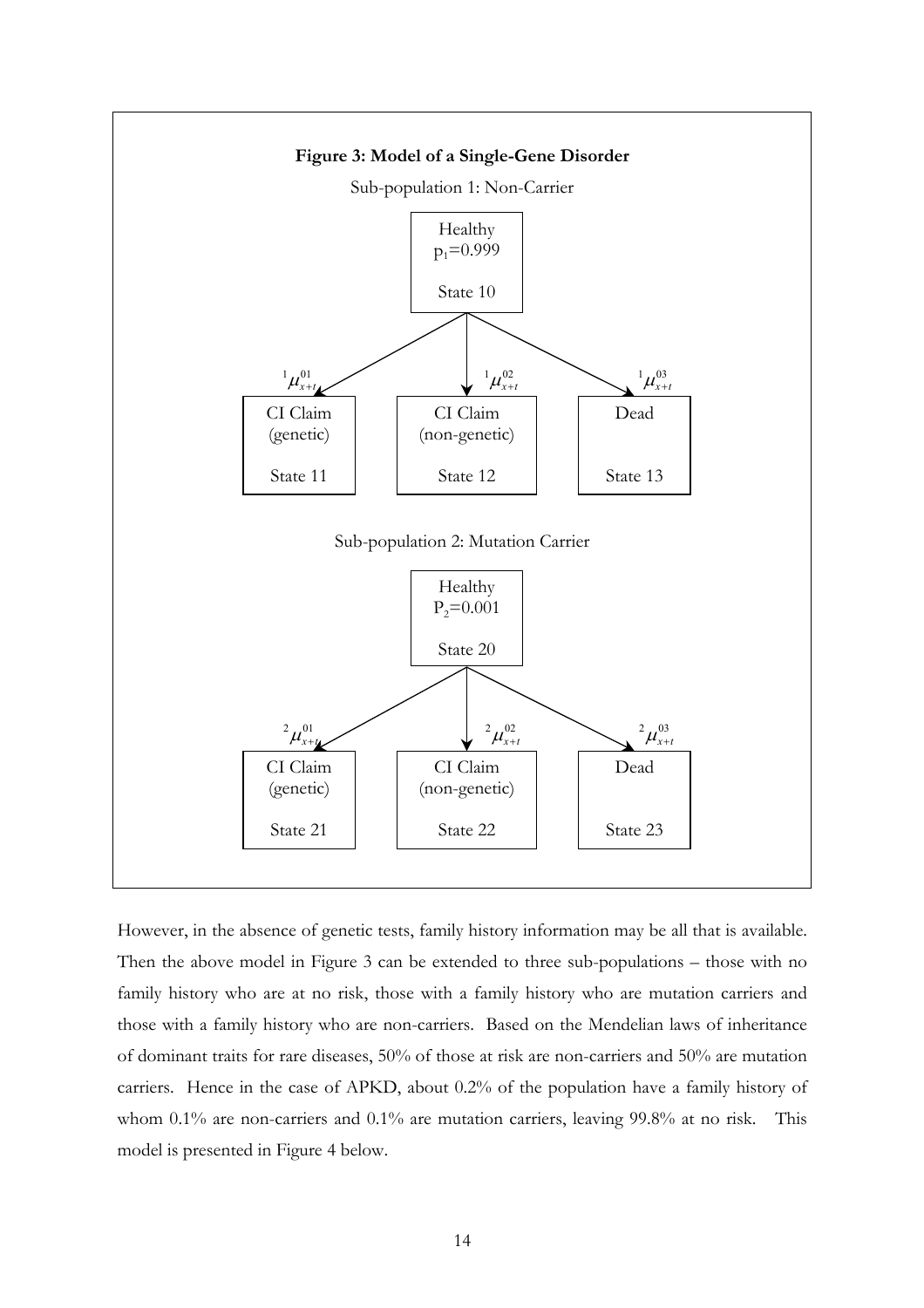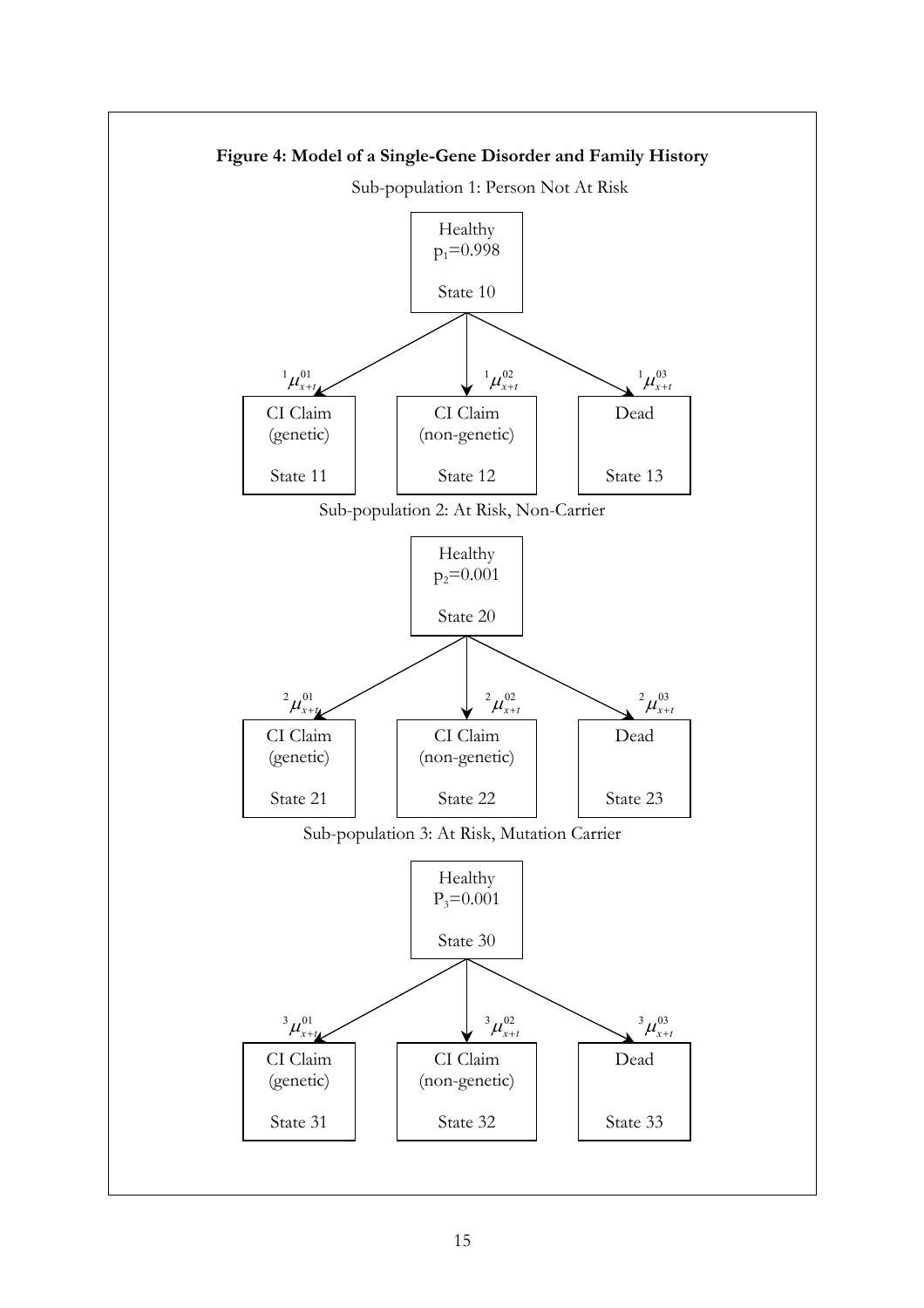# 3.4. Insurance Purchase and Genetic Testing

The question of adverse selection in the context of genetic testing needs a further extension of the model to incorporate both genetic testing and insurance purchases. Following Macdonald, Waters and Wekwete (2003a), the final extension to the model for critical illness insurance emerges and is illustrated in Figure 5 below.



From Figure 5, several scenarios can be considered in the process of purchasing insurance given the availability of genetic testing. Persons start out in state 0 where they are uninsured and have not had a genetic test. They may then either purchase insurance without having a test (state 1) or opt to get a genetic test without first seeking insurance (state 2). Movement to state 3 occurs when persons having had a genetic test choose to buy insurance. This is where the potential for adverse selection comes to the fore. The test previously done could have been negative in which case both the person and the insurer have the same information. However, in the event of an adverse test result, the potential insured may be allowed (or even compelled) to withhold this 'bad' news from the insurer and benefit from ordinary premiums or ordinary premiums adjusted for family history. Moreover, the insured may even choose to buy more insurance in an attempt to take advantage of the asymmetric information. Thus, the movement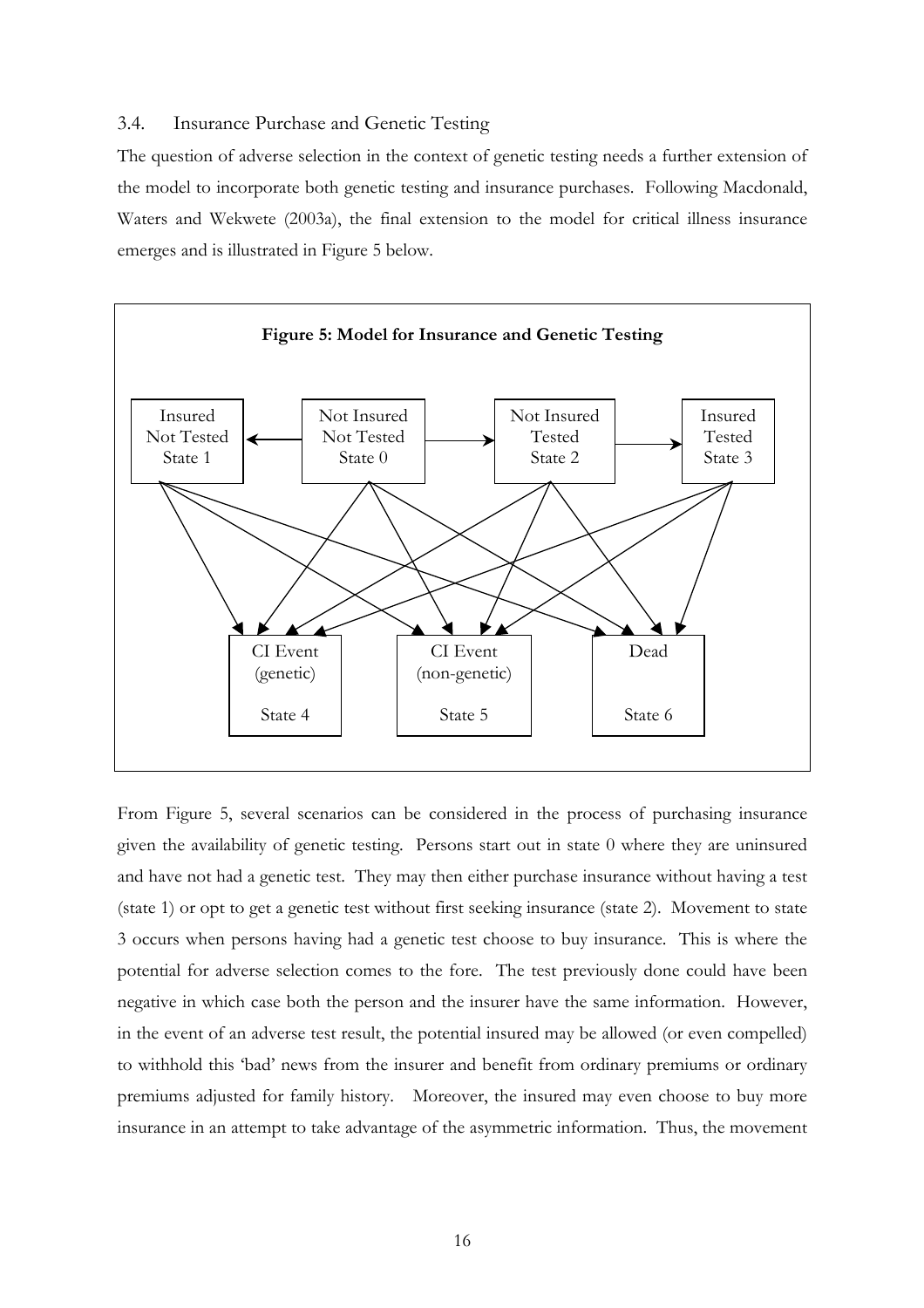from state 2 to state 3 captures persons' ability to 'select against the office' and this is of particular interest to the insurance industry.

3.5. Incorporating Genetic Heterogeneity, Genetic Testing and Insurance Purchasing Bringing together the cases of genetic heterogeneity, genetic testing and insurance purchasing produces the model presented in Figure 6. This model now takes into account the following.

- (1) mutation frequencies represented by the proportion  $p_i$  who start in each population;
- (2) the size of the critical illness insurance market which is captured by the normal rate of purchase of critical illness insurance;

$$
{}^{i}\mu_{x+t}^{01},\quad i=1,2,3
$$

(3) the prevalence of genetic testing;

$$
{}^{i}\mu_{x+t}^{02}, i=1,2,3
$$

which is assumed to be the same for all sub-populations but would be irrelevant in subpopulation 1 since adverse selecting behaviour is assumed to be non-existent due to absence of 'risk factors'.

(4) the extent of adverse selection not only in terms of the act of insurance purchase given an adverse test result but also any increase in the amount of insurance purchased;

$$
{}^{i}\mu^{23}_{x+t}, i=1,2,3
$$

(5) rate of onset of critical illness due to the genetic disorder;

$$
{}^{i}\mu_{x+t}^{04}, {}^{i}\mu_{x+t}^{14}, {}^{i}\mu_{x+t}^{24}{}^{i}\mu_{x+t}^{34}{}^{i}=1,2,3
$$

which would be zero in sub-population 1 and 2.

(6) rate of onset of critical illness not related to the genetic disorder;

$$
{}^{i}\mu_{x+t}^{05}, {}^{i}\mu_{x+t}^{15}, {}^{i}\mu_{x+t}^{25} \mu_{x+t}^{35} i = 1,2,3
$$

which would be the same in each sub-population.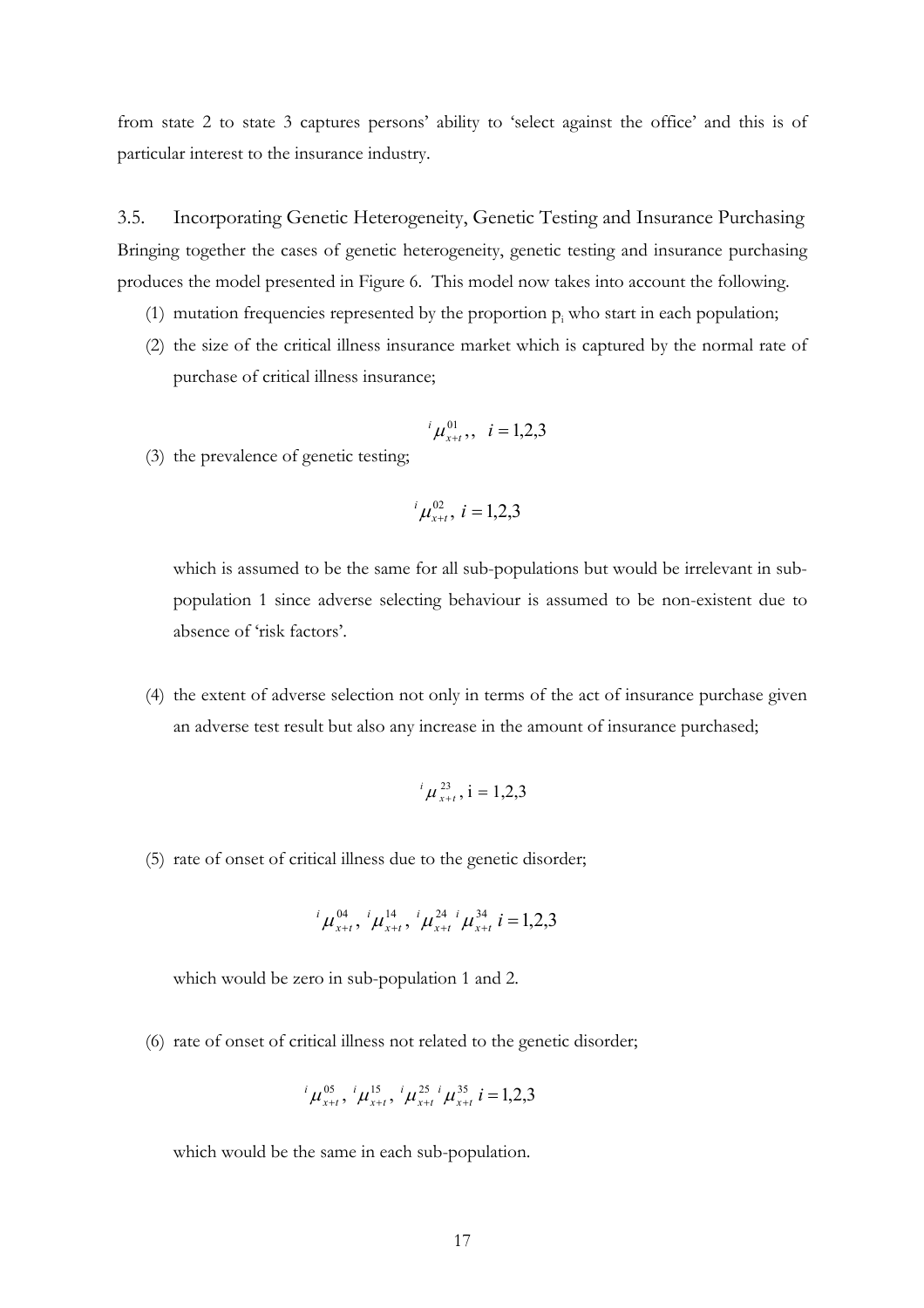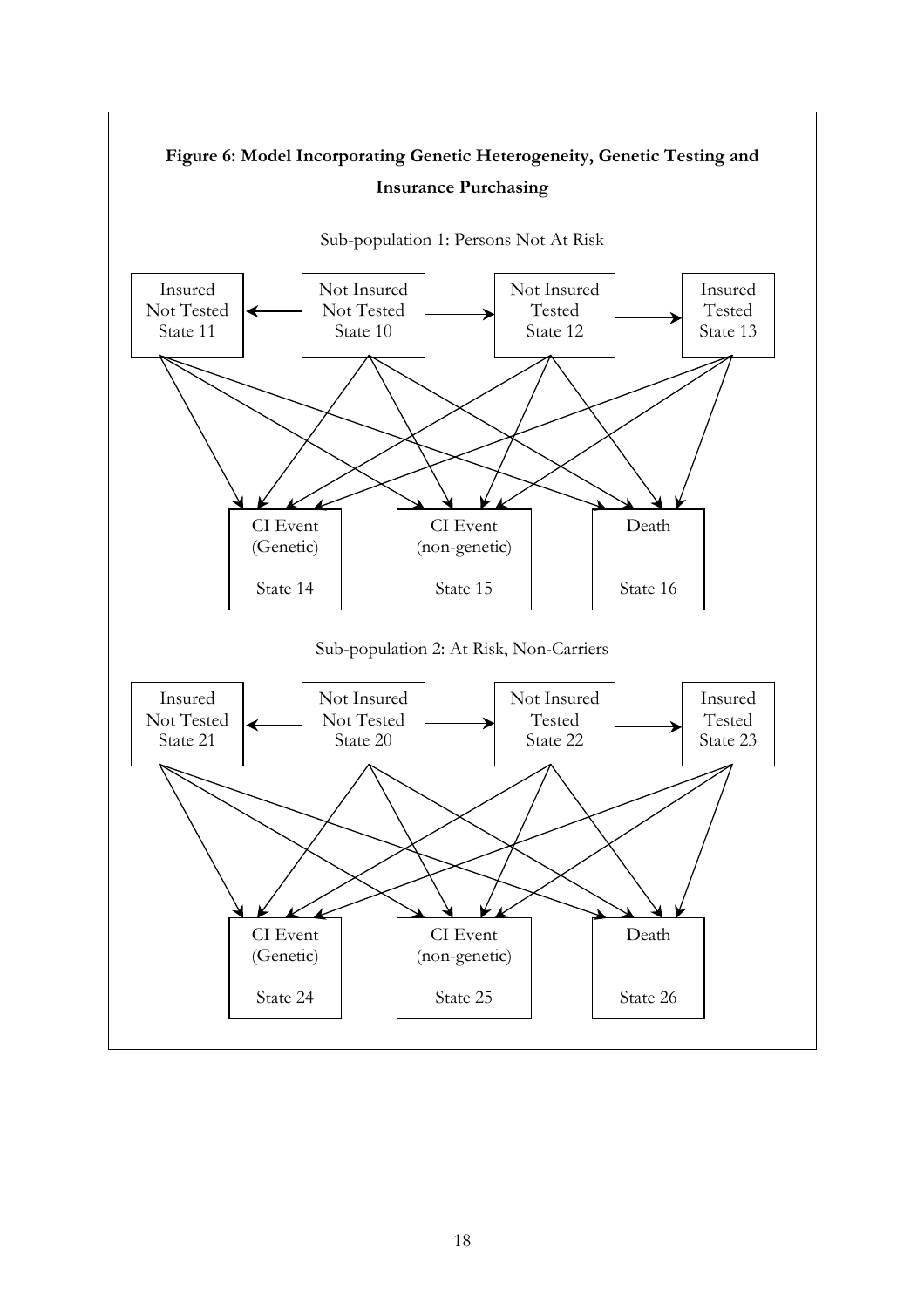

(7) rate of mortality adjusted for the incidence of CI events;

$$
{}^{i}\mu_{x+t}^{06}, {}^{i}\mu_{x+t}^{16}, {}^{i}\mu_{x+t}^{26} \mu_{x+t}^{36} i = 1,2,3
$$

which would be the same in each sub-population.

(8) the underwriting classes that may be used, defined as sets of insured states within each of which the same rates of premium will be charged.

## 3.6. Underwriting Classes and the Effect of a Moratorium

As mentioned earlier, the model presented in Figure 6 assumes that family history information is available to the insurer. Hence sub-population 1 comprises persons who are not at risk of the disorder based on the fact that there is no family history of the disease; these persons would pay the ordinary premium rate which forms one underwriting class. On the other hand, subpopulations 2 and 3 would face a premium adjusted upward for the risk due to family history since no differentiation could be made between the mutation carriers and non-carriers based on family history information alone. Thus, the risk is pooled for sub-populations 2 and 3,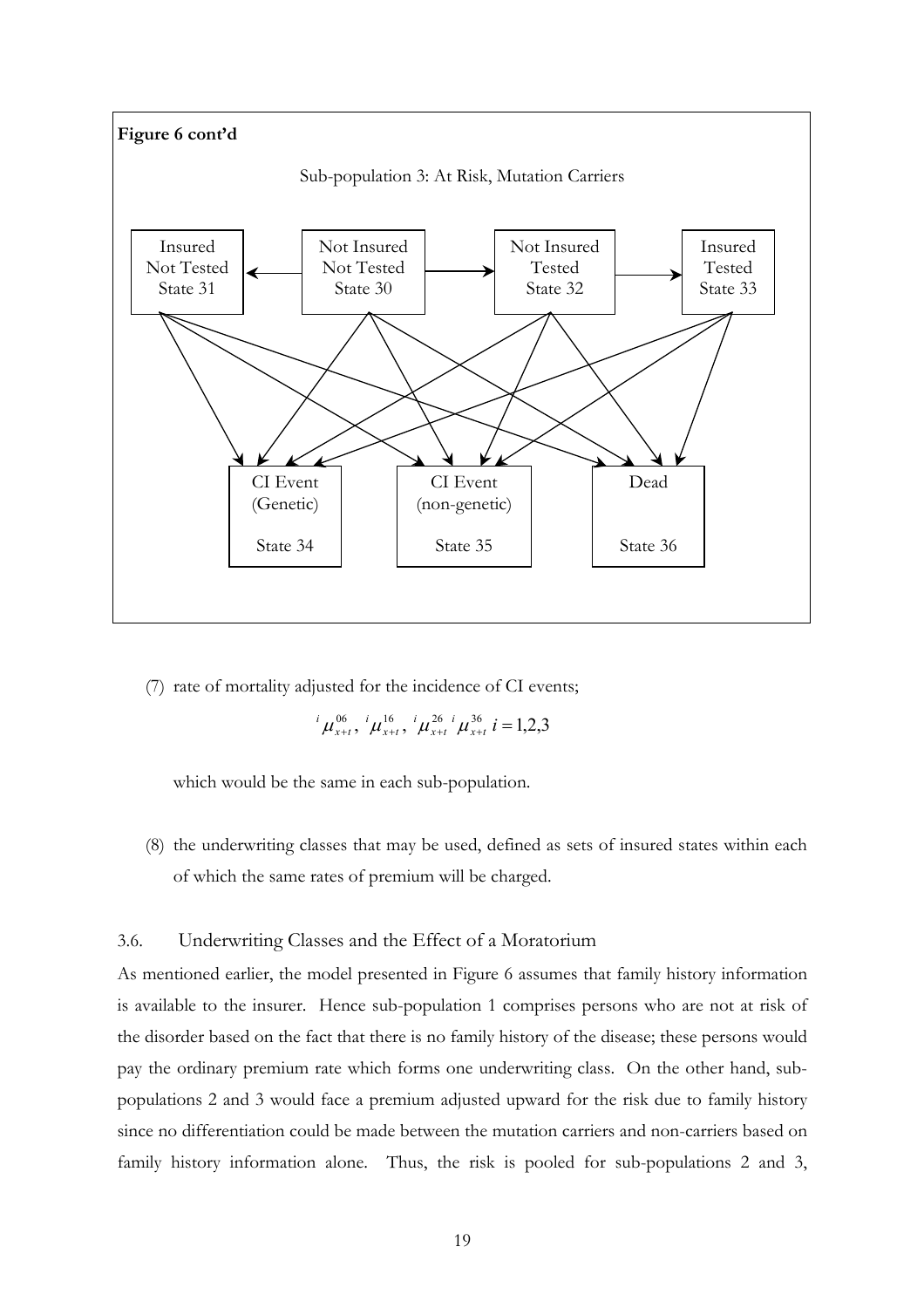resulting in another underwriting class. Therefore, for the case where family history is allowed to be used but not genetic test results, two different underwriting classes are apparent.

Of course, if insurers were allowed to use 'good' genetic test results then tested members of sub-population 2 which has the 'at risk' non-carriers would also benefit from ordinary premium rates. That is, with the moratorium lifted on the use of 'beneficial' genetic information, two different underwriting classes would emerge and at risk non-carriers would benefit, while insurers could better isolate the possibility of adverse selection. Finally, with a moratorium on the use of even family history, we would have just one underwriting class in which all persons pay the ordinary rate of premium.

# 3.7. Computation in the Model

Given the transition intensities outlined in Section 3.5, certain useful probabilities can be estimated using Kolmogorov equations, based on the following assumptions. If *i* denotes the sub-population and *j* represents the state occupied at age *x* and *k* the state to be occupied at age *x+t*, then the probability of moving from state *ij* to *ik* in a short interval of time *dt* is given by:

$$
{}_{dt}^{i}P_{x+t}^{jk} = {}^{i}\mu_{x+t}^{jk}dt + o(dt)
$$
 (1)

Define the occupancy probability  ${}_{t}^{i}P_{x}^{jk}$  as the probability that a person aged *x* who is currently occupying state *ij*, will be in state *ik* at age *x+t*. The Kolmogorov forward equations are then defined as: *x*  $i$  *P*<sub>3</sub>

$$
\frac{\partial}{\partial t}i P_X^{jk} = \sum_{l \neq k} i P_X^{jl} i \mu_{x+t}^l - \sum_{l \neq k} i P_X^{jk} i \mu_{x+t}^{kl}
$$
(2)

with the attaching boundary conditions  ${}_{0}^{i}P_{x}^{j\kappa} = \left\{$  $=\begin{cases} 1 & \text{if } j = k \\ 0 & \text{otherwise} \end{cases}$  $P_{x}^{jk}$ *i* 0 1 0

Given the boundary conditions for the Kolmogorov forward equations and appropriate assumptions for the transition intensities, the occupancy probabilities can be obtained using a step-wise numerical approach. For our work, we solve the Kolmogorov equations (and Thiele's equations, see later) using a Runge-Kutta algorithm with step-size 0.0005 years.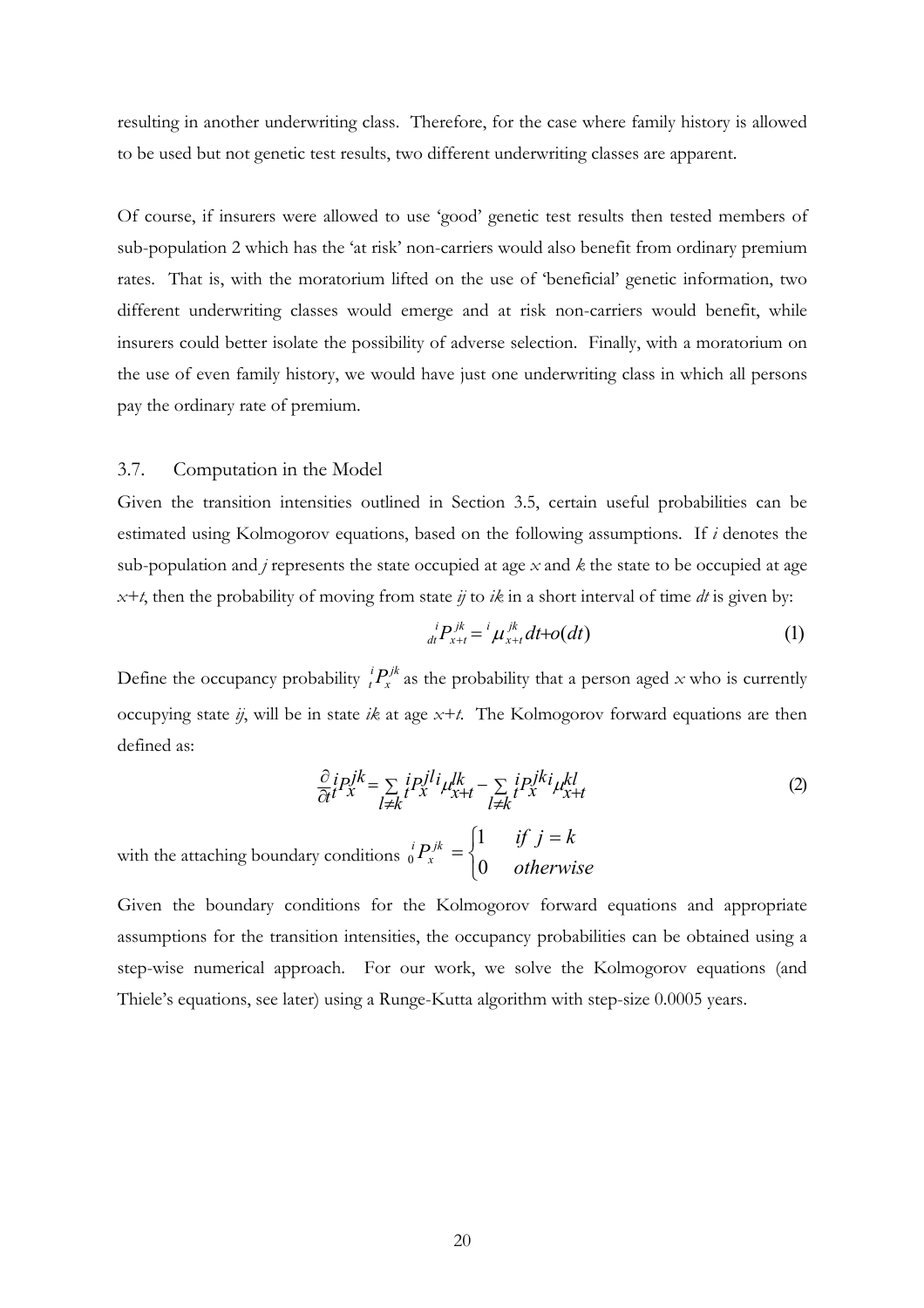#### 3.8. Attaching Payments to the Model

To ascertain the cost of adverse selection, the issue of payments must be addressed. This is effected by making the following assumptions. Following Macdonald (2001), let  $i\frac{\partial j}{\partial x}$  be the rate at which the premium is paid to the insurer, while in the state *ij* and  ${}^{i}b_{\nu}^{jk}$  be the benefit paid by the insurer on transition from state  $i\jmath$  to state  $i\kappa$ . Furthermore, define  $\frac{i}{l}v^j$  to be the prospective policy value (expected present value of future benefits less future premiums) in state  $i$  at age  $x$  and  $\delta$  the force of interest earned on assets. Then, Thiele's differential equations can be written as:  $b_x^J$ *x V*  $b_x^J$ 

$$
\frac{\partial}{\partial t}^i V_x^j = \delta^i V_x^j + ^i b_x^j - \sum_{k \neq j}^i \mu_x^{jk} \left( ^i b_x^{jk} + ^i t^j x - ^i t^j x \right)
$$
\n(3)

where the boundary conditions depend on the type of contract, normally a term assurance or CI policy expiring at age 60 resulting in a policy value of zero at expiry.

By solving equation (3) backwards, the policy value of the contract can then be determined. But first assumptions have to be made about  ${}^{i}b^{j}$  and  ${}^{i}b^{jk}$ . For simplicity,  ${}^{i}b^{jk}$  is assumed to be  $\oint_{\mathcal{L}} 1$ , while  $i\frac{1}{2}j\frac{1}{2}$  are assumed to be paid continuously.  $\frac{i}{x}$  *b*<sub>*x*</sub>  $\frac{j}{x}$  $i_b j^k$ . For simplicity,  $i_b j^k$ *x b*  $b_x^J$ 

Assuming further that persons seeking insurance are grouped into underwriting classes C (defined by a set of states as in Section 3.6) and persons within each class are charged the same premium rate, then the premium rate for the critical illness insurance market given genetic heterogeneity, genetic testing and insurance purchasing is given by:

$$
{}^{i}b_{x}^{j} = {}^{i}b_{x}^{jk} * \frac{\sum_{y \in C} {}^{i}p_{0}^{0j}({}^{i}\mu_{x}^{j4} + {}^{i}\mu_{x}^{j5})}{\sum_{y \in C} {}^{i}p_{0}^{0j}}
$$
(4)

which is a weighted average of transition intensities to state 4 or state 5 where the weights are the occupancy probabilities for state  $i$ ,  $i=1..3$ ,  $j=0..3$ . This approach avoids the complication that arises in the use of level premiums which depend on the age of insurance purchase. For instance, in a case of a group of 50 year-olds, *say*, the level premiums will not be the same for everyone in any of the insured states because they are determined by age of entry into the insured states and not solely on current age, making equation (3) inapplicable.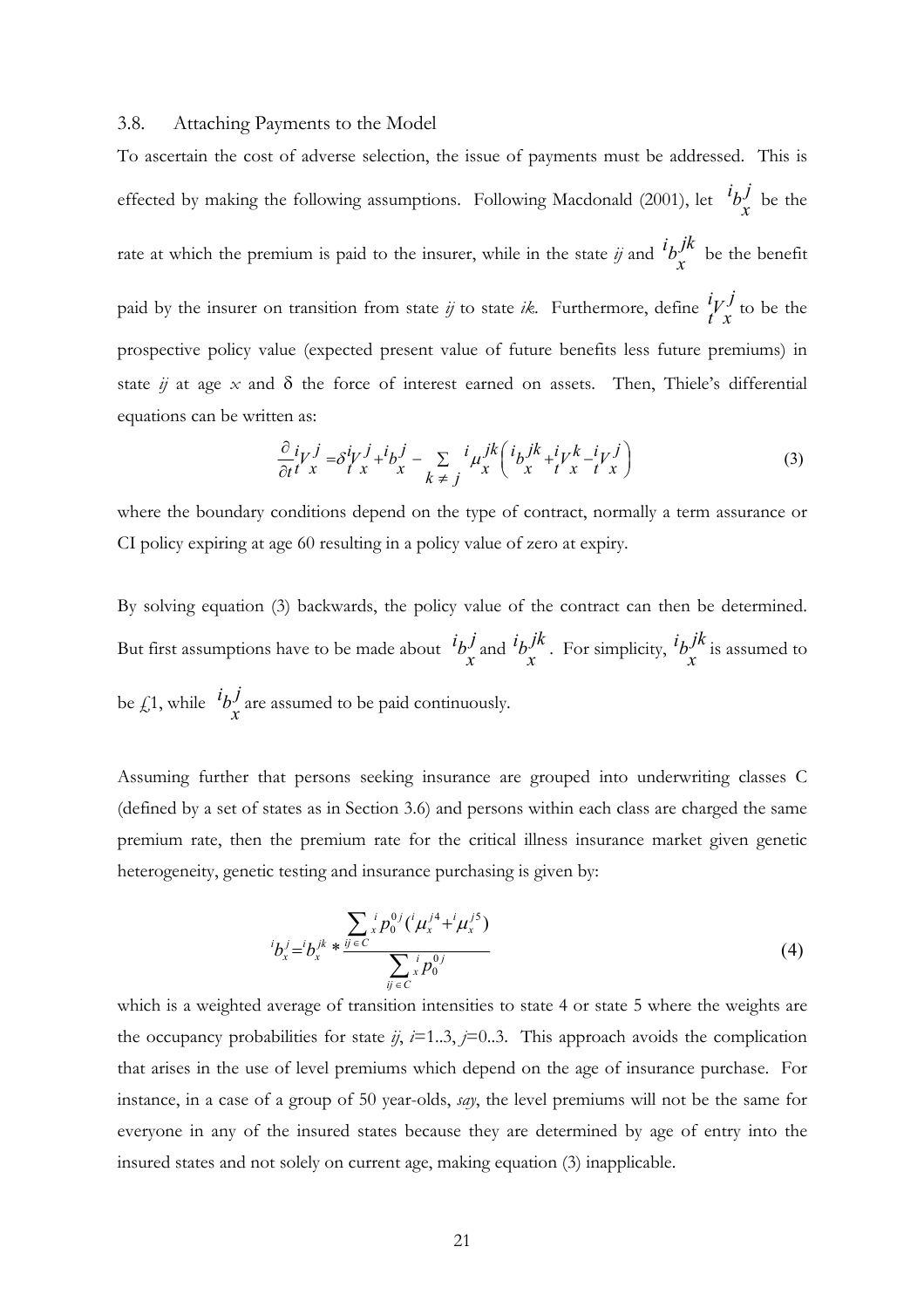3.9. Quantifying the Cost of Adverse Selection

Since the prospective policy value is given by:

 $\int V_x^j = EPV \left( \text{future benefits} \right) - EPV \left( \text{future premiums} \right)$  (5)  $i_l^i V_x^j = EPV$  (future benefits) – which is equivalent to:

 $V_x^j = EPV$  (*future loss in the insurance market between <i>ages x and* 60) (6)  $i_V^i V_x^j =$ 

then in the absence of adverse selection, the policy value in equation (6) should be zero at the outset and at expiry of the contract (for a term assurance). Hence, to capture the cost of adverse selection, Macdonald (2002) used the following measure:

# *EPV* (Pr emiums Payable with *Adverse Selection*) (7) ( ) ( ) *EPV Insurance Loss with Adverse Selection* − *EPV Insurance LossWithout Adverse Selection*

which illustrates the extent to which premiums would have to rise to cover the cost of adverse selection.

# **4. PARAMETERISATION OF THE MODEL I: GENETIC FACTORS**

As mentioned previously, the ABI currently recognises seven single-gene disorders (inherited as dominant traits) as being relevant to the insurance industry, in general. Again these are Huntington's disease, familial adenomatous polyposis, myotonic dystrophy, Alzheimer's disease, multiple endocrine neoplasia, hereditary motor and sensory neuropathy and hereditary breast cancer. In addition, adult polycystic kidney disease will be included in this study although it was dropped from the ABI's list since the logic of defining a single-gene late onset disorder by the method of testing for it seems unconvincing.

What follows is an outline of the characteristics of the eight genetic disorders with the main focus on adult polycystic kidney disease, early-onset Alzheimer's disease, Huntington's disease and hereditary breast and ovarian cancer for which the epidemiological research and hence the actuarial work has advanced more rapidly. Particular attention is paid to the rates of onset of the illness(es) which are based on the mutation penetrance of the disease, the frequency in the population of the gene mutation(s) responsible for the disease, and rates of genetic testing, all of which are necessary in the parameterisation (genetic factors) of the model.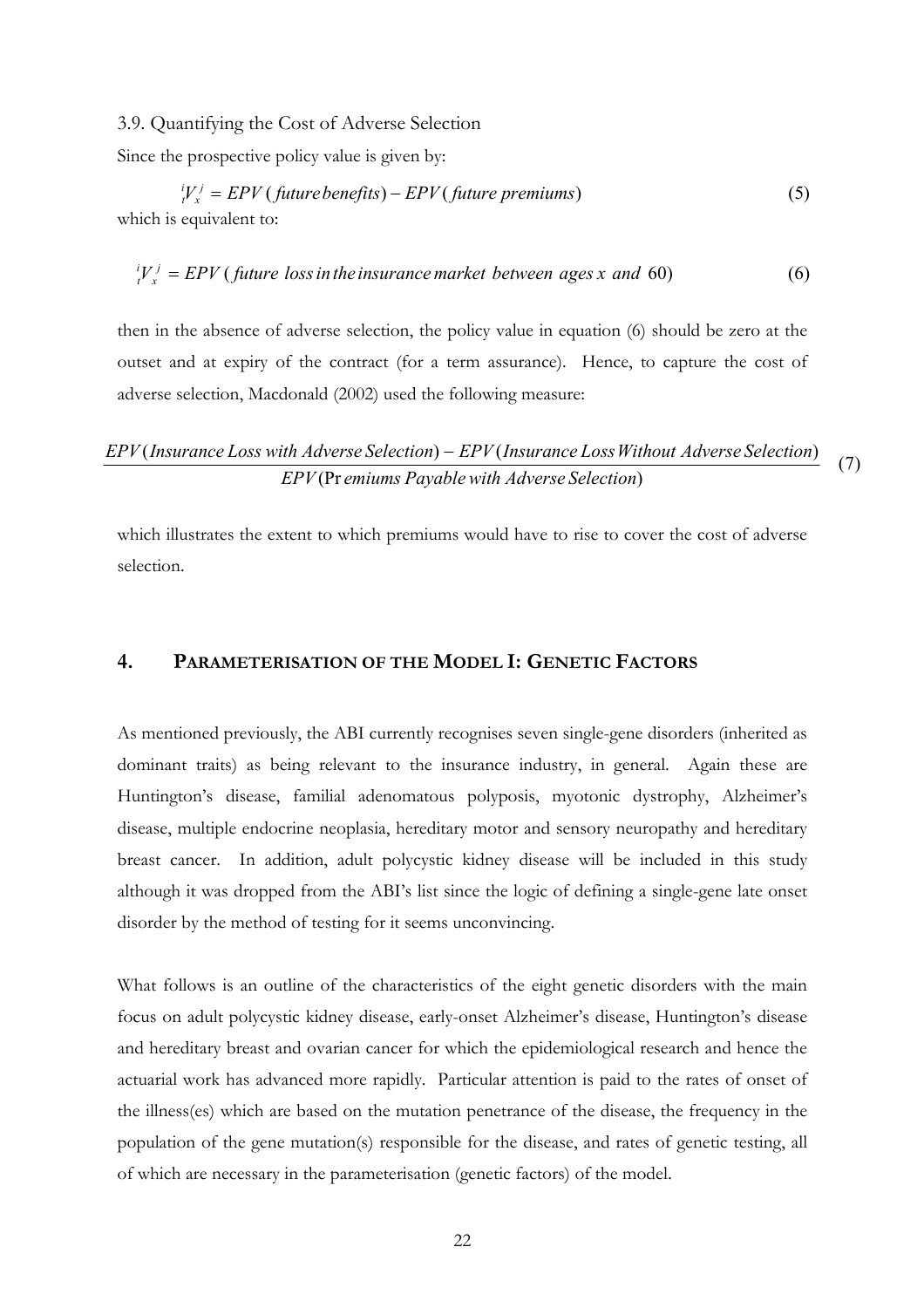Any gaps left due to missing information will be filled by grouping all eight disorders into categories based on their mutation penetrance since the literature on the above-mentioned disorders revealed that penetrance estimates by age 60 ranged from approximately 25% for one gene associated with APKD to near complete penetrance for genes associated with Huntington's disease and early-onset Alzheimer's disease. This makes segmentation of the disorders along the lines of LOW or HIGH penetrance a pragmatic approach and disorders for which there is little information can be slotted into the appropriate group. Of course, while this approach facilitates the modelling of all eight (seven) disorders deemed relevant to the critical illness insurance industry, it also presents a modelling framework for later research. However, one must be aware that even where information is available from epidemiological research, some uncertainty still surrounds the penetrance estimates as well as the mutation frequencies and so caution should be exhibited in interpretations.

Section 5 will focus of non-genetic factors such as the rate of insurance purchase, the rate of onset of a serious illness caused by non-genetic factors and the rate of mortality.

## 4.1. Main Features of the Disorders

Adult Polycystic Kidney Disease (APKD) is characterised by large cysts in the kidneys and a gradual loss of the normal kidney tissues. It is caused by mutation of either of the two genes – APKD 1 or APKD 2 – which leads to end stage renal disease (or kidney failure) (ESRD).

Early-onset Alzheimer's disease (EOAD) is differentiated from Alzheimer's disease, which occurs in persons over 65 as a common part of the aging process, only in terms of age of onset of the illness. Therefore, the disease is characterised by the same decline in cognitive ability but occurring at earlier ages. While three genes – amyloid percursor protein (APP), presenilin-1 (PSEN–1) and presenilin-2 (PSEN-2) – have been confirmed as causing EOAD, PSEN-1 appears to be the main contributor to manifestations.<sup>[9](#page-22-0)</sup> In addition, PSEN-1 mutations are associated with a very aggressive form of EOAD and a very high penetrance.

Familial adenomatous polyposis (FAP) is a colon cancer predisposition syndrome in which hundreds to thousands of pre-cancerous colonic polyps develop and is caused by mutations in the APC gene. *Gene Reviews*, formerly *Gene Clinics*, reports that by age 35 years, 95% of individuals with FAP have polyps. Interestingly enough though, these polyps in themselves are

 $\overline{a}$ 

<span id="page-22-0"></span><sup>&</sup>lt;sup>9</sup> It is still unclear whether or not all cases of EOAD are of genetic origin.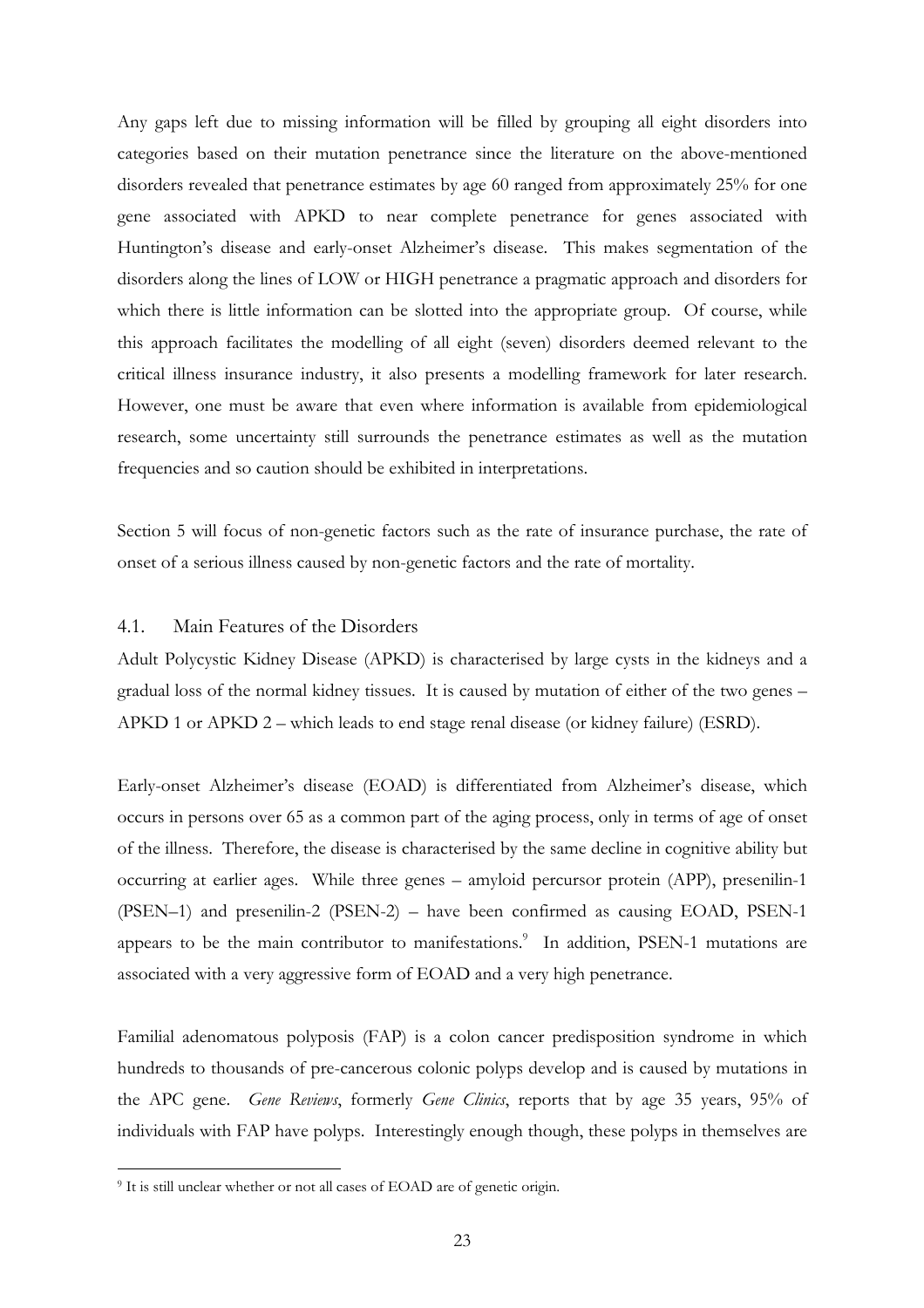not cancerous and can be removed through surgery called colectomy (removal of the colon); otherwise colon cancer is inevitable. Thus, the development of polyps is not currently a critical illness event making it irrelevant for that insurance industry and FAP is therefore dropped from the model. This is in contrast to APKD and EOAD which are clearly critical illness events. Furthermore, the possibility of 100% effective treatment could also make FAP irrelevant for the life insurance industry if an effective screening programme were in place.

Huntington's disease (HD), like AD or EOAD is a form of dementia. The disease can present itself as early as age 30 with survival thereafter ranging from 15 to 30 years. According to Gutiérrez & Macdonald (personal communication), the disease is a result of certain mutations of the huntingtin gene, which affects brain cells. It is often regarded as the clearest example of a late-onset monogenic disorder. The mutation penetrance is widely believed to be near 100% and hence any person confirmed as a mutation carrier is almost guaranteed to develop the disease.

HD results from an abnormally high number of repeats (normal being 10-34 times) in the huntingtin gene's DNA sequence called CAG (cytosine-adenine-guanine) resulting from expansion during the meiosis process. This duplication is called a "trinucleotide repeat". Furthermore, studies such as Brinkman *et al.* (1997) have confirmed that higher number of repeats is associated with earlier onset of HD.

Myotonic dystrophy (MyoD) is a disease in which the muscles have decreasing power to relax, becoming weak and wasting away. According to *Genes and Disease*, it can also result in mental deficiency, hair loss and cataracts. Onset of this rare disorder can occur at any age and is extremely variable in degree of severity. This variability in age and severity results in four different classifications of MyoD – late onset (mild), adult-onset (classical), childhood and congenital [Harley *et al*, 1993]. Furthermore, *Gene Reviews* reports that while patients diagnosed with mild MyoD may have a normal life span, sufferers of adult-onset MyoD become severely disabled and have a shortened life expectancy. Persons afflicted with congenital MyoD often die before adulthood. In addition, de Die-Smulders *et al.* (1998) report that the slow advancement of adult-onset MyoD makes survival for long (yet progressively debilitating) periods after onset of the disease very common. Thus, one might argue that only adult-onset MyoD may be important to critical illness insurance.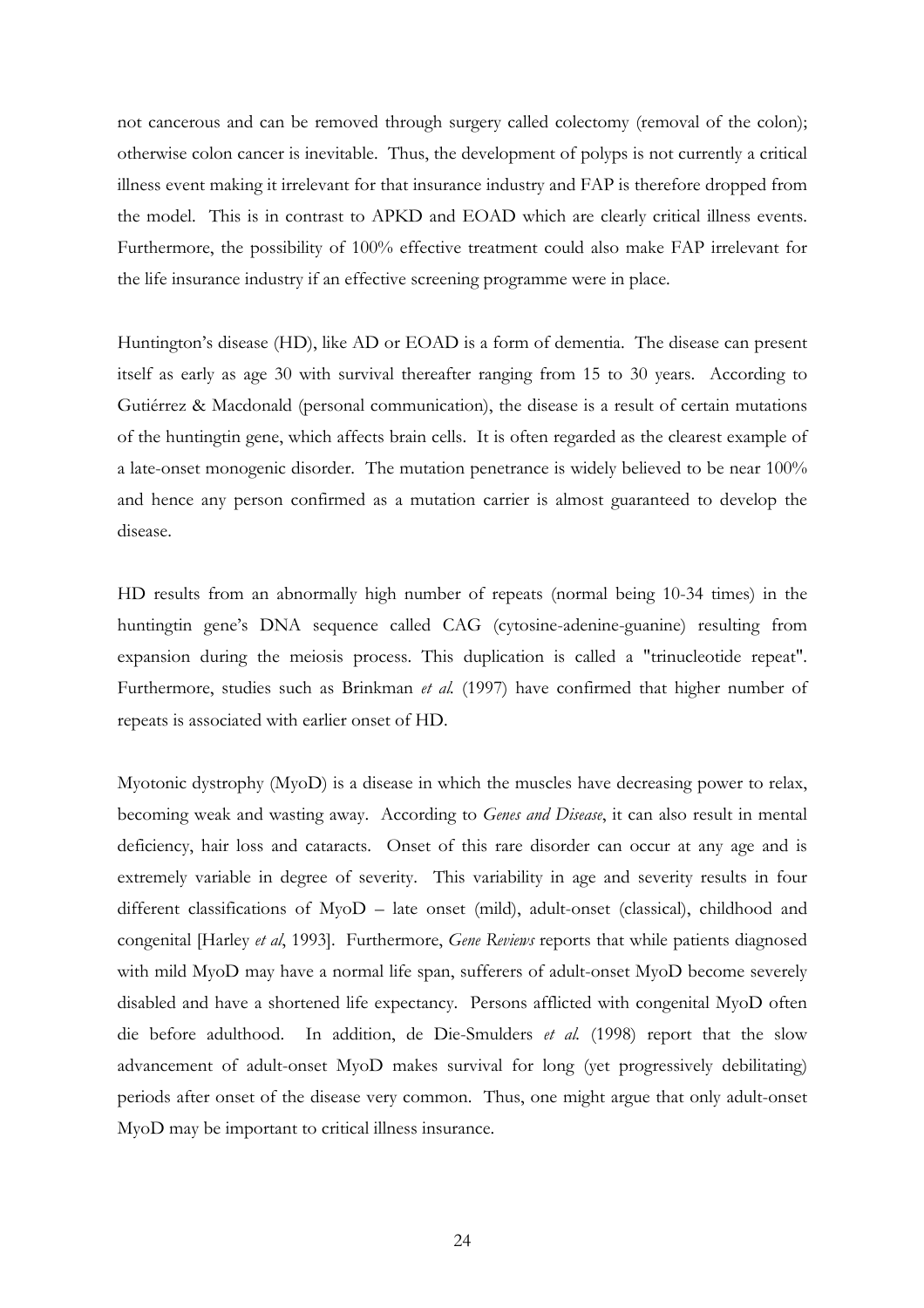MyoD results from mutations of the myotonic dystrophy gene (myotonin dystrophy protein kinase (DMPK) gene), and like HD, becomes more severe in successive generations but in this case as a result of amplifications in the length of the trinucleotide CTG (cytosine-thymineguanine) repeats. Unaffected individuals have between 5 and 36 CTG trinucleotide repeats, while the number for MyoD patients ranges from at least 50 repeats (mild) to several thousand repeats (severe).

Multiple Endocrine Neoplasia (MEN) is a group of rare diseases caused by genetic defects that lead to, *inter alia,* hyperplasia and hyperfunction. The former is an increase in the number of normal cells in the normal arrangement in a tissue, while the latter refers to excessive functioning of two or more components of the endocrine system.<sup>10</sup> When a person has MEN, specific endocrine glands such as the parathyroid glands, the pancreas gland and the pituitary gland, tend to become overactive. This overactivity may result in kidney stones or kidney damage, fatigue, weakness; muscle or bone pain, constipation, indigestion and thinning of bones [*Genes and Disease*].

There are two forms of MEN: MEN type I and MEN type II. While MEN I is associated with benign tumours and would not impact on critical illness or life insurance, MEN II is a little more complicated. In fact, according to *Gene Reviews* there are three subtypes of MEN II - MEN IIA, familial medullary thyroid carcinoma (FMTC) and MEN IIB - which all have a high risk for development of medullary carcinoma of the thyroid (MTC). There is also an increased risk for pheochromocytoma associated with MEN IIA and MEN IIB, while MEN IIA has an additional risk for parathyroid adenoma or hyperplasia. However, according to [www.endocrineweb.com](http://www.endocrineweb.com/), while the cure rates for MTC are much lower than other thyroid cancers such as papillary and follicular, they are higher than for anaplastic thyroid cancer. Furthermore, there is a 90% (ten-year) survival rate if the cancer remains localised in the thyroid gland but these rates drop drastically when the disease begins to spread. This finding puts MEN into the same category as FAP, where given an effective screening programme in place, the near 100% effectiveness of the treatment would eliminate it from the list of critical illness events and so it is likewise dropped from the model.

 $\overline{a}$ 

<span id="page-24-0"></span><sup>&</sup>lt;sup>10</sup> The endocrine system works analogously to a communications network containing hormone producing cells (transmitters), hormones (signals) and receptors (receivers).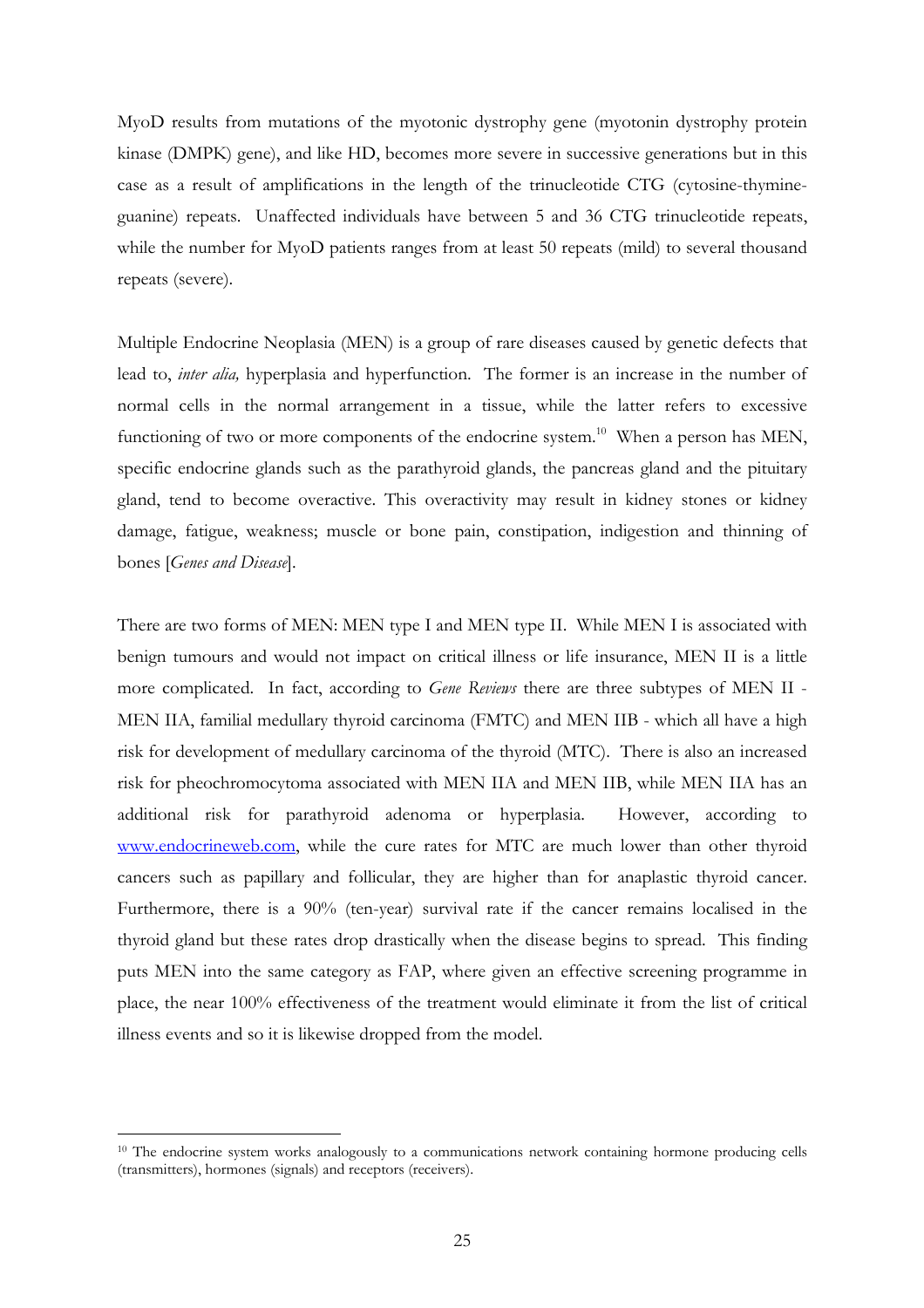Hereditary motor and sensory neuropathy (HMSN) is the commonest cause of the peroneal muscular atrophy syndrome consisting of distal leg muscle wasting and weakness, usually with a pes cavus foot deformity. In general, the presenting symptoms are due to difficulty walking. The inheritance is usually autosomal dominant, but recessive forms also occur [Department of Clinical Neurosciences]. However, HMSN is regarded of little relevance to the critical illness industry [Guidance from the ABI's Genetic Advisor].

Cancer is a household name affecting most persons in some form or fashion. Although, mutations in the genes BRCA1 and BRCA2 have been associated with the onset of breast and ovarian cancer (BC and OC), unlike the other disorders discussed previously (with the exception of EOAD), they need not be the only cause.<sup>11</sup> Furthermore, the mutation penetrance may be affected by other genes or indeed environmental factors placing this disorder in a category by itself. For this reason, the rates of onset are not zero in the case of non-carriers and different rates have to be calculated for each sub-population, i.e. mutation carriers and non-carriers.

#### 4.2. Rate of Onset and Mutation Penetrance

Functional forms for the rate of onset and mutation penetrance are available only for APKD, some EOAD, HD and BC and OC. These will be dealt with in some detail while some guesstimates will be made for the other disorders using the limited information available. Current information for HMSN puts its mutation penetrance at around 50% by age 60 [Prof. J. A. Raeburn, personal communication].

## 4.2.1. MyoD

Connor & Ferguson-Smith (1997) report that all of the 50% of DMPK mutation carriers develop complications related to MyoD. In particular, they report that "*29% will be affected in later life, 12% neonatal deaths and 9% severe neonatal hypotonia and mental handicap*", which implies a mutation penetrance of 100% (possibly by age 60).

#### 4.2.2. APKD

 $\overline{a}$ 

In the estimation of rates of onset for APKD, studies by Johnson & Gabow (1997), Hateboer *et al.* (1999) and Ravine *et al.* (1992) gave Kaplan-Meier estimates of the survival to ESRD or

<span id="page-25-0"></span><sup>&</sup>lt;sup>11</sup> In fact, BRCA1 and BRCA2 are responsible for only a small proportion of cases.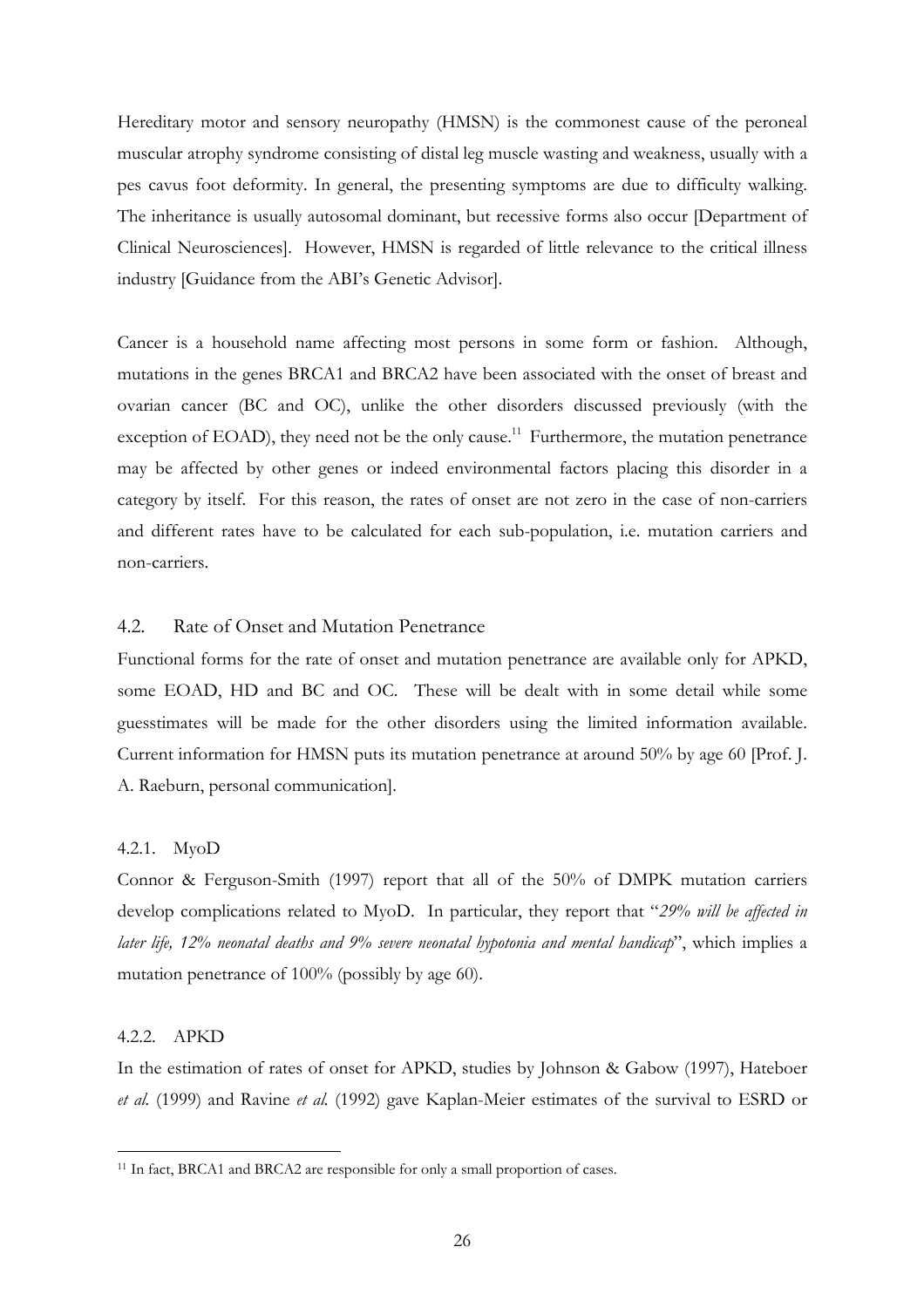death for both APKD1 and APKD2 gene mutations. This survival function takes the following form.

$$
S(t) = \exp\left(-\int_0^x (\mu_t^{ESRD} + \mu_t^{DEAD}) dt\right)
$$
\n(8)

where  $\mu^{\text{ESRD}}$  and  $\mu^{\text{DEAD}}$  represent the rate of onset of ESRD and the rate of mortality,

respectively.

 $\overline{a}$ 

However, of primary interest to critical illness insurers is the rate of onset of the illness. Thus, the rate of mortality has to be somehow removed from equation (8). Gutiérrez & Macdonald (personal communication) effect this transformation by subtracting the force of mortality of the English Life Table No.15 from the combined rates based on Hateboer *et al.* (1999) and Ravine *et al.* (1992) and the 1989-91 Colorado life table from the combined rates based on Johnson & Gabow (1997).

From Figure 8, page 9 of Gutiérrez & Macdonald (personal communication), the estimates of rate of onset for the APKD 1 ranged from 0.05 to 0.06 by age 50 and 0.08 to 0.1 by age 60. As one would expect based on the low penetrance of APKD 2, the estimated rates of onset were much lower than those of APKD1, reaching 0.03 at age 55 and falling back around 0.02 at age 60.

Recall that mutation penetrance refers to the probability that defective genes will lead to a manifestation of the illness. Therefore, penetrance can be viewed as the complement of the probability of survival without onset of the disorder as follows:

$$
P(x) = 1 - S(x) = 1 - \exp\left(-\int_0^x \mu_t dt\right)
$$
\n(9)

where  $\mu_t$  represents the transition intensity from the healthy state to the critical illness state.<sup>12</sup>

<span id="page-26-0"></span><sup>&</sup>lt;sup>12</sup> This formulation will be used throughout this section to transform the rate of onset transition intensities into mutation penetrance estimates.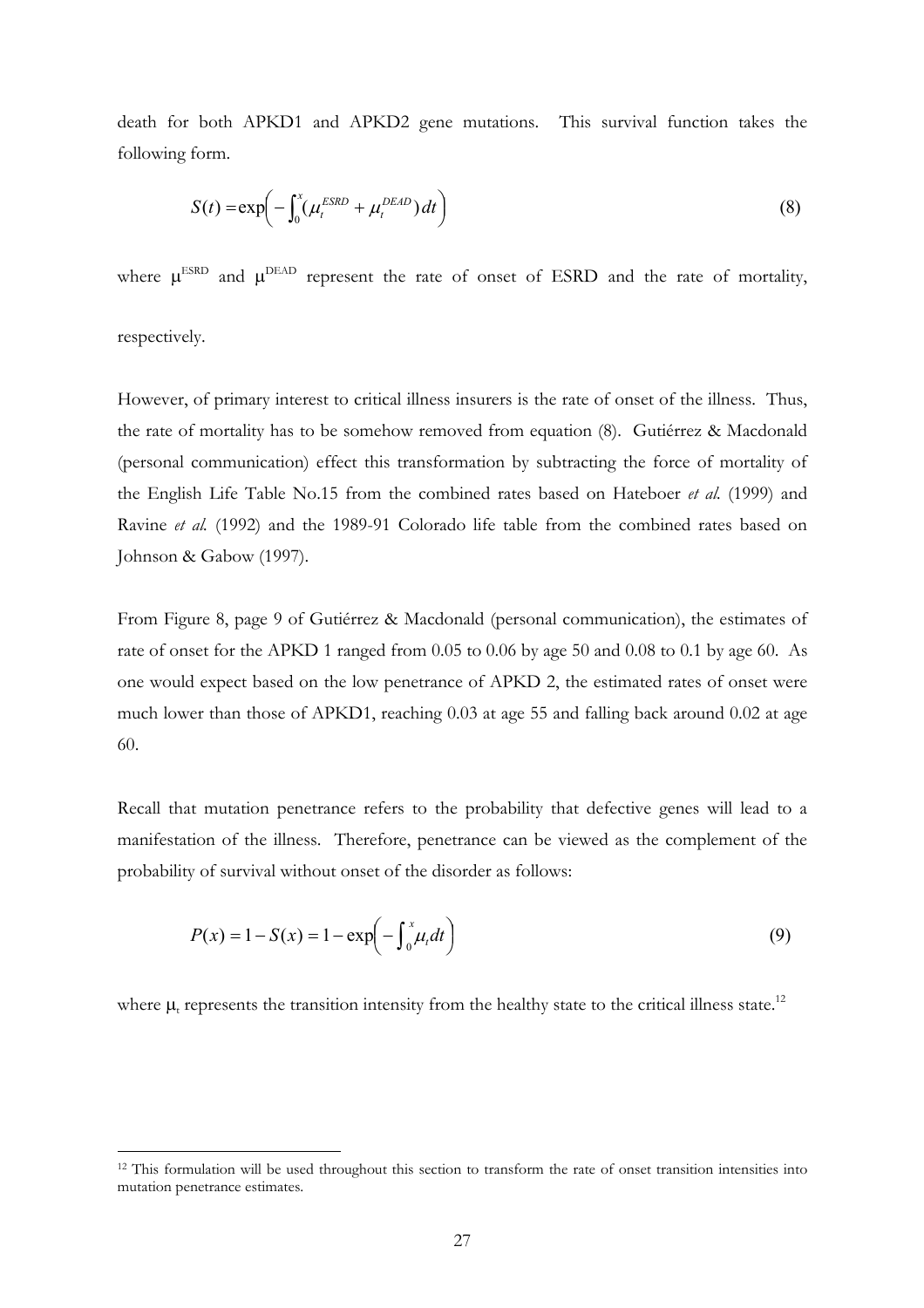Given the respective survival functions (for details refer to Gutiérrez & Macdonald (personal communication)) from Johnson & Gabow (1997), Hateboer *et al.* (1999) and Ravine *et al.* (1992), the mutation penetrance of APKD1 and APKD2 were estimated and presented in Figure 7.



All three graphs for APKD1 confirm its high mutation penetrance by age 60, reaching as high as 76% based on Johnson & Gabow (1997). The lower mutation penetrance of APKD2 averages around 26% by age 60.

#### 4.2.3. EOAD

Rogaeva *et al.* (2001) argue that some 90% of mutation carriers will develop EOAD by age 60, while Wisniewski *et al.* (1998) report that onset of the disease was seen as early as age 24. Furthermore, Gui & Macdonald (2002a) estimated that 80% of PSEN-1 mutation carriers will be affected by age 46, which appears to be consistent with Rogaeva *et al.* (2001).

Using a Nelson-Aalen estimate, Gui & Macdonald (2002a) fitted age-dependent rates of onset of EOAD based on mutations of PSEN-1, as follows.

|  | v                                                                                          | <i>if</i> $x < 20.0$      |      |
|--|--------------------------------------------------------------------------------------------|---------------------------|------|
|  | $-0.0112324+0.000553792x$                                                                  | <i>if</i> $20 \le x < 28$ |      |
|  | $\int (29-x)^*(-0.0112324+0.000553792x)+(x-28)*(-0.205248+0.00735054x)$ if $28 \le x < 29$ |                           | (10) |
|  | $\mu_x = \begin{cases} 1 \\ -0.205248 + 0.00735054 \ x \end{cases}$                        | <i>if</i> $29 \le x < 38$ |      |
|  | $(39-x)^*(-0.205248+0.00735054x)+(x-38)*(-0.602651+0.0177141x)$                            | <i>if</i> $38 \le x < 39$ |      |
|  | $-0.602651+0.0177141x$                                                                     | if $x \geq 39$            |      |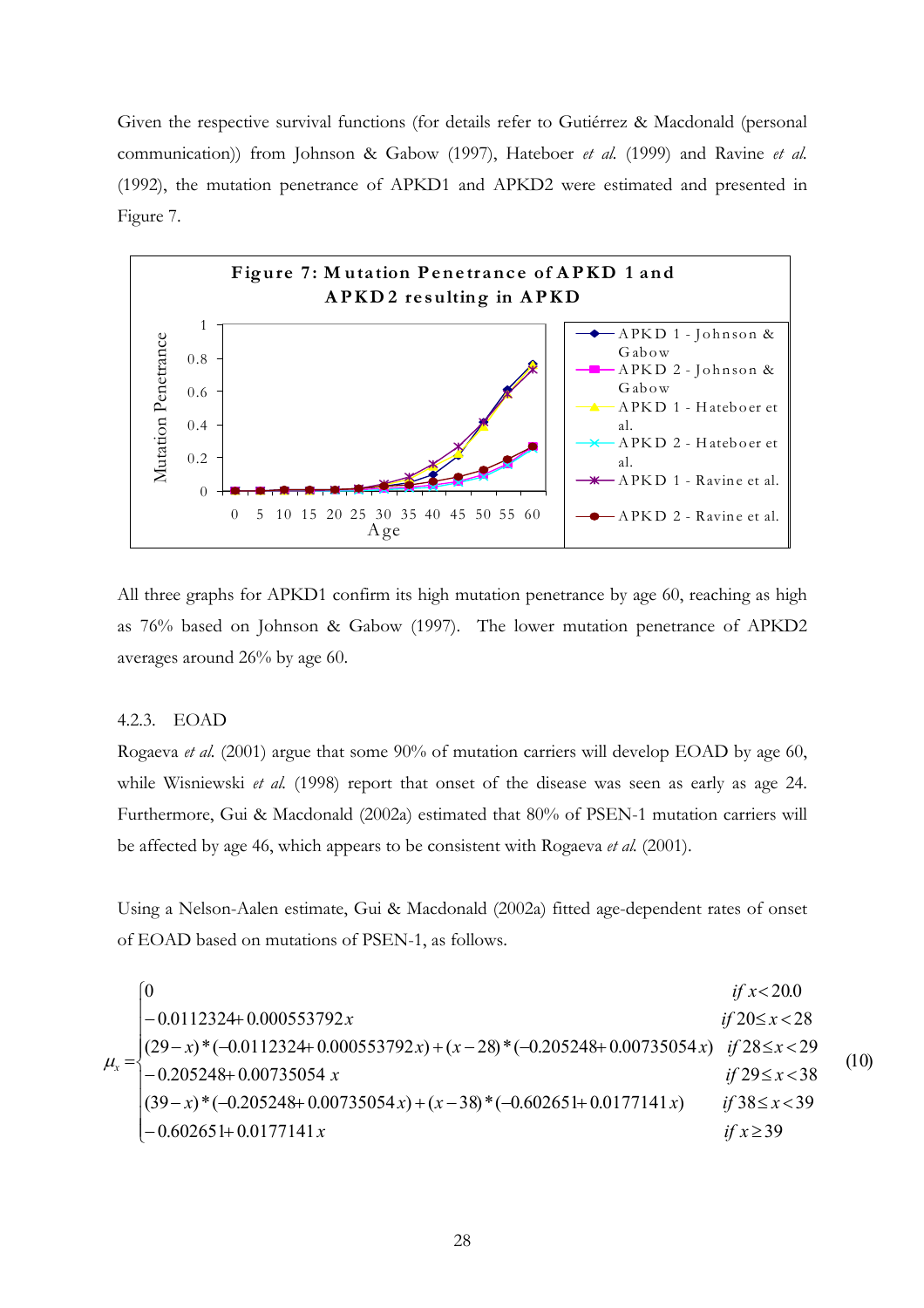The estimates of the mutation penetrance obtained by substituting equation (10) into equation (9) are presented in Figure 8.



Here it is clear that by age 60 the onset of EOAD is nearly 100%. Furthermore, the age of earliest onset is around 30, which is not surprising given the function that was fitted.

#### 4.2.4. HD

 $\overline{a}$ 

From studies which observed at least 100 subjects, Gutiérrez & Macdonald (personal communication) found that the mean age of onset of HD ranged from 33.8 years (Brackenridge, 1971) to 43.97 years (Wendt *et al.*, 1959) - even though by the authors' own admission, the rate of onset of a neurological disorder such as HD could be imprecise.

Because of the strong inverse relationship found between the number of repeats and the age of onset of HD, the rate of onset of HD is modelled by Gutiérrez and Macdonald (personal communication) as a function of CAG repeat lengths rather than the aggregate rates used by Smith (1998).<sup>13</sup> On the other hand, Brandt *et al.* (1996) found no correlation between the CAG repeat lengths and the rate of the progression of the disease after onset.

<span id="page-28-0"></span><sup>13</sup>As the number of repeats is likely to expand in each successive generation, the age of onset in families is likely to fall – a concept known as 'anticipation'.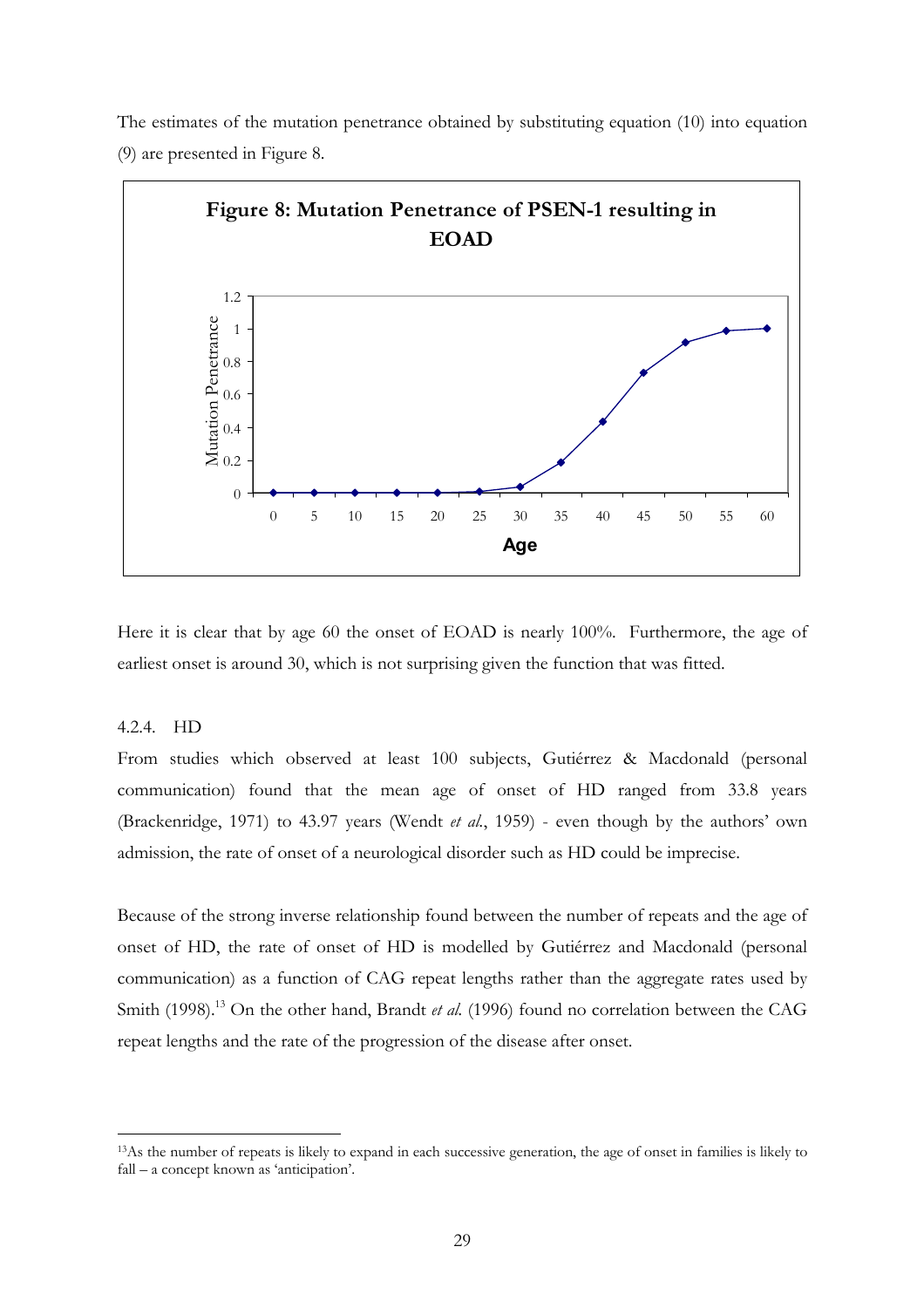However, many authors have found that the Normal model works quite well in modelling the penetrance of HD mutations (ignoring CAG repeat lengths)[Bell, 1934, Roos *et al.*, 1991, Wendt & Drohm, 1972 and Wilkie, 2000]. This is demonstrated in Figure 9 which shows these penetrance estimates for the ages 0 to 60 using the parameter estimates of Wilkie (2000).



The earliest age of onset of HD was around 25, which appears very likely for HD. Moreover, the probability of near complete penetrance of the disease by age 60 is supported by the genetic literature.

#### 4.2.5. Hereditary BC and OC

The estimated penetrances of mutations of the two genes BRCA1 and BRCA2 range between 40% or less (Hopper *et al.* 1999) and 80% (Easton *et al.*, 1993 and Easton *et al.*, 1995). Macdonald *et al.* (2003b) modelled the rates of onset of BC and OC based on Ford *et al.* (1998).

For mutation carriers, the following transition intensities were found firstly for BC.

$$
\mu_x^{BC, BRCA1} = \frac{1.25}{\Gamma(22)} (0.45^{22} e^{-0.45x} x^{21}) \qquad \mu_x^{BC, BRCA2} = \frac{3.60}{\Gamma(30)} (0.45^{30} e^{-0.45x} x^{29}) \tag{11}
$$

Figure 10 below shows that the incidence rates of BC associated with mutations in BRCA1 are higher than those of BRCA2 for the age range 25 to 50. Thereafter, BRCA2 has higher incidence rates.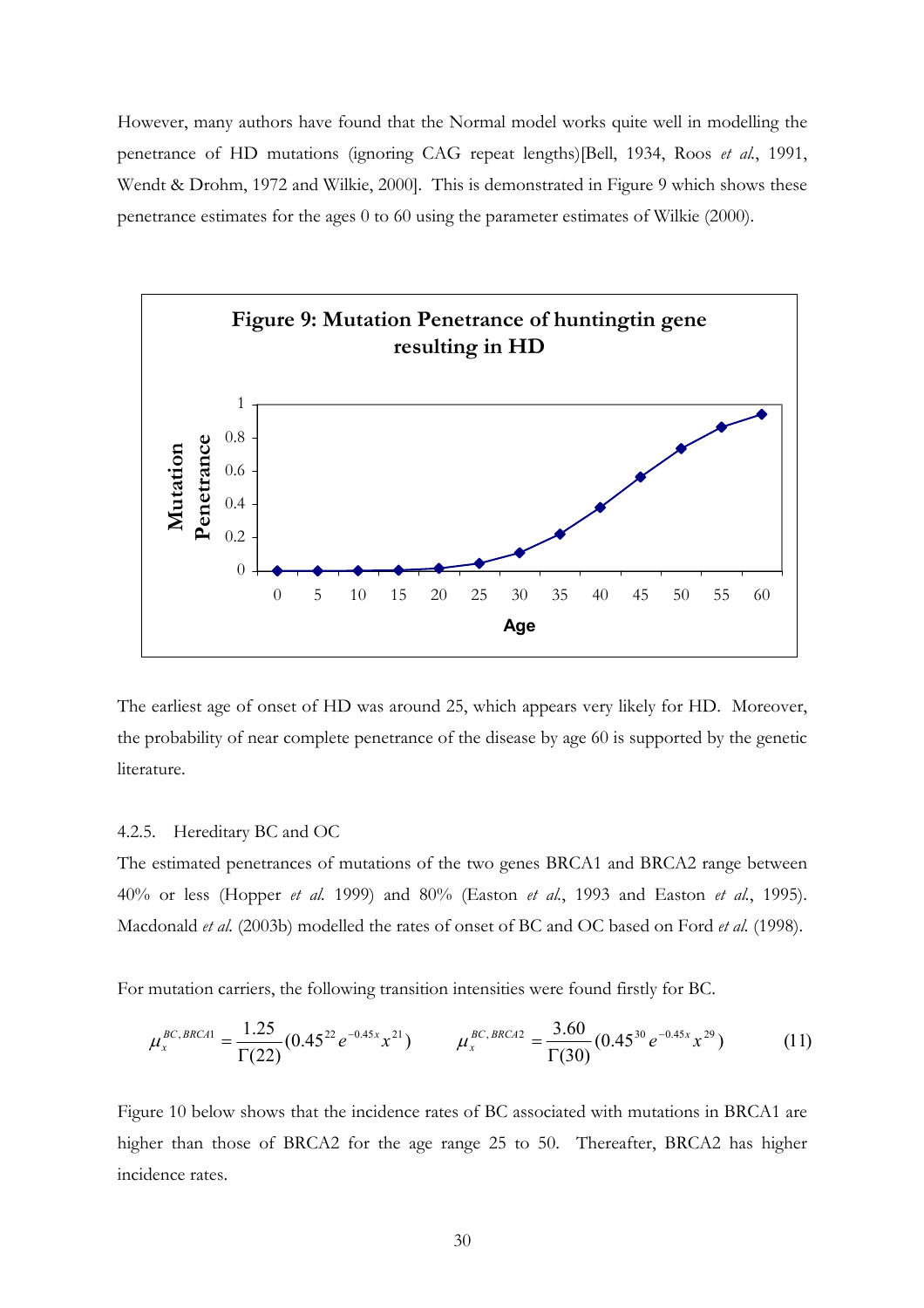

The incidence rates of OC were also estimated by Gamma functions and reproduced in Figure 11 for illustration.

$$
\mu_x^{OC, BRCA1} = \frac{0.60}{\Gamma(21)} (0.37^{21} e^{-0.37x} x^{20}) \qquad \mu_x^{OC, BRCA2} = \frac{0.86}{\Gamma(27)} (0.355^{27} e^{-0.355x} x^{26}) \qquad (12)
$$

In contrast to Figure 10, the rate of onset of OC is dominated completely by mutations in the BRCA1 gene over the entire age range presented.

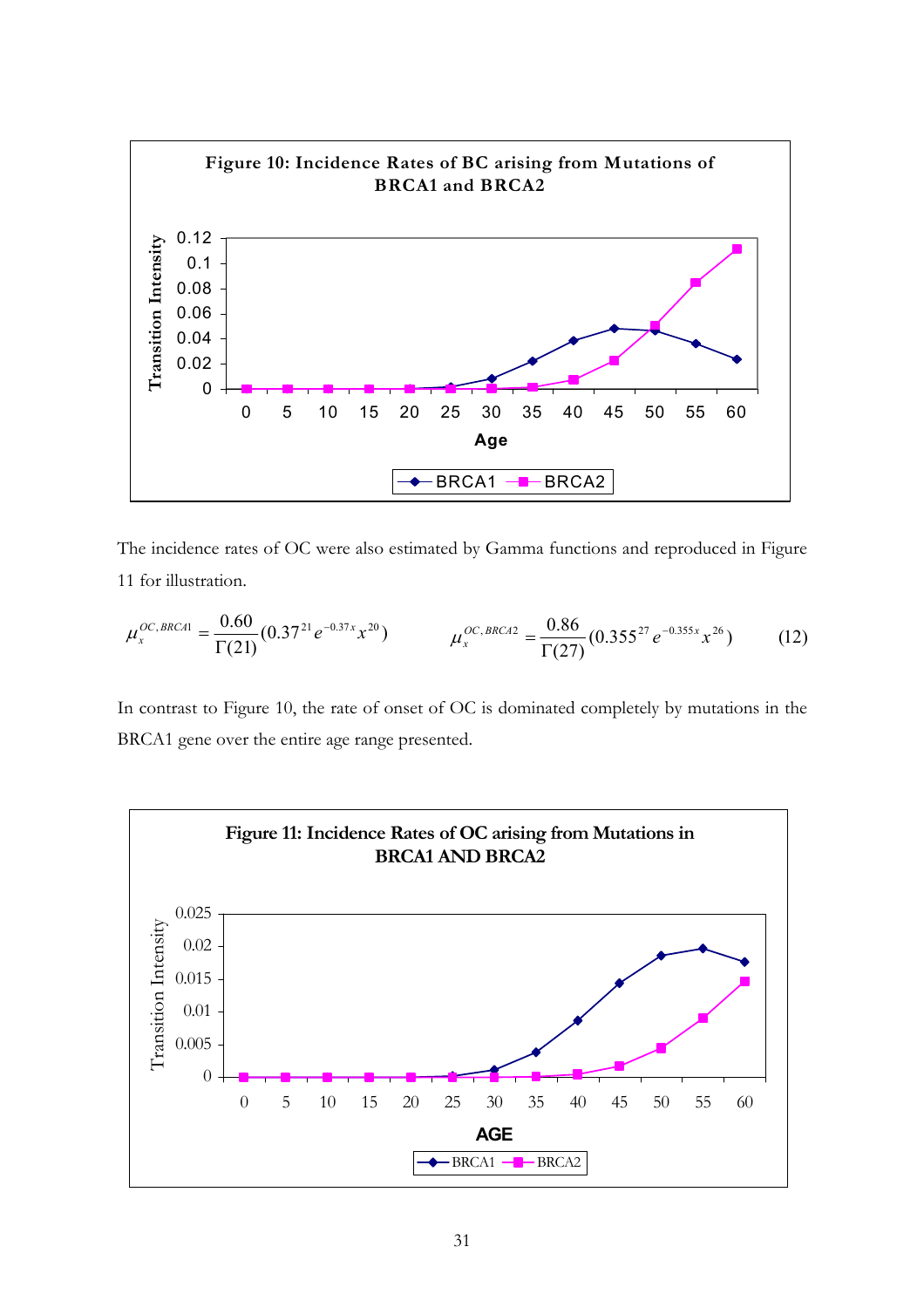Estimates of the mutation penetrances of BRCA1 and BRCA2 where the endpoint may be BC or OC were found by summing the transition intensities across the respective disorders for each gene and substituting into equation (9). The results of this exercise are presented in Figure 12.



As expected the penetrance of BRCA1 mutations is higher than that of BRCA2 in most of the relevant age range. Penetrance by age 60 is around 77% for BRCA1 and 70% for BRCA2.

## 4.2.6. Implications for Rate of Onset in the Model

The foregoing discussion suggests a possible categorisation of disorders along the lines of mutation penetrances, which are now defined as follows:

- Let LOW denote disorders having penetrance of  $0\%$  to 25% by age 60, which we represent by a mean penetrance of 12.5%.
- Let LOW-MEDIUM denote disorders having penetrance of 25% to 50% by age 60, which we represent by a mean penetrance of 37.5%;
- Let MEDIUM-HIGH denote disorders having penetrance of 50% to 75% by age 60, which we represent by a mean penetrance of 62.5%;
- Let HIGH denote disorders having penetrance of 75% to 100% by age 60, which we represent by a mean penetrance of 87.5%;

With an estimated penetrance of between 25% and 27% by age 60 and 9% to 13% by age 50, APKD2 can be regarded as having LOW penetrance. HMSN was put into category LOW-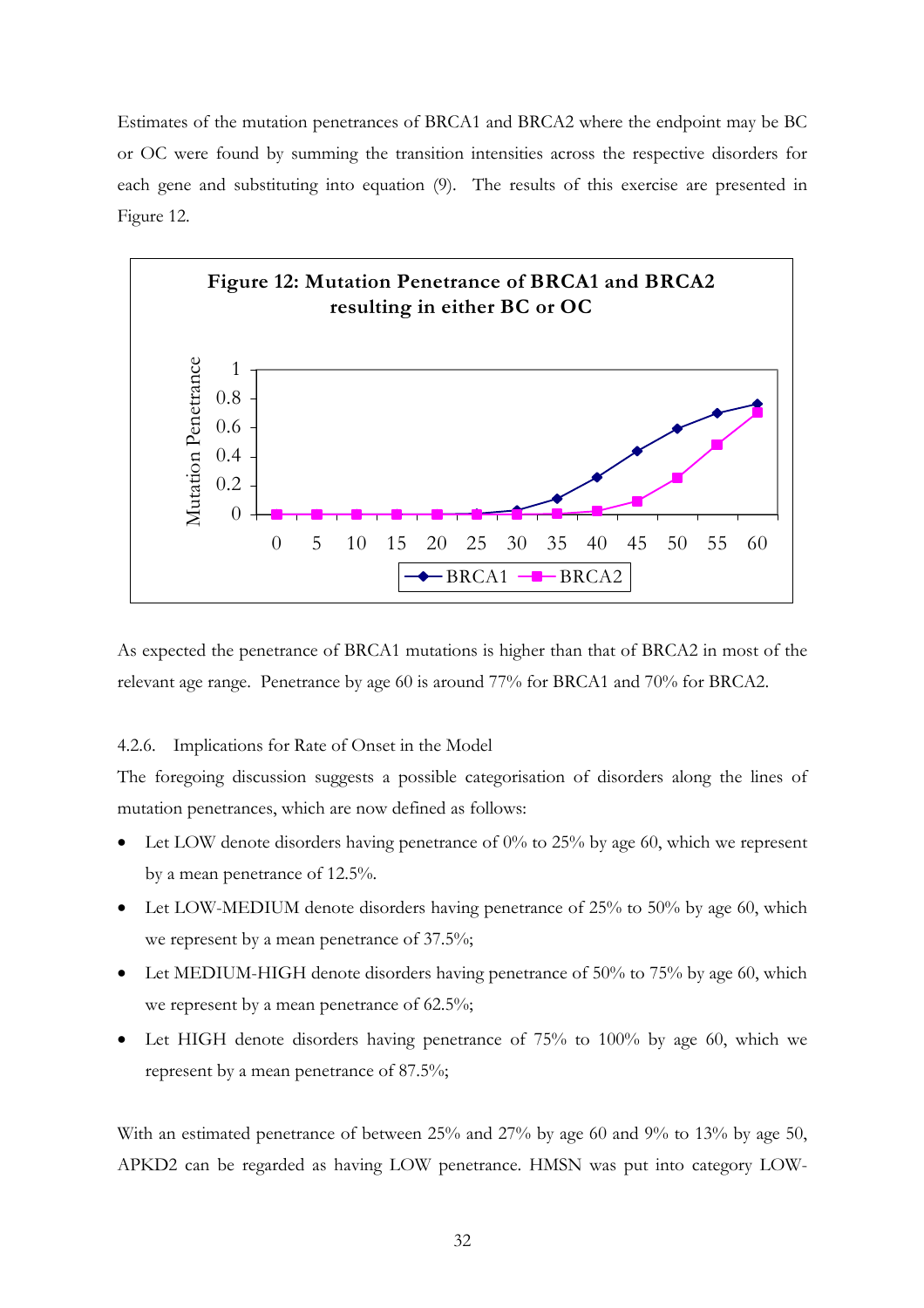MEDIUM because of its mutation penetrance of around 50% by age 60. HD, EOAD and MyoD with almost 100% penetrance by age 60 will naturally fall into category HIGH. In addition, BRCA1 associated with either BC or OC which has an estimated penetrance of 77% by age 60 will also be included in this category. Although APKD1 has a mutation penetrance ranging from 72% to 76%, its penetrance by age 50 is significantly lower than those in the HIGH category and hence it will be treated as a MEDIUM-HIGH penetrance disorder (see Table 1).

In searching for a functional form to model the rate of onset of a genetic condition across the various categories, a number of options are available. From Section 4.2.3 to 4.2.5, one can observe the Gamma or even a Normal distribution being utilised for specific disorders. While the Normal distribution has been widely used to model the mutation penetrance of HD, the negative age range is cited as its main disadvantage even though authors such as Bell (1934), Roos *et al.* (1991), Wendt & Drohm (1972) and Wilkie (2000) all found this drawback to be negligible. The Gamma function used in Section 4.2.5 to model the rates of onset of BC and OC does have a positive age range, albeit an infinite one.

The Beta distribution, which closely follows the symmetric property of the Normal, but also possesses a positive finite range, has none of the potential drawbacks of the Normal and Gamma distributions. However, the age ranges must be standardised in every application of the Beta distribution so that 0 maps to the lowest age at onset and 1 maps to the age at which the maximum penetrance is reached. Here we assume that this is age 60. One drawback to this approach is that the mutation penetrance at ages below 60 will be overestimated. This should therefore be borne in mind when interpreting the results in Section 6.

In order to adapt the Cumulative Beta distribution to each category, define m<sub>i</sub> to be the mean penetrance by age 60 for category i= LOW, LOW-MEDIUM, MEDIUM-HIGH and HIGH. Then the specification used in the model is given by:

$$
P(x) = m_i \sqrt[*]{\int_0^x \frac{\Gamma(\alpha + \beta)}{\Gamma(\alpha)\Gamma(\beta)} t^{\alpha - 1}} (1 - t)^{\beta - 1} dt \qquad 0 < t < 1
$$
 (13)

where  $\alpha$ =5 and  $\beta$ =5, resulting in a symmetric distribution [Yang, personal communication]. The rate of onset is then determined by substituting equation (13) into equation (9).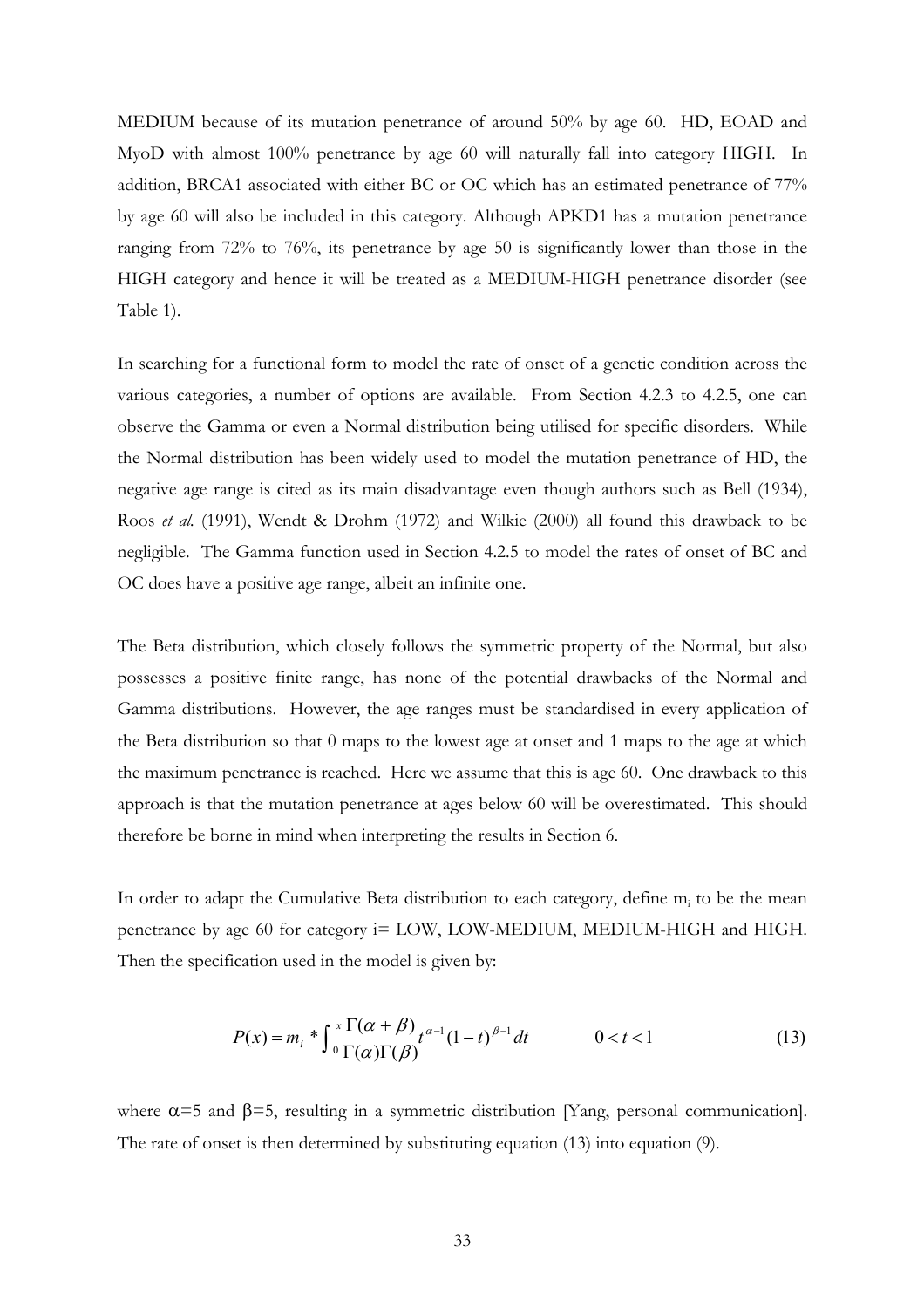## 4.3. Mutation Frequency

The estimates of mutation frequencies in the population range far and wide. Therefore, at some junctures a range of frequencies is reported. For the purpose of the model, only one number can be used and hence it was decided to go with the upper limit rather than an average, as this has the advantage of giving a ceiling on the cost of adverse selection.

APKD is one of the most common single-gene disorders. From the late 1950s, Dalgaard (1957) reported a mutation frequency of 1 per 1,000. Moreover, mutations in the APKD 1 gene are more frequent (perhaps accounting for 85% of mutations) and are more severe resulting in earlier onset of ESRD.

Gui & Macdonald (2002b) estimate mutation frequencies for PSEN–1 gene leading to EOAD at 15 per 100,000. This was based on Campion *et al.* (1999) which found the prevalence rate for EOAD to be about 25.4 per 100,000 at risk (from all genes involved) and that 58.8% of those affected carried the PSEN-1 gene mutation. Campion *et al.* (1999) more or less supported the earlier studies done by Kokmen *et al.* (1989), Schoenberg *et al.* (1985) and Sulkava *et al.* (1985), which found 26.9, 45.5 and 18.2, per 100,000 respectively, to be at risk (from all genes involved). Hence, for all EOAD a mutation frequency of 30 per 100,000 will be used, assuming that half of the total mutations are associated with the PSEN-1 gene.

Based on HD prevalence of 3-5 per 100,000 and 7.5 per 100,000 in Western Europe and the United Kingdom, respectively, Harper (1996) and Harper, Lim and Craufurd (2000) estimated the HD mutation frequencies as 7.5-12.5 per 100,000 and 18.75 per 100,000, respectively. The latter will be used in the model because it is directly applicable to the UK.

Following Macdonald *et al.* (2003b), this study will restrict the range of frequencies of BRCA1 and BRCA2 mutations to the more recent studies of Parmigiani *et al.* (1998). Hence, the frequency of mutations of BRCA1 in the population ranges from 0.00045 to 0.0008, while the range for BRCA2 mutations is 0.000165 to 0.0002.

Finally, one in every 10,000 persons is born with the gene mutation leading to HMSN. The corresponding mutation frequency for MyoD is 1 per 20,000 (Prof. J. A. Raeburn, personal communication), which lies in the middle of the 1-10 per 100,000 range cited by Emery (1991).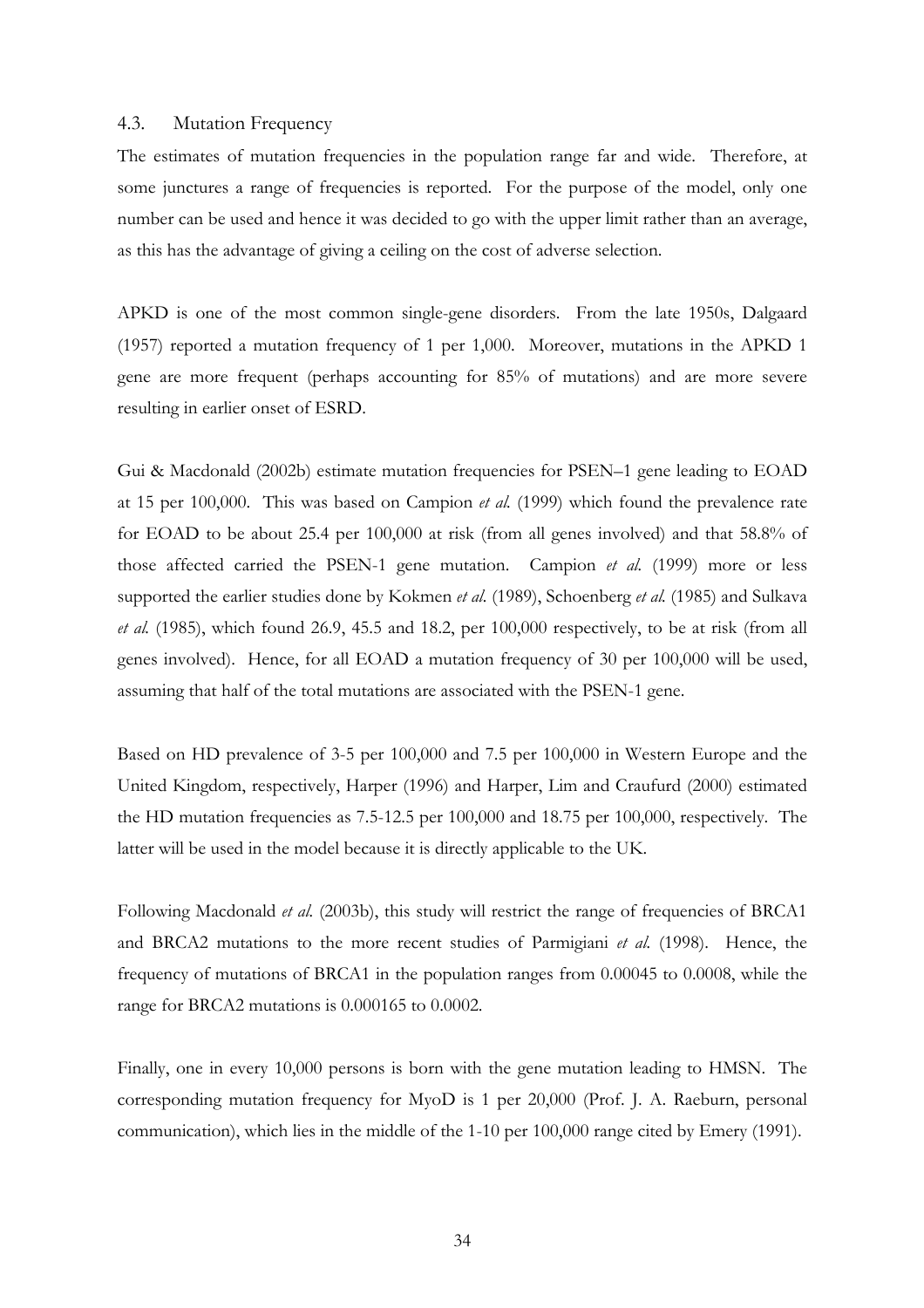#### 4.3.1. Implications for Mutation Frequencies in the Model

Summing the mutation frequency within each category, one can ascertain the total mutation frequency for each. To simplify this process, Table 1 presents the mutation penetrance of the disorders by age 50 and 60, appropriately categorised, which then allows for summing of mutation frequencies in the final column. Thus with only APKD2 in category LOW, the mutation frequency for that category would by 0.00015. Similarly, the mutation frequency for categories LOW-MEDIUM, MEDIUM-HIGH and HIGH are 0.0001, 0.00105 and 0.0013375, respectively.

|                       |             |                    | <b>Mutation Penetrance</b> |                 | Mutation                |            |
|-----------------------|-------------|--------------------|----------------------------|-----------------|-------------------------|------------|
| Category              | Disorder    | Gene               | By age 50                  | By age 60       | Frequency<br>$(p_i)$    | $\sum p_i$ |
| <b>LOW</b>            | <b>APKD</b> | APKD2              | $9\%$ to<br>13%            | $25%$ to<br>27% | 0.00015                 | 0.00015    |
| LOW-<br><b>MEDIUM</b> | <b>HMSN</b> |                    |                            | 50%             | 0.0001                  | 0.0001     |
| MEDIUM-               | BC/OC       | BRCA2              | 25%                        | 70%             | $0.000165$ to<br>0.0002 | 0.00105    |
| <b>HIGH</b>           | <b>APKD</b> | APKD1              | $38%$ to<br>41%            | $73%$ to<br>76% | 0.00085                 |            |
|                       | HD          | Huntingtin<br>gene | 73%                        | 94%             | 0.0001875               |            |
|                       | <b>EOAD</b> | PSEN-1             | 92%                        | 100%            | 0.00015                 |            |
| <b>HIGH</b>           |             | All                |                            |                 | 0.00030                 | 0.0013375  |
|                       | BC/OC       | BRCA1              | $59\%$                     | $77\%$          | $0.00045$ to            |            |
|                       |             |                    |                            |                 | 0.00080                 |            |
|                       | MyoD        | <b>DMKP</b>        |                            | 100%            | 0.00005                 |            |

**Table 1: Categorisation of the Disorders** 

From Table 1, one can observe that only 0.0026375 of the population is likely to carry a mutation in the genes leading to the specified disorders considered as critical illness events. This implies that the cost of adverse selection should be minimal as the proportion of the population (0.9973625) who are non-carriers or not at risk at all is overwhelming.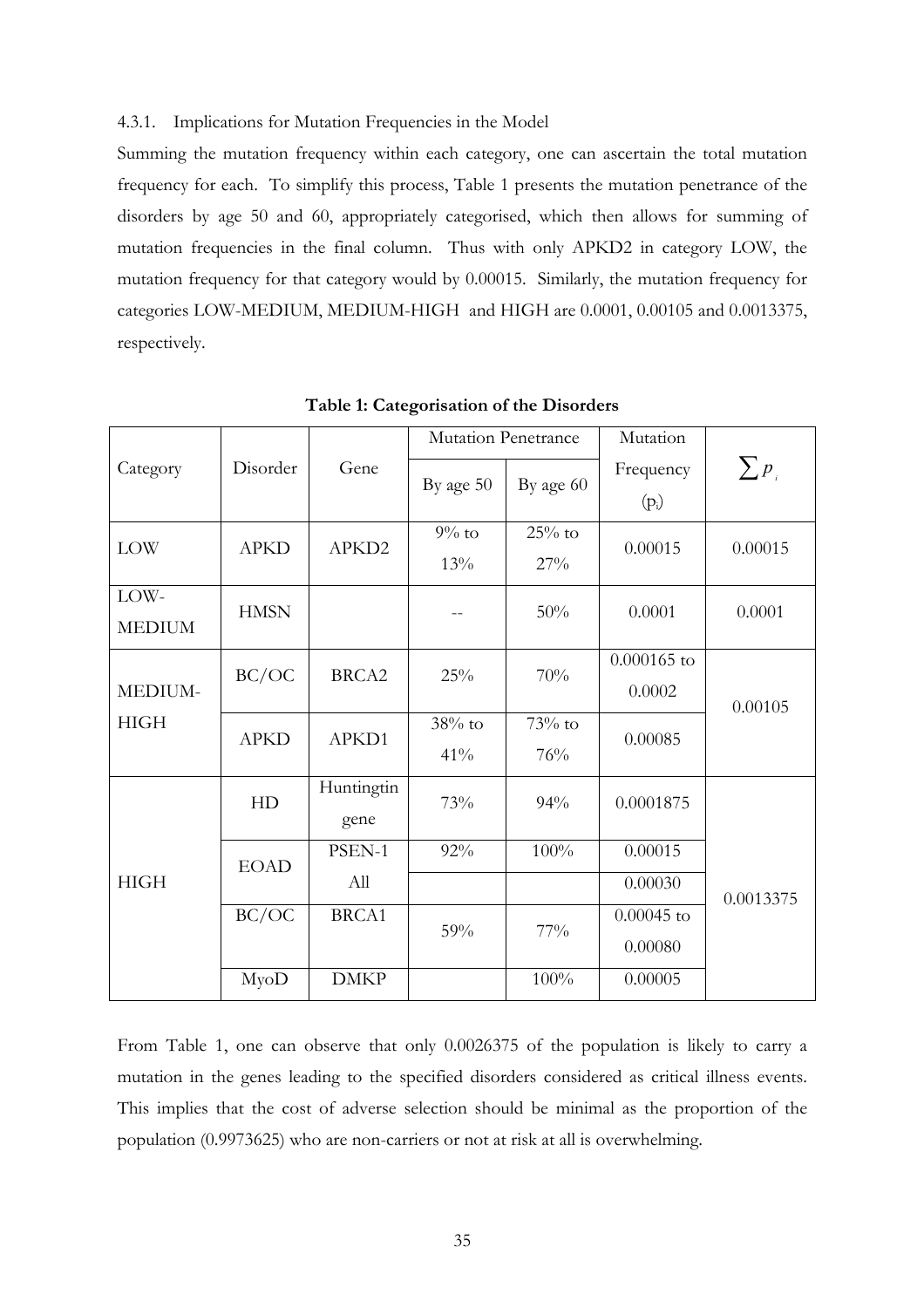#### 4.4. Rate of Genetic Testing

Genetic testing, broadly defined, covers not only tests on an individual's DNA in search of alterations – molecular genetics (as expounded in Section 1.1) - but also includes the examination of chromosomes and the use of techniques based on enzymology, biochemistry or immunology to test the functioning of genes that may lead to an inherited disease [*Laboratory Services for Genetics*, 2000]. However, molecular genetics is the basis of most of the testing carried out for single-gene disorders.

APKD was dropped from the ABI's list because it can be accurately detected quite early with the use of ultrasound technology. However, there is no cure, and the only treatment is dialysis or kidney replacement after ESRD. Therefore, it should still be classified as a critical illness event. On the other hand, the possibility for prolonging life after onset of the illness may imply a rate of testing somewhat higher than disorders where there is no treatment and death from the disorder is certain.

EOAD is a hereditary disease involving the gradual and progressive loss of one's mental faculties eventually leading to death. It is not considered treatable and hence although genetic testing is available many persons with a family history are not willing to be tested for fear of being handed a 'death sentence'.

Because HD is a hereditary disease, it is certain that, based on current National Heath Service (NHS) practice in the United Kingdom, only persons with a family history will be tested. However, the lack of treatment of HD implies that persons may be reluctant to get tested. Based on these assertions, the cumulative incidence of testing for HD among persons at risk has been estimated as between 10-20% by Meiser & Dunn (2000) and 18% by Harper, Lim & Craufurd (2000).

In addition, *Laboratory Services for Genetics* (2000) reports that 1196 samples were tested for mutations in the huntingtin gene in 1998-99, while the number tested for myotonic dystrophy mutations was 1275.

For BC there are methods of early detection that can be used by the patient, with screening programmes for menopausal women. According to Macdonald *et al.* (2003b) if genetic testing is carried out, the results need to be carefully interpreted largely because of a lack of knowledge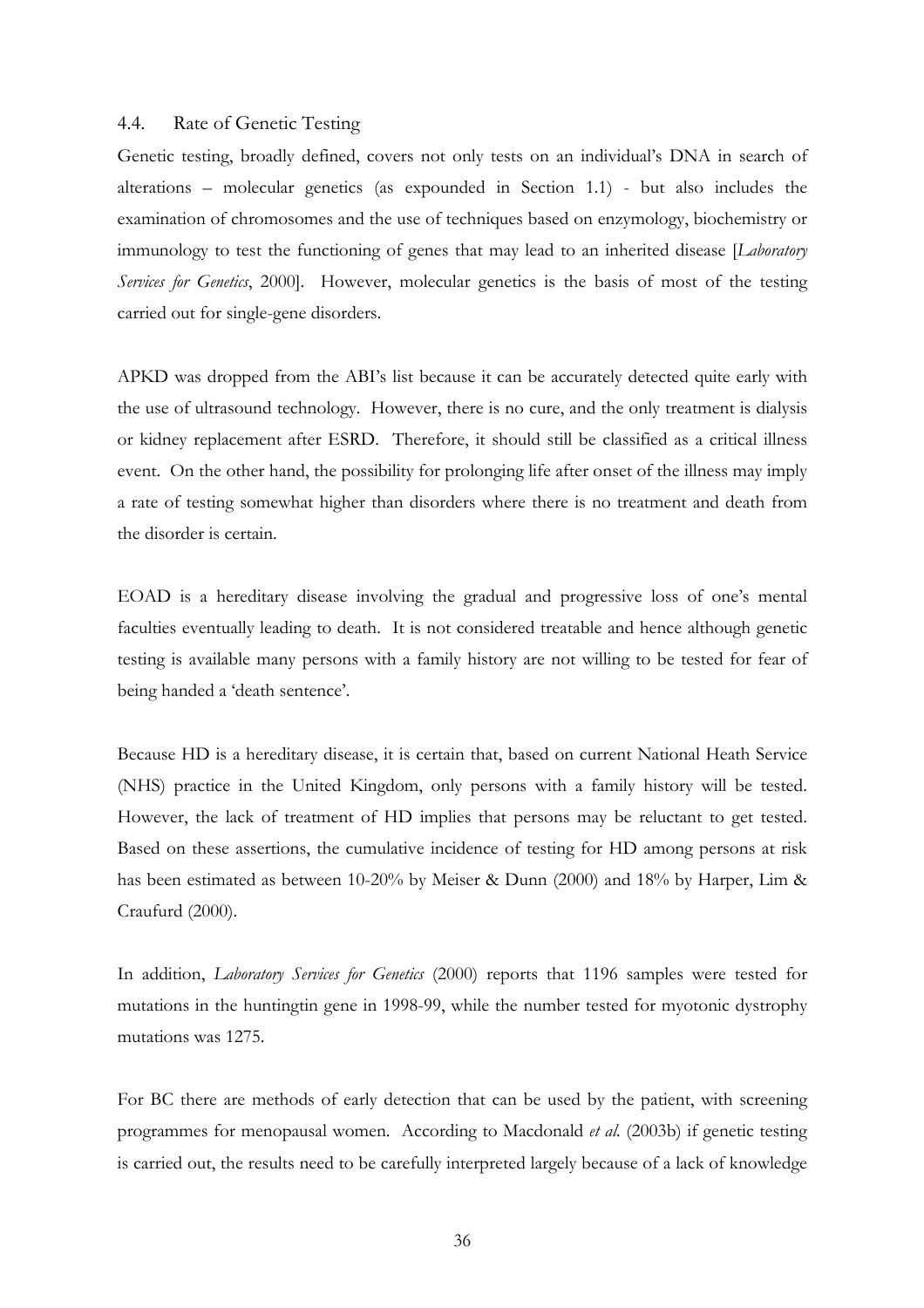surrounding the mutations of the genes in question and the functions of the proteins with which they are associated. In 1998-99, a total of 2,279 samples were tested for BC/OC cancercausing genes [*Laboratory Services for Genetics*, 2000].

Testing for MyoD is done through direct analysis of the CTG repeats in the DMPK gene with 100% effectiveness [*Gene Reviews*].

4.4.1. Implications for Rates of Genetic Testing in the Model

Recall that in Section 4.4, estimates of the rate of genetic testing were largely unavailable with Meiser & Dunn (2000), Harper *et al.* (2000) and the *Laboratory Services for Genetics* (2000) being the only source of hard numbers. Other studies such as Macdonald (2001) used a range of rates of testing (0.02 for moderate testing to 0.1 for high testing).

Using the information from *Laboratory Services for Genetics* (2000) on the number of samples tested along with population at risk figures, one can first obtain estimates similar to Meiser & Dunn (2000) and Harper *et al.* (2000); of course the population at risk figures are simply the whole population times the probability of being at risk of the disorder times the years of exposure to risk. Hence, approximately,

$$
p_g = \frac{Number\ of\ Samples\ Tested}{Population * 2 * Mutation\ Frequency * years\ exposed\ to\ risk} \tag{14}
$$

which represents the prevalence of genetic testing among families at risk.

It was decided that in the model, testing should be confined to ages 20 to 40. This assertion is based on the assumption that most persons are tested for genetic disorders during childbearing ages, which seems logical. Hence of an estimated population of 59 million in the United Kingdom at mid-2001, approximately 18,179,800 were reported to be between ages 20 and 40 [*National Statistics*]. Thus, given the number of samples tested in 1998-99, population of around 18.2 million and the previously estimated mutation frequencies for HD and MyoD, the rate of genetic testing can be estimated by equation (15) below.

$$
\mu_x = -\ln(1 - p_g) \tag{15}
$$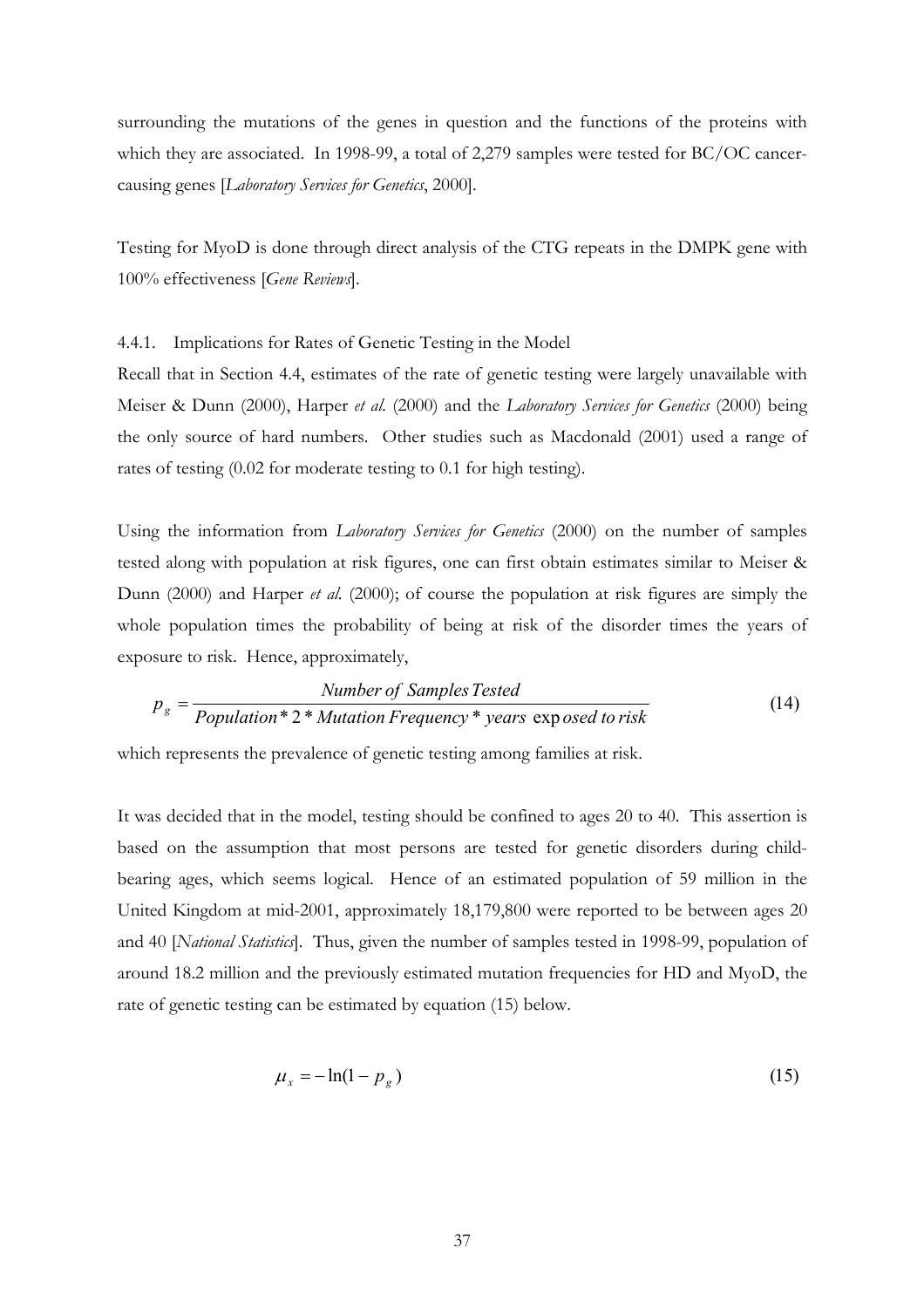The results of this exercise are presented on Table 2.<sup>14</sup>

| Disorder          | Number of | Mutation  | $P_{\rm g}$       | μ                   |
|-------------------|-----------|-----------|-------------------|---------------------|
|                   | Samples   | Frequency |                   |                     |
| M <sub>yo</sub> D | 1275      | 0.00005   | 0.70              | 1.204               |
| HD                | 1196      | 0.0001875 | 0.175             | 0.193               |
| Estimate for HD   | --        |           | 0.1<br>to $0.2$   | $0.0126$ to $0.025$ |
|                   |           |           | Meiser & Dunn     |                     |
|                   |           |           | $(2000)$ for a 8- |                     |
|                   |           |           | year period       |                     |

**Table 2: Estimates of the Rate of Genetic Testing** 

Assuming that the Meiser & Dunn (2000) estimate of the prevalence of genetic testing for HD is based on an eight-year period, then the testing rate per annum would be between 0.0125 and 0.025, which is significantly less than the one-year estimate of 0.175. More weight will be given to Meiser & Dunn (2000) because of the longer assessment period. Hence, using the formula in equation (15), the rate of testing was estimated at between 0.0126 and 0.025. These are significantly lower than the rate calculated from the one-year sample data. The estimate for MyoD seems too high given its high penetrance and the lack of effective treatment. The apparent discrepancy remains to be explained.

On the last point, we justify using a low rate of testing of 0.01 in the model since a higher rate assumes that treatment is available. Thus, while disorders such as FAP and MEN may have higher rates of testing than HD and EOAD, the 'treatability' of the complications would not allow it to be classified as a critical illness event and hence it would be dropped from a model of critical illness insurance. In general, we suppose that higher rates of genetic testing might be associated with new or improved treatment that would, as a first approximation, change the definition of a critical illness and so offset any increased costs caused by more people entering the pooling arrangement.

The flipside of this argument, however, comes with the observation that this positive correlation between testing and treatment does not always hold within the NHS. For example,

 $\overline{a}$ 

<span id="page-37-0"></span><sup>14</sup> Because the incidence of testing not related to gene mutation, the same exercise could not be undertaken for BC/OC.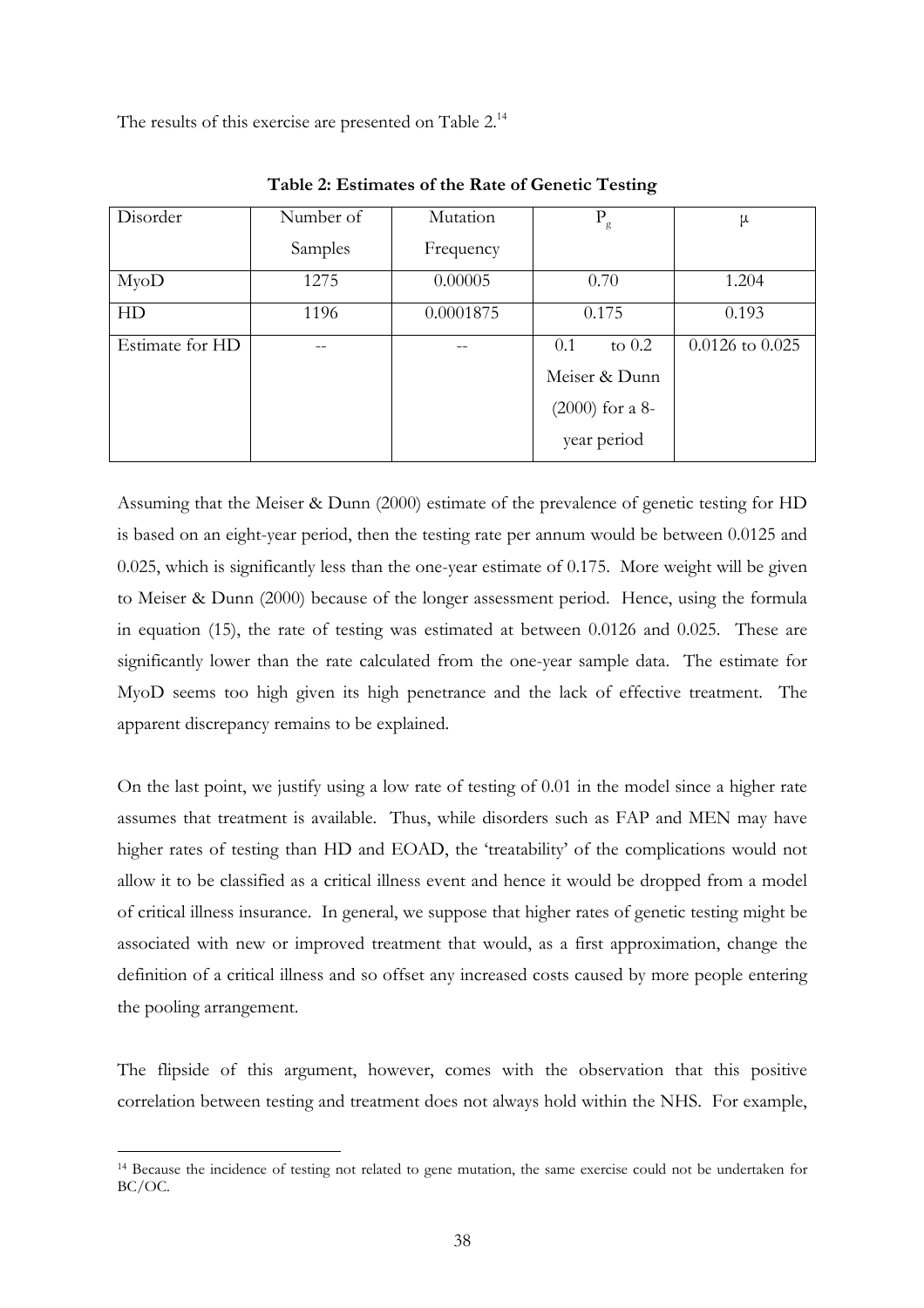it has been noticed that while the uptake for testing for prostrate cancer is on the rise, the effectiveness of existing treatments has not improved.

# **5. PARAMETERISATION OF THE MODEL II: NON-GENETIC FACTORS**

The last estimates needed to fully parameterise the model are the rate of insurance purchase, rate of onset of critical illness not related to a genetic disorder and the rate of mortality, each of which will now be dealt with in turn.

## 5.1. Rate of Insurance Purchase

Most studies have utilised a constant rate of insurance purchase when employing the Markov modelling approach to address questions such as the costs of adverse selection. For example, Macdonald, Waters and Wekwete (2003a) used annual rates of 0.1%, 1% and 5% to represent small, medium and large, respectively, critical illness insurance markets, while Macdonald (2001) assumed the normal rate of purchase to be between 1% for a small market and 5% for a large market for the life insurance industry.

Yang (2000) attempted to improve on these level rates of insurance purchase (force of new insurance business) by treating it as an age-dependent transition intensity. She undertook this objective for life insurance purchases of whole life, endowment and term assurances by using CMIB duration-0 in-force data for 'occurrences' and population statistics for 'exposures'.

The study showed that the force of insurance generally rises from age 0 to 27 and generally declines thereafter for whole life and endowment assurances. For term assurances, the peak came later at around ages 35 to 39.

The age-dependent force of insurance was then estimated for ages 25-70 using linear, quadratic and cubic graduations, of which the cubic formulation produced the best results. From the investigation, Yang (2000) concludes that the rate of purchase for the three life contracts can be modelled as follows:

$$
\mu_x = -0.10048281 + 0.013038339x - 2.738625116 \cdot 10^{-4} x^2 + 1.587800935 \cdot 10^{-6} x^3 \tag{19}
$$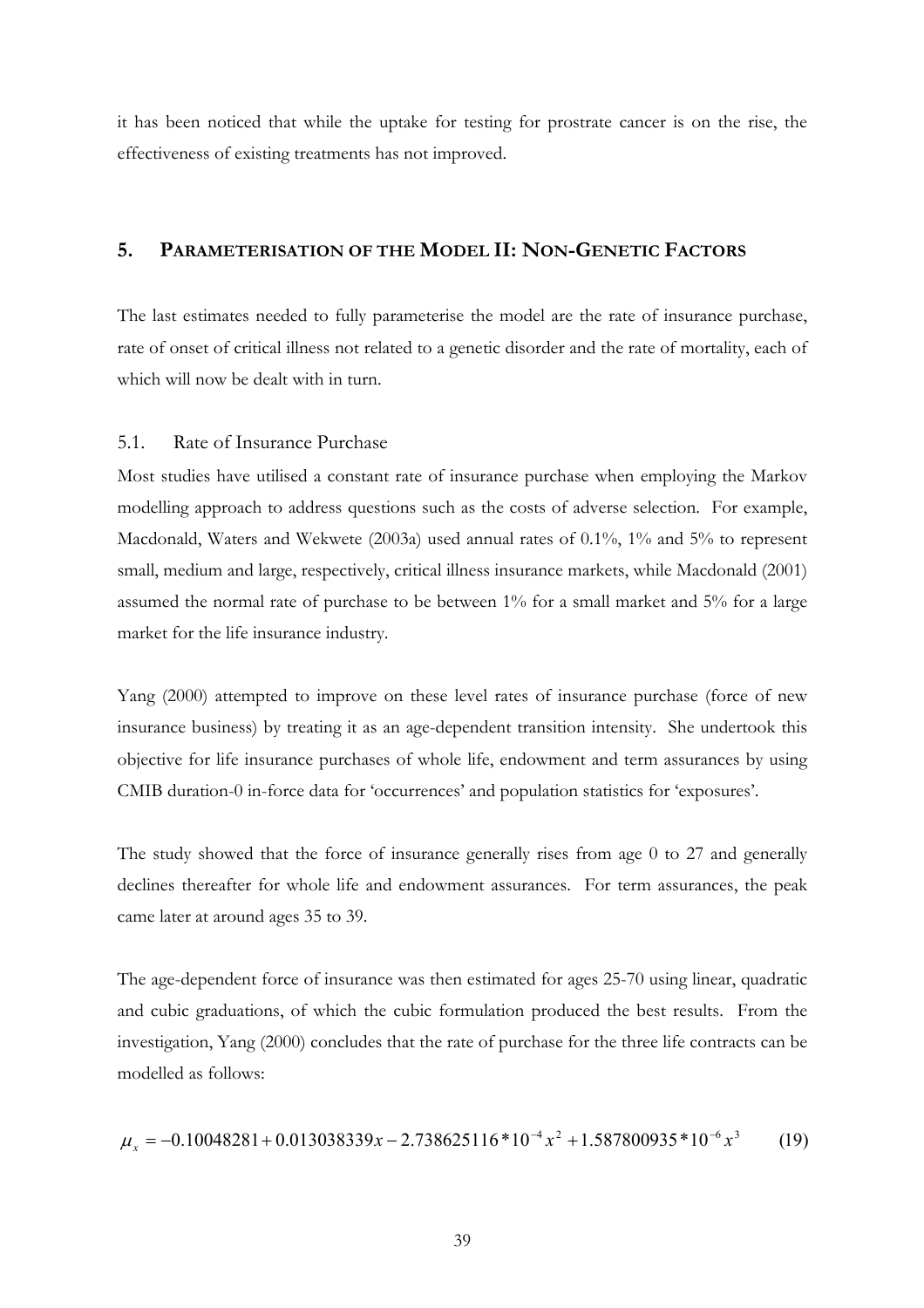When compared with equation (19), the constant of 0.05 used by Macdonald (2001) underestimated the rate of purchase in the early years and overestimated it in the later years, the latter implying that a somewhat higher rate could be used by Macdonald (2001). However, the present study follows Macdonald, Waters and Wekwete (2003a) and assumes a rate of normal purchase of insurance as 0.05, 0.01 and 0.001 for a large, medium and small critical insurance market, respectively. In later research, a different specification may be found to model this market better but this is beyond the scope of this paper.

Persons with adverse test results are expected to buy insurance at a higher rate than those who possess no knowledge of a genetic disorder. This assertion is based on the view that these persons will seek to gain financially from their misfortune. Given a normal rate of insurance purchase of 5%, previous work such as Macdonald (2001) has assumed a rate of insurance purchase by adverse selectors of up to five times the normal rate of purchase. This can be considered an extreme assumption since it was used primarily to get upper limits on the costs of adverse selection in the life insurance industry.

However, it is plausible that not all uninsured persons with knowledge of a genetic condition will seek to benefit from insurers. Hence, a more modest estimate of around 2 to 4 times the normal rate will be used, which is again held constant over a twenty-year span starting at age 20. The latter is based on the trend of insurance purchasing being confined generally to persons in this age range who are about to enter the mortgage market.

## 5.2. Rate of Onset of Critical Illness not related to the Genetic Condition

These estimates are taken from Gutiérrez & Macdonald (2001) for a critical illness insurance model based on medical studies and population data. As the name suggests, it encompasses all other disorders not resulting from the specific genetic condition. These were confined to cancer (excluding non-malignant skin cancer), heart attack, stroke and other minor causes of critical illness insurance claims. The aggregate rate of critical illness claims due to these causes was then estimated as follows:

$$
\mu_x^{CI} = 1.15(\mu_x^c + p_x^h * \mu_x^h + p_x^s * \mu_x^s)
$$
\n(20)

where  $\mu^c$ ,  $\mu^h$  and  $\mu^s$  are the age-dependent transition intensities for cancer (excluding nonmalignant skin cancer), heart attack, and stroke, respectively, while  $p^h$  and  $p^s$  are the 28-day survival probabilities after the first-ever heart attack or stroke, respectively. These are taken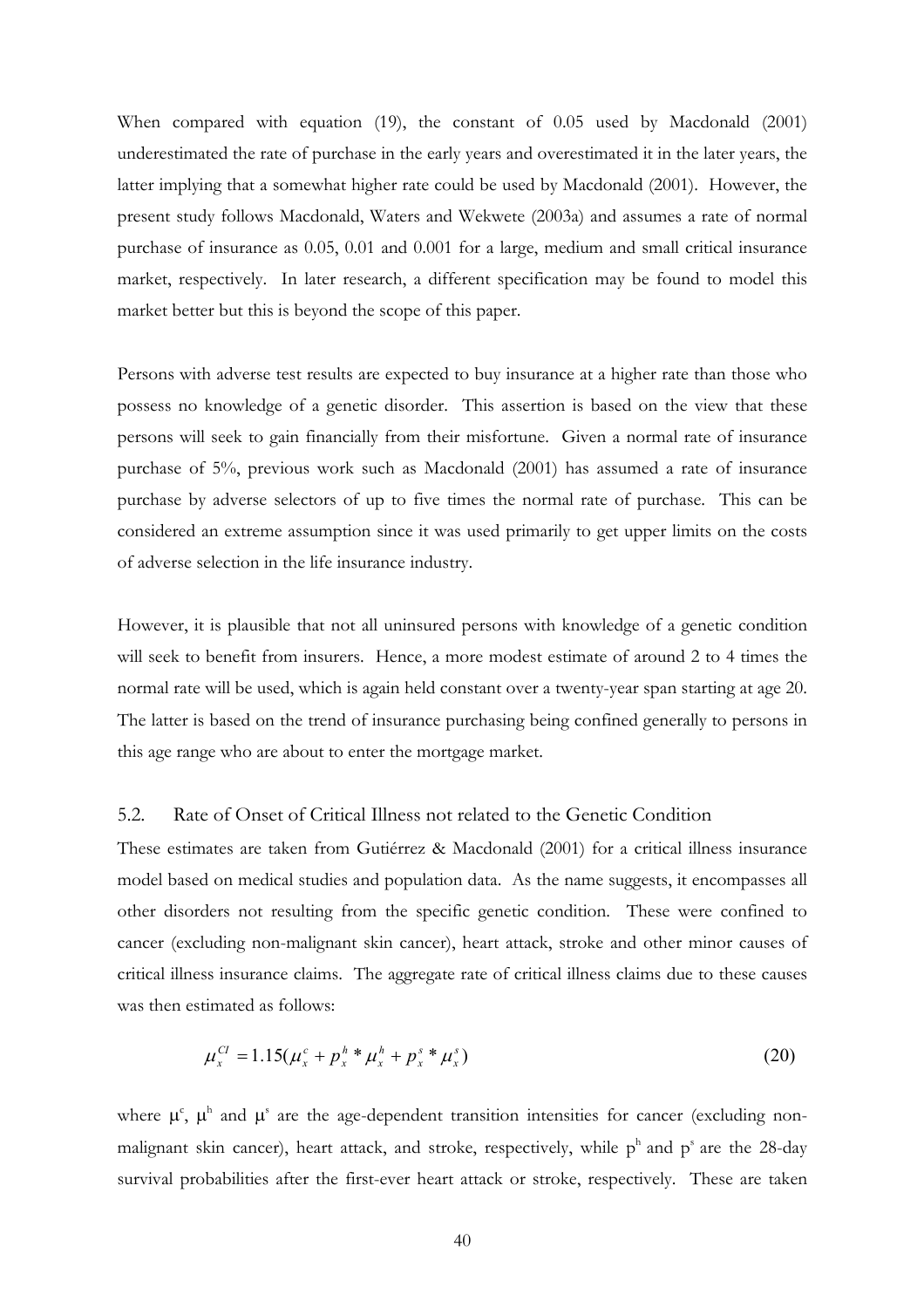together with the other minor causes which amount to 15% of critical illness claims due to cancer, heart attack and stroke.

The reader is referred to Gutiérrez & Macdonald (2001) for a full specification of the transition intensities outlined in equation (20).

#### 5.3. Rate of Mortality

Once again following Gutiérrez & Macdonald (2001), the rate of mortality was taken from the English Life Tables No.15 adjusted to exclude deaths which followed a critical illness claim.

# **6. RESULTS**

The model presented in Figure 6 in Section 3 was modified in light of the discussion in Section 4 and 5. The modified model contains 9 sub-populations as follows: persons not at risk; and non-carriers and mutation carriers in each of the four categories *i*=LOW, LOW-MEDIUM, MEDIUM-HIGH, HIGH, where the estimates of mutation frequencies 0.00015, 0.0001, 0.00105 and 0.001334 (with rounding), respectively, were taken from Table 1 in Section 4.3.1. Accordingly, a computer programme by Macdonald (personal communication) originally for modelling EOAD was modified using programming code developed by Yang (personal communication) for the Beta functions used to model the rate of onset.

In the first instance, two cases were considered in the modelling exercise. The first case represents the present situation of a moratorium on the use of adverse test results only. Secondly, consideration was given to an outright ban on the use of any genetic test results, i.e. a moratorium on all tests. The analysis was conducted under a number of different assumptions about the size of the critical illness insurance market in the UK. This investigation was then extended to consider a moratorium on the use of family history. Note that all results are for females as time did not permit the modelling of males.

## 6.1. Baseline Scenario

Consider the baseline scenario where the rate of purchase for individuals with a family history of some genetic disorder is the same as the normal rate of insurance. As in Section 5.1, the latter is proxied by the size of the insurance market. Hence, for the large, medium and small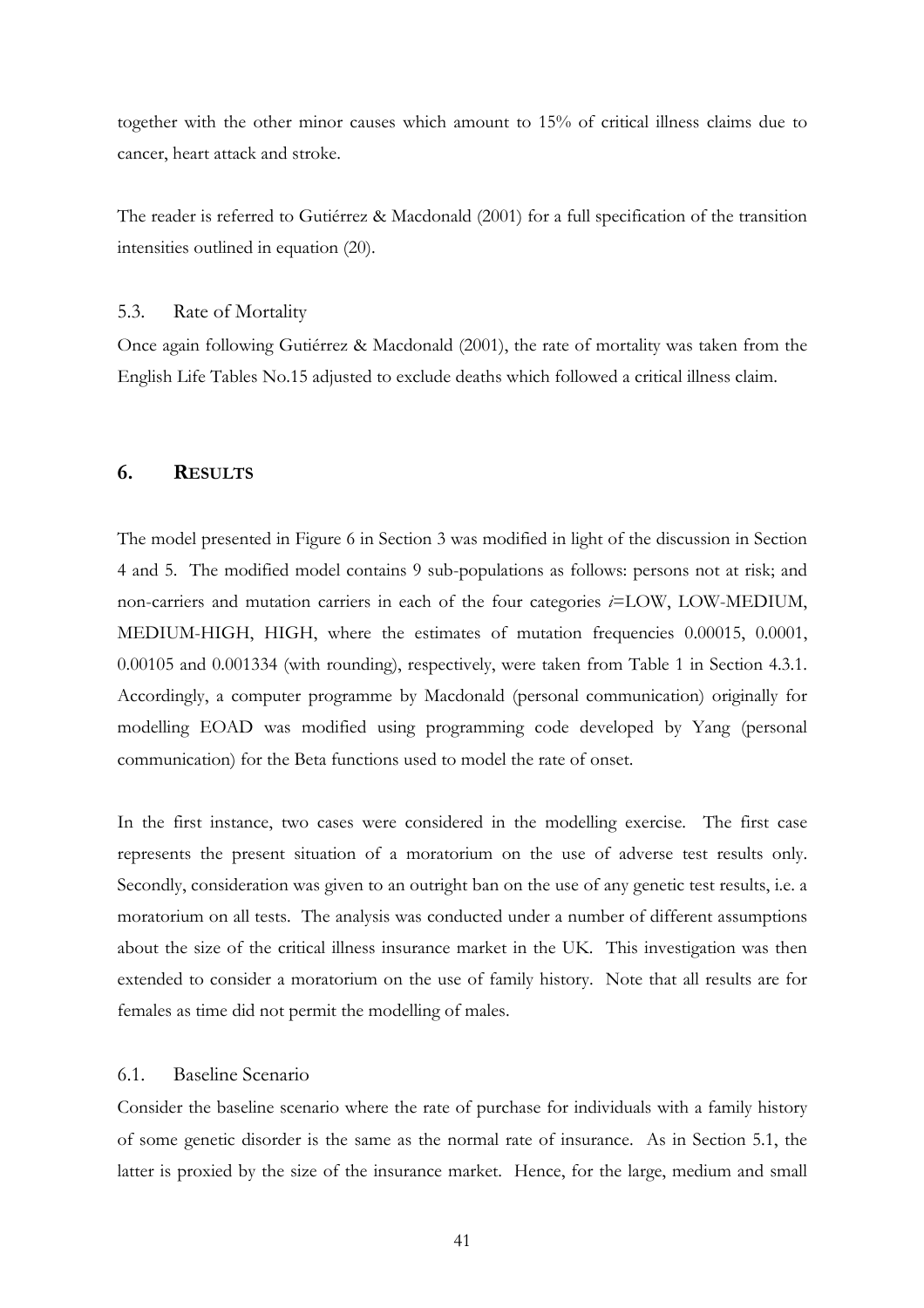market, the normal rate of purchase of insurance is assumed to be 0.05, 0.01 and 0.001 per annum, respectively. In addition, assuming that there is no adverse selection in the market, then the rate at which persons who receive an adverse test result purchase insurance would be the same as those with a family history. At this stage, the rate of genetic testing is assumed to be 1% per annum.

Based on these assumptions, the expected present value (EPV) of benefits and losses in the whole market can be calculated as the weighted averages of the EPV of benefits and losses in each sub-population at outset. The EPVs are found by solving Thiele's equations, with premiums of zero in the case of benefits (*B*) or as in equation (4) in the case of losses (*L*). These EPVs represent an insurance market operating between ages 20 and 60 which includes those who are uninsured as well as those who are insured. Because the rates of premium in equation (4) are based on rates of insurance purchased in the supposed absence of adverse selection, if adverse selection is absent in fact, the EPV of losses are zero (allowing for rounding errors from the numerical algorithm used to solve Kolmogorov's and Thiele's equations). Therefore, only the EPV of benefits, for a large, medium and small critical illness insurance market, are presented in Table 3.

| Market Size | EPV of Benefits |
|-------------|-----------------|
| Small       | 0.00065767      |
| Medium      | 0.006041793     |
| Large       | 0.021383169     |

**Table 3: Expected Present Value of Benefits** 

## 6.2. Introducing Adverse Selection in the Model

Taking the baseline scenario developed above, one can introduce adverse selecting behaviour into the model. This is done by assuming a rate of insurance purchase higher than the rate at which persons normally buy insurance in respect of persons receiving an adverse test result. A number of scenarios for the large, medium and small insurance market were examined.

Three scenarios were run for each market size, with each scenario consisting of three different assumptions about the degree of adverse selection taking place. Let *insrate* and *famrate* denote the rate at which persons normally buy insurance and the rate at which persons with a family history buy insurance, respectively. Then scenario A examines the case where *famrate=insrate,*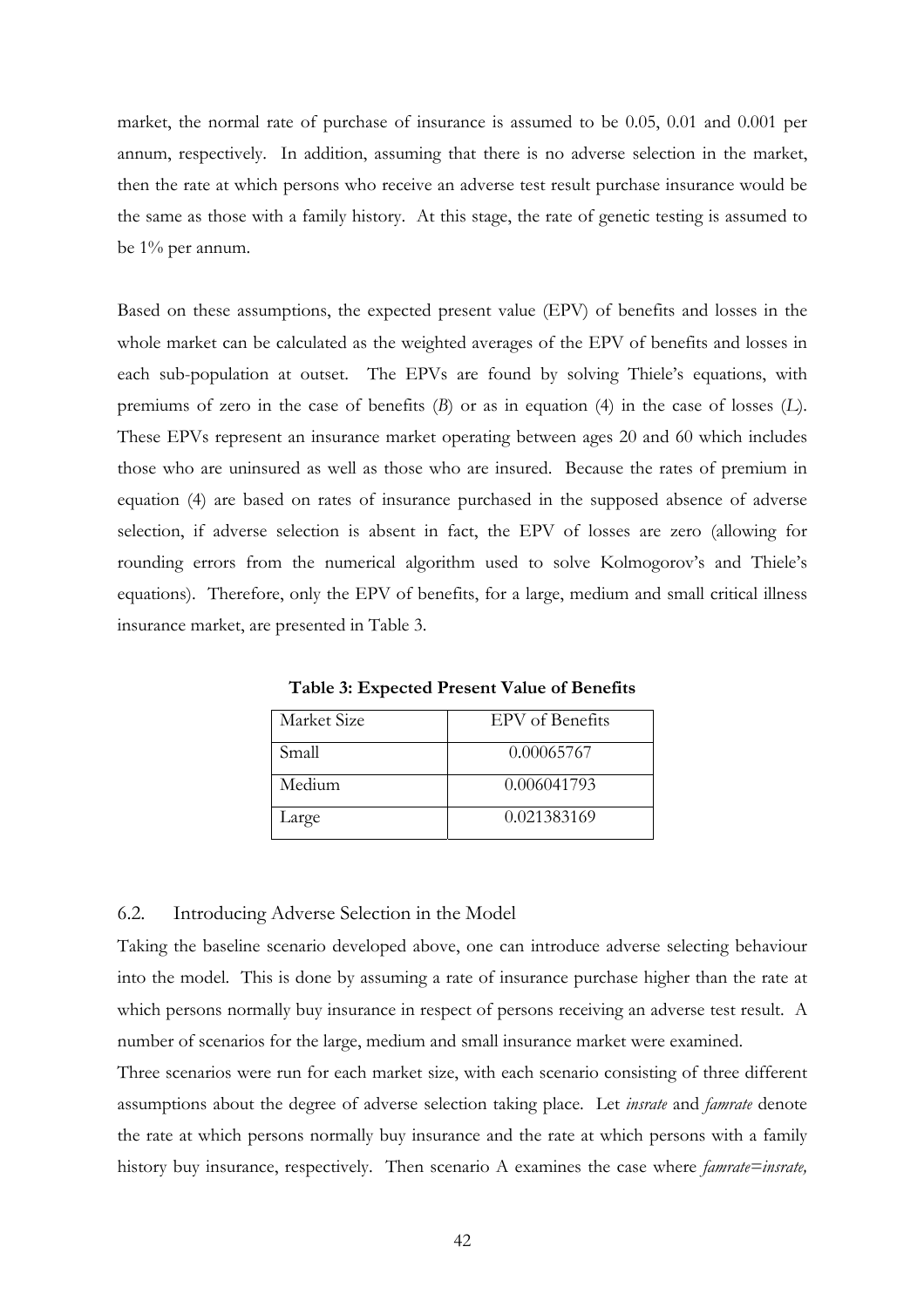which represents the extreme case where the demand for insurance is assumed to be perfectly price inelastic. Also let *advrate* denote the rate at which adverse selectors purchase insurance. Then, *advrate* is assumed to be equal to 2, 3 or 4 times the *insrate,* so the latter is the most severe case of adverse selection. Under scenarios B and C *famrate=1/2 insrate* or *famrate=0*, respectively, reflecting different assumptions about the elasticity of demand for insurance.

Recall from Section 3.6. that different underwriting classes exist under a moratorium on adverse test results only and under a moratorium on all tests. Letting 0 denote the ordinary rate of premium payment and 1 denote the ordinary rate adjusted for family history, the underwriting classes are illustrated in Table 4.

Table 4 shows that 'at risk' non-carriers who benefit from ordinary premiums under a moratorium on adverse test results only, now have to pay this premium adjusted upward for a family history of the genetic disorder when there is a ban on the use of any test results. They therefore pay the same premium as those who have not been tested because test results regardless of their outcome are not admissible under a moratorium on all tests.

#### 6.2.1. Moratorium on Adverse Test Results Only

Let  $B_t$  and  $L_t$  be the EPV of benefits and losses, respectively, under a moratorium on adverse test results only in the presence of adverse selection. Then, following equation (7) in Section 3, the percentage increase in ordinary premium required to cover the cost of adverse selection within each market can be estimated as:

$$
\frac{L_1 - L}{B_1 - L_1} * 100\tag{21}
$$

where  $L=0$  as above. The increase in premium is based on the premium being paid with adverse selection present because premiums naturally rise to reflect the increase in purchasing behaviour.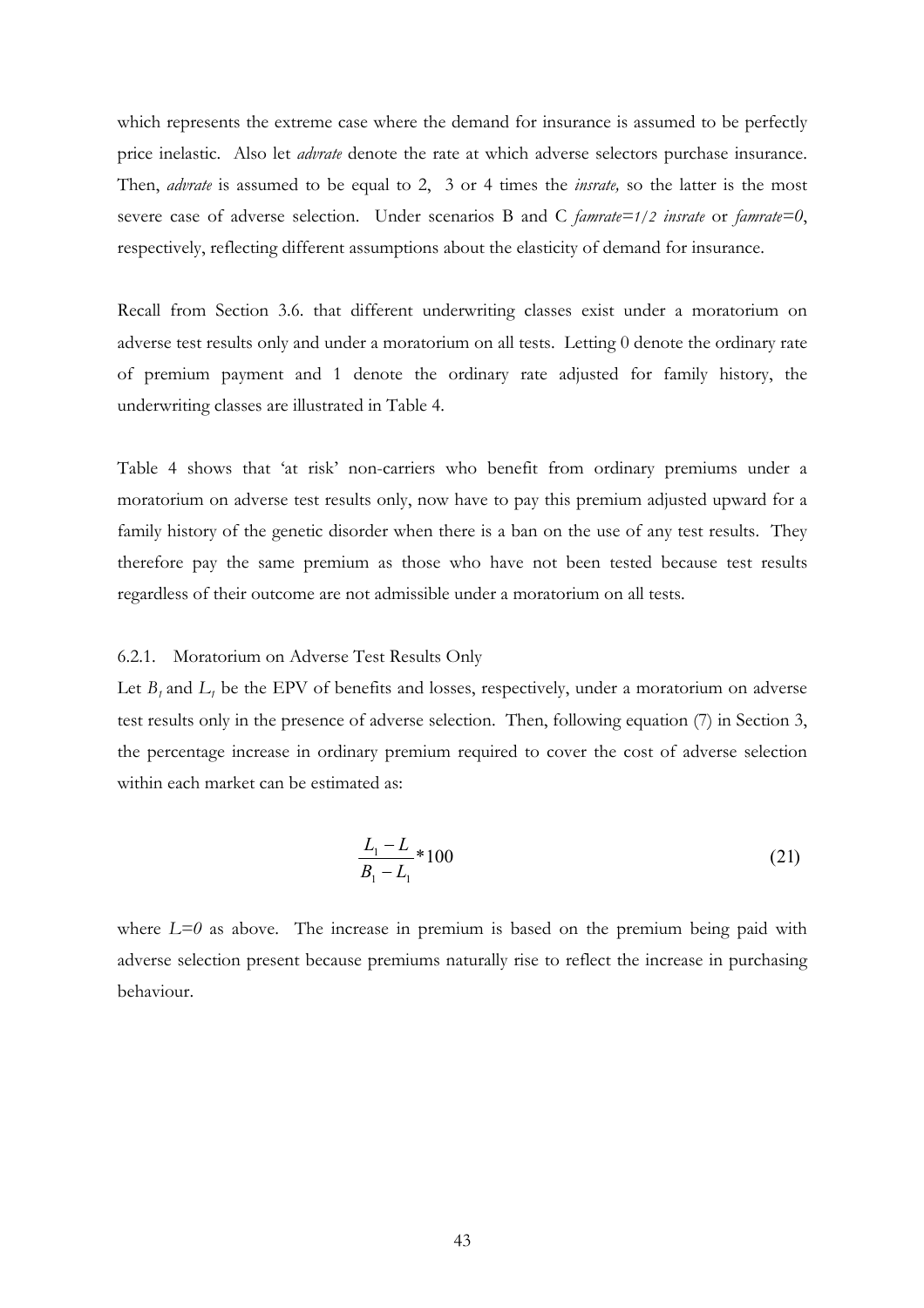|                     | Moratorium on Adverse Test Results Only |              |                | Moratorium on All Tests |                |                |                |                |
|---------------------|-----------------------------------------|--------------|----------------|-------------------------|----------------|----------------|----------------|----------------|
|                     | <b>States</b>                           |              |                | States                  |                |                |                |                |
|                     | Untested,                               | Untested,    | Tested,        | Tested,                 | Untested,      | Untested,      | Tested,        | Tested,        |
| Sub-population      | Uninsured                               | Insured      | Uninsured      | Insured                 | Uninsured      | Insured        | Uninsured      | Insured        |
|                     | State 0                                 | State 1      | State 2        | State 3                 | State 0        | State 1        | State 2        | State 3        |
| Persons Not At Risk | $\overline{0}$                          | $\theta$     | $\overline{0}$ | $\overline{0}$          | $\overline{0}$ | $\overline{0}$ | $\overline{0}$ | $\overline{0}$ |
| $\rm{LOW}$          |                                         |              |                |                         |                |                |                |                |
| Non-Carrier         | $\mathbf{1}$                            | $\mathbf{1}$ | $\overline{0}$ | $\theta$                | $\mathbf{1}$   | $\mathbf{1}$   | $\mathbf{1}$   | $\mathbf{1}$   |
| Mutation Carrier    | $\mathbf{1}$                            | $\mathbf{1}$ | $\mathbf{1}$   | $\mathbf{1}$            | $\mathbf{1}$   | $\mathbf{1}$   | $\mathbf{1}$   | $\mathbf{1}$   |
| LOW-MEDIUM          |                                         |              |                |                         |                |                |                |                |
| Non-Carrier         | $\mathbf{1}$                            | $\mathbf{1}$ | $\overline{0}$ | $\overline{0}$          | $\mathbf{1}$   | $\mathbf{1}$   | $\mathbf{1}$   | $\mathbf{1}$   |
| Mutation Carrier    | $\mathbf{1}$                            | $\mathbf{1}$ | $\mathbf{1}$   | $\mathbf{1}$            | $\mathbf{1}$   | $\mathbf{1}$   | $\mathbf{1}$   | $\mathbf{1}$   |
| MEDIUM-HIGH         |                                         |              |                |                         |                |                |                |                |
| Non-Carrier         | $\mathbf{1}$                            | $\mathbf{1}$ | $\overline{0}$ | $\overline{0}$          | $\mathbf{1}$   | $\mathbf{1}$   | $\mathbf{1}$   | $\mathbf{1}$   |
| Mutation Carrier    | $\mathbf{1}$                            | $\mathbf{1}$ | $\mathbf{1}$   | $\mathbf{1}$            | $\mathbf{1}$   | $\mathbf{1}$   | $\mathbf{1}$   | $\mathbf{1}$   |
| <b>HIGH</b>         |                                         |              |                |                         |                |                |                |                |
| Non-Carrier         | $\mathbf{1}$                            | $\mathbf{1}$ | $\overline{0}$ | $\overline{0}$          | $\mathbf{1}$   | $\mathbf{1}$   | $\mathbf{1}$   | $\mathbf{1}$   |
| Mutation Carrier    | $\mathbf{1}$                            | $\mathbf{1}$ | $\mathbf{1}$   | 1                       | $\mathbf{1}$   | $\mathbf{1}$   | $\mathbf{1}$   | $\mathbf{1}$   |

# **Table 4: Underwriting Classes Under Different Types of Moratoria**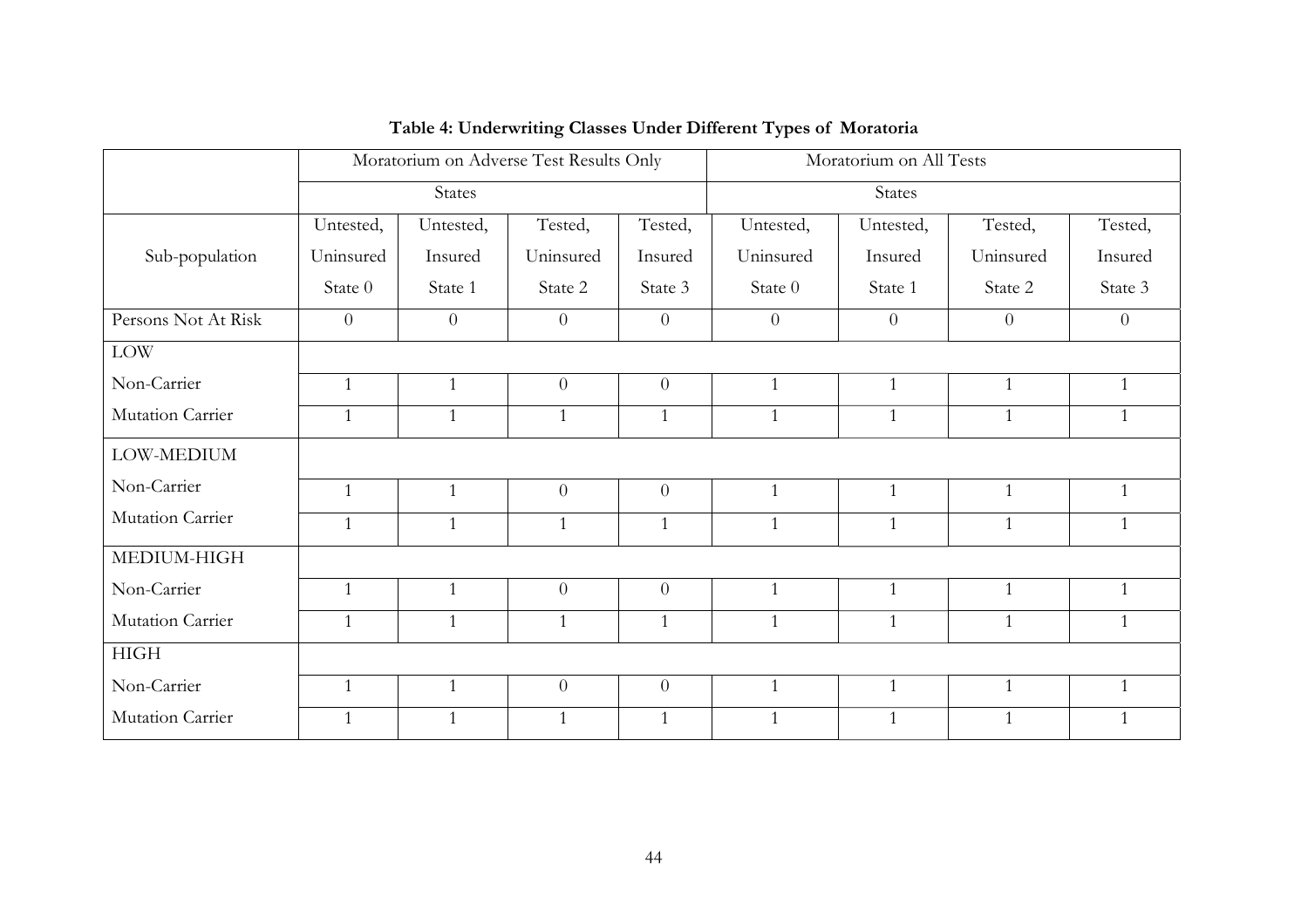The results, presented in Table 5 below, range from 0.041% to 0.218% in the large market and 0.085% to 0.345% in the small market. Thus, one can observe that the cost of adverse selection in the large market is lower than in the small or medium-sized market. In fact, as one would expect, the larger market which generates significantly more business than a small market is able to spread more of the risk. This makes it more able to cope with adverse selection than a smaller market. From the magnitude the costs obtained, one can observe that disallowing information for adverse test results would cause only a small increase in premiums.

# **Table 5: Summary of the Results of the Cost of Adverse Selection**

|                      | Moratorium on Adverse Test |        |       | Moratorium on All Tests |        |       |
|----------------------|----------------------------|--------|-------|-------------------------|--------|-------|
|                      | Results Only               |        |       |                         |        |       |
|                      | Small                      | Medium | Large | Small                   | Medium | Large |
| Scenario A           |                            |        |       |                         |        |       |
| Insrate^=Famrate;    | 0.085                      | 0.074  | 0.041 | 0.088                   | 0.077  | 0.042 |
| Advrate=2*Insrate    |                            |        |       |                         |        |       |
| Insrate=Famrate;     | 0.168                      | 0.140  | 0.065 | 0.174                   | 0.144  | 0.066 |
| advrate=3*Insrate    |                            |        |       |                         |        |       |
| Insrate=Famrate;     | 0.251                      | 0.198  | 0.079 | 0.259                   | 0.204  | 0.081 |
| Advrate=4*Insrate    |                            |        |       |                         |        |       |
| Scenario B           |                            |        |       |                         |        |       |
| Insrate;             | 0.129                      | 0.119  | 0.085 | 0.134                   | 0.123  | 0.088 |
| Famrate=1/2 Insrate; |                            |        |       |                         |        |       |
| Advrate=2*Insrate    |                            |        |       |                         |        |       |
| Insrate;             | 0.214                      | 0.188  | 0.114 | 0.221                   | 0.194  | 0.117 |
| Famrate=1/2 Insrate; |                            |        |       |                         |        |       |
| Advrate=3*Insrate    |                            |        |       |                         |        |       |
| Insrate;             | 0.297                      | 0.248  | 0.131 | 0.307                   | 0.257  | 0.136 |
| Famrate=1/2 Insrate; |                            |        |       |                         |        |       |
| Advrate=4*Insrate    |                            |        |       |                         |        |       |
| Scenario C           |                            |        |       |                         |        |       |
| Insrate;             | 0.175                      | 0.171  | 0.161 | 0.181                   | 0.177  | 0.166 |
| Famrate=0;           |                            |        |       |                         |        |       |
| Advrate=2*Insrate    |                            |        |       |                         |        |       |
| Insrate;             | 0261                       | 0.242  | 0.195 | 0.270                   | 0.251  | 0.202 |
| Famrate=0;           |                            |        |       |                         |        |       |
| Advrate=3*Insrate    |                            |        |       |                         |        |       |
| Insrate;             | 0.345                      | 0.305  | 0.218 | 0.357                   | 0.316  | 0.225 |
| Famrate=0;           |                            |        |       |                         |        |       |
| Advrate=4*Insrate    |                            |        |       |                         |        |       |

(proxied by the % increase in premiums)

Note: Insrate=market size, i.e. 0.05-large market; 0.01-medium market; 0.001-small market.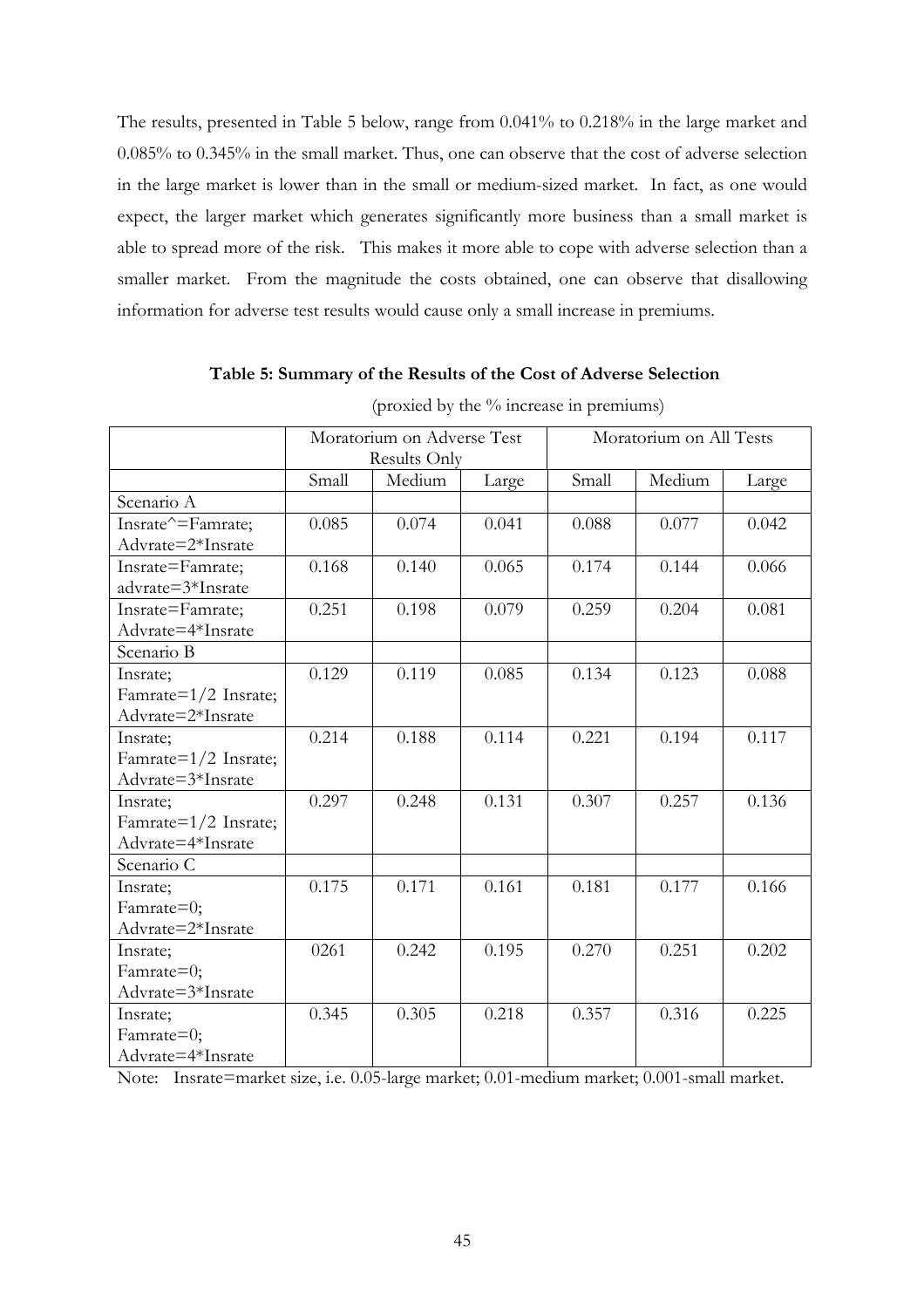#### 6.2.2. Moratorium on All Test Results

Similarly, let  $B_2$  and  $L_2$  denote the EPV of benefits and losses with respect to a moratorium on all test results with adverse selection assumed to be taking place in the market. The cost of adverse selection is estimated by:

$$
\frac{L_2}{B_2 - L_2} * 100
$$
 (22)

From Table 5, one can see that the costs under this moratorium are larger than under a moratorium on adverse test results alone. These marginal differences are a result of the smaller family rates underwriting class for the moratorium on adverse test results only (Refer back to Table 4). If those who have tested 'clear' can remove themselves to the standard rates underwriting class, the family history underwriting class will contain a higher proportion of mutation carriers, and the premium rates charged within that underwriting class will rise, hence reducing the cost of adverse selection.

Nonetheless, the results under this moratorium are still quite small and these obtain across market sizes with the small market again facing the highest cost of adverse selection.

#### 6.2.3. General Observations

Note that as the rate of purchase by those with a family history declines, the cost of adverse selection rises. While one can assume that some law of demand holds for insurance purchasing, it is still unclear whether demand for insurance responds more or less than proportionately to increases in premiums (elasticity of demand for insurance). Thus, the assumption that a person buys half as much insurance with an increase in premiums suggests a possible inelastic demand for insurance. In this case, the buffer previously created by 'overcharging' the non-carriers in each sub-population is eroded. Therefore, premiums have to be increased by a higher percentage to recoup the losses. On the other hand, if among persons with a family history, only adverse selectors purchase insurance (implying an elastic demand for insurance) then the insurer is no longer shielded from the cost of adverse selection. Premiums then have to rise commensurately. This trend is seen clearly from Table 5 where under the assumption of a large market, and adverse selecting behaviour of 2 times the normal rate and moratorium on adverse test results only, the premiums rise from 0.041% to 0.085% and 0.161% under the assumption that persons facing the premiums adjusted for family history will buy insurance at half the rate of normal purchase or will not buy at all.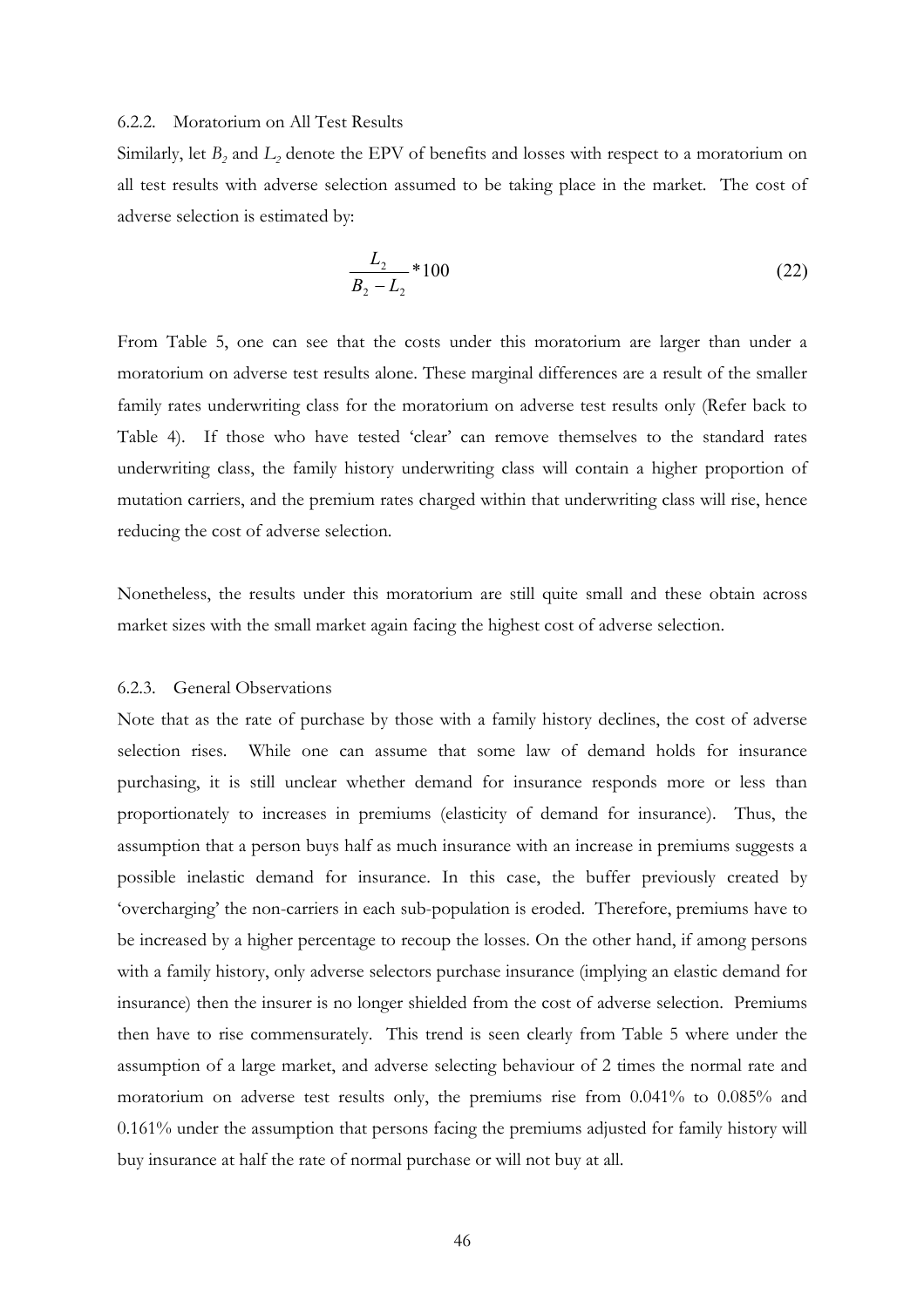Overall the results imply that cost of adverse selection within the critical illness insurance market is small under a moratorium on adverse test results only as well as on all tests. Furthermore, this conclusion holds across all market sizes. However, it is important to note that the results may be sensitive to the rate of genetic testing which has been held constant in all scenarios, an assumption which will be relaxed in Section 6.4.

#### 6.3. Extending the Moratorium to include Family History

In a situation where insurers cannot even use family history information in the underwriting process then all sub-populations will be pooled and everyone faces the same ordinary premium rate. Macdonald (2001) reports that under this type of moratorium, the costs to the insurer are no longer simply the costs of adverse selection, but are in fact two-fold. Firstly, the ordinary premium is calculated assuming that genetic disorders did not exist. That is, nobody is at risk and everyone buys insurance normally. Letting  $B_3$  represent the EPV of benefits in the programme with nobody at risk buying insurance, then the EPV of premiums payable is given by  $B_3/p_1$  where  $p_1$  is the proportion of the population that is not at risk. In reality though, this underwriting class is also made up of individuals at risk of genetic disorders of varying degrees of penetrance. Assuming that everybody in this heterogeneous population buys insurance at the normal rate then this cannot be regarded as adverse selection. Thus, the EPV of premiums is equal to the EPV of benefits with no adverse selection, which is the same as the baseline scenario.The required increase in premium to cover the liabilities arising from the diverse risk is:

$$
\frac{B - B_3/p_1}{B_3/p_1} \tag{23}
$$

The second reason that premiums may have to rise is due to adverse selection. Recall in Section 6.2 that adverse selection was confined to the sub-population of tested mutation carriers. With the moratorium extended to family history, a new set of possible adverse selectors emerges. This class now includes all the mutation carriers and the untested noncarriers since they too are benefiting from premiums below their risk. The cost of adverse selection is calculated in exactly the same way as for the other two moratoria but with different scenarios to address the widening of adverse selecting 'class'. The increases in premiums arising within each situation are presented in Table 6.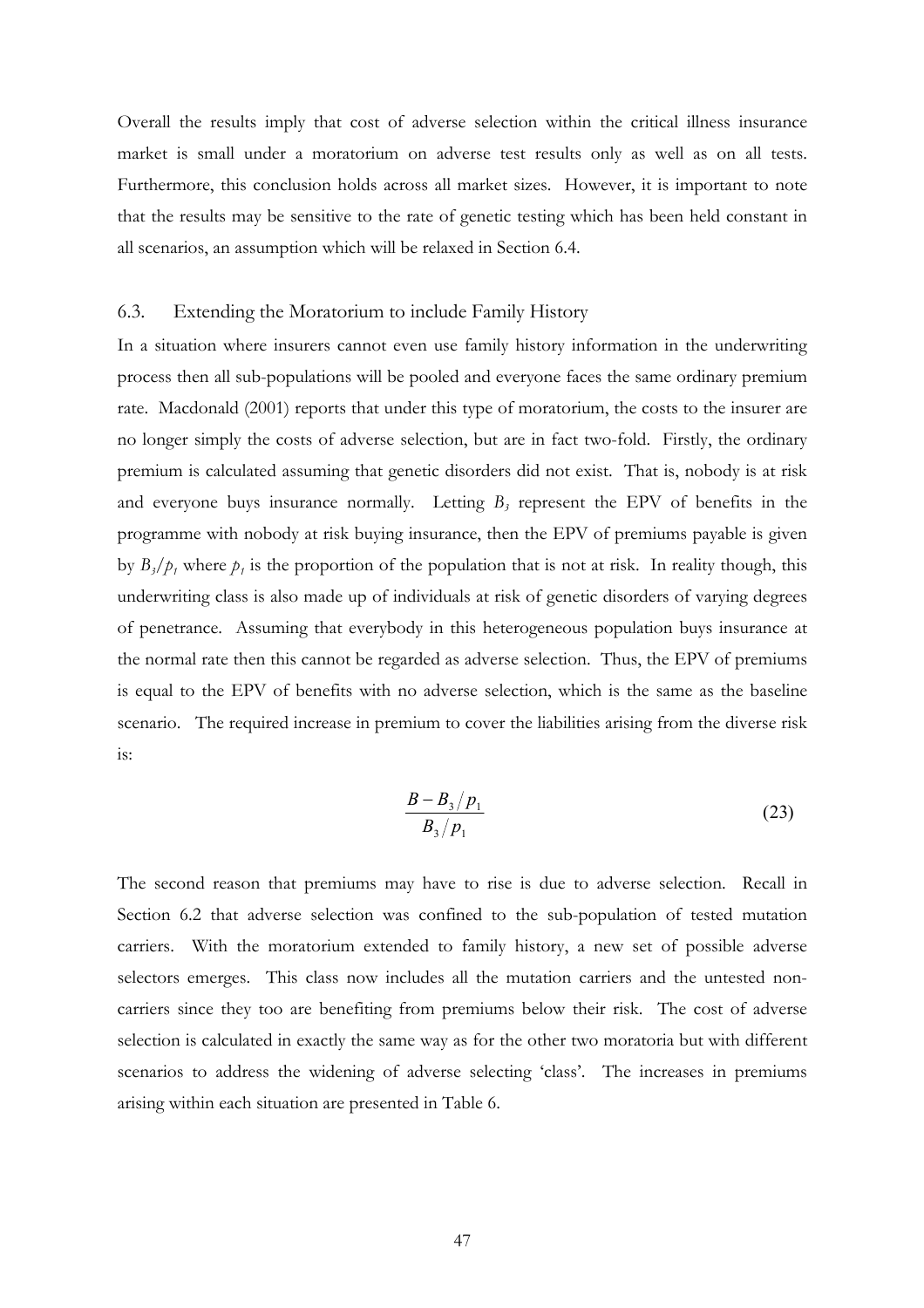Again the small market is the most affected by the moratorium. However, this time the increases are significantly larger than under the previous two moratoria. For the large market, the increase in premium due to the new underwriting class is even larger than the cost of adverse selection. Thus, legislators must be mindful that pooling heterogeneous risks and charging the same premium will lead to increases in premiums without even considering the action of adverse selectors. On the other hand, the cost of adverse selection remains the biggest cost concern for the small market.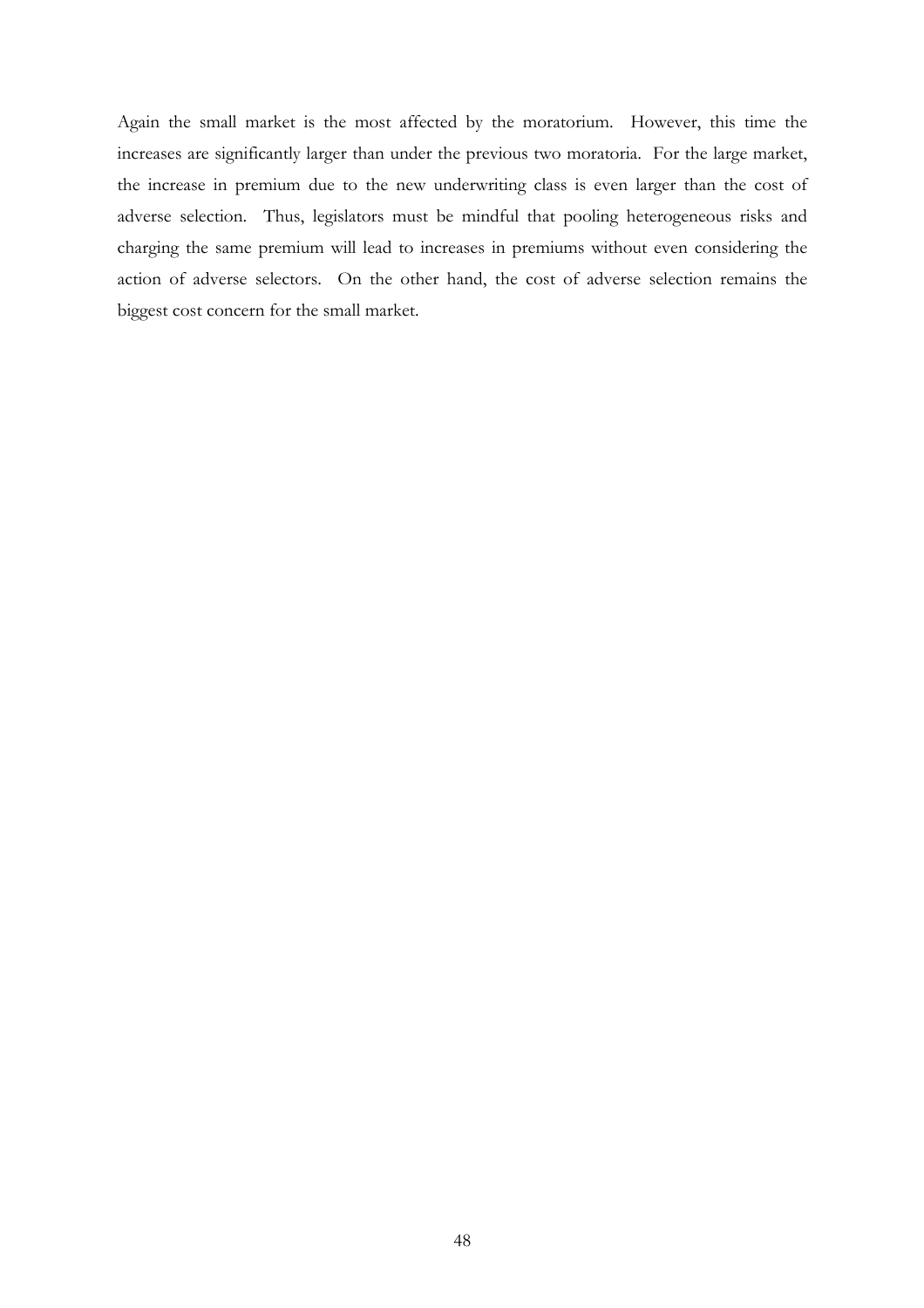|                           | <b>New</b>   | Adverse   | <b>New</b>   | Adverse   | <b>New</b>   | Adverse                                             |
|---------------------------|--------------|-----------|--------------|-----------|--------------|-----------------------------------------------------|
|                           | Underwriting | Selection | Underwriting | Selection | Underwriting | Selection                                           |
|                           | Class        |           | Class        |           | Class        |                                                     |
|                           |              | Small     |              | Medium    |              | Large                                               |
| Scenarios                 | 1.598        | $- -$     | 1.612        | $-\,-$    | 1.667        | $\hspace{0.05cm} -\hspace{0.05cm} -\hspace{0.05cm}$ |
| Insrate=Market size;      |              | 1.704     |              | 1.470     |              | 0.777                                               |
| Famrate=Advrate=2*Insrate |              |           |              |           |              |                                                     |
| Insrate=Market size;      |              | 3.367     |              | 2.701     |              | 1.123                                               |
| Famrate=Advrate=3*Insrate |              |           |              |           |              |                                                     |
| Insrate=Market size;      |              | 4.991     |              | 3.735     |              | 1.285                                               |
| Famrate-Advrate=4*Insrate |              |           |              |           |              |                                                     |

# **Table 6: Increase in Premiums Under a Moratorium on Family History and Genetic Information**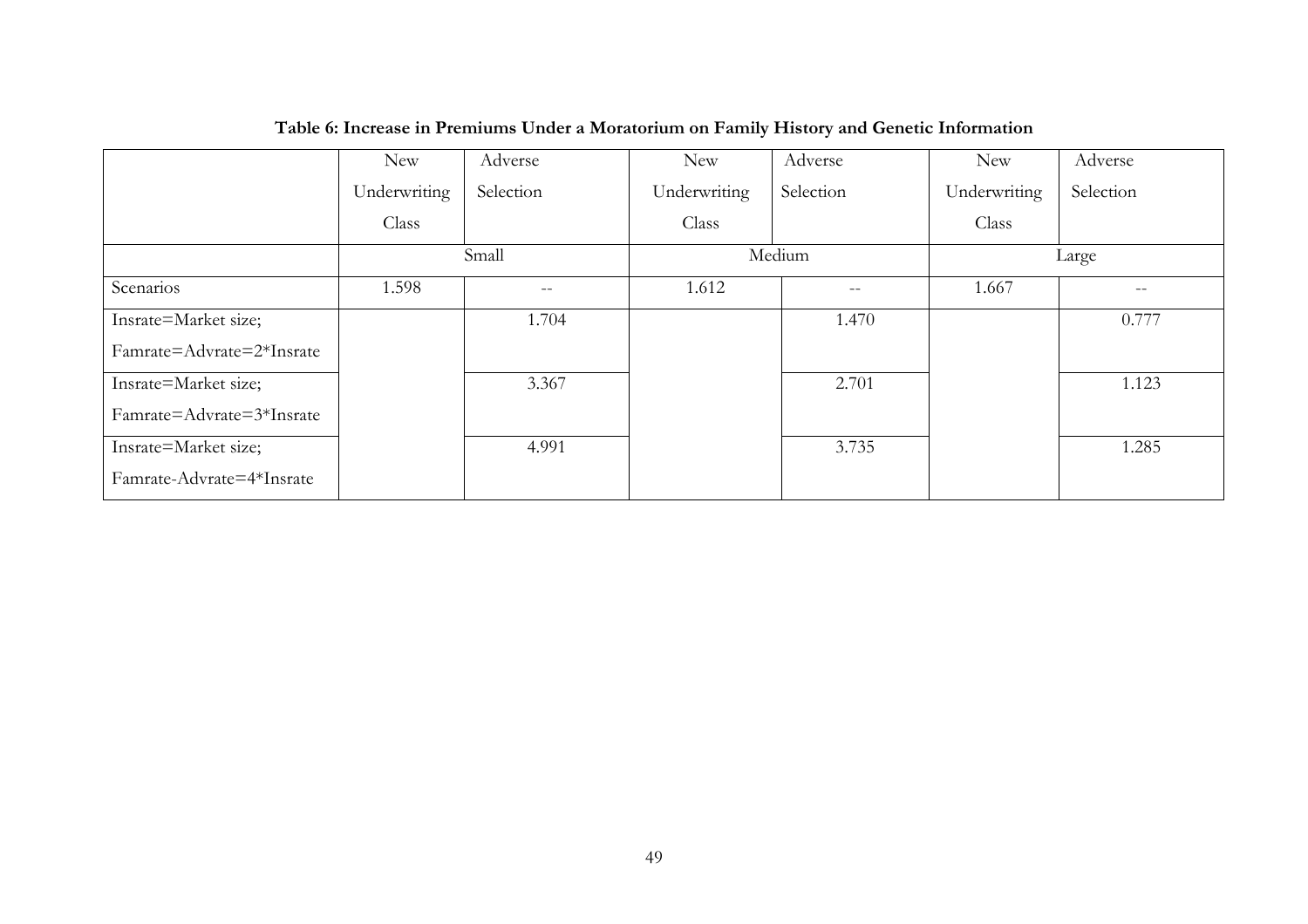## 6.4. Sensitivity Analysis

As mentioned before, all the scenarios were run using a rate of genetic testing of 0.01. When this assumption was relaxed and higher rates were tested the cost of adverse selection increased but less than proportionately to the increase in the rate of testing. Therefore, the results are (as one would expect) sensitive to the rate of testing parameter employed. Table 7 gives a synopsis of this exercise using a rate of testing of 0.02 in a small market. Again it is felt that even higher rates of testing will be associated with improved medical outcomes, and may result in disorders being dropped from the model and so this estimate appears reasonable.

|                     | Moratorium on Adverse Test Results | Moratorium on All Tests |
|---------------------|------------------------------------|-------------------------|
| Scenario A          |                                    |                         |
| Insrate^=Famrate;   | 0.154                              | 0.165                   |
| Advrate=2*Insrate   |                                    |                         |
| Insrate=famrate;    | 0.306                              | 0.328                   |
| advrate=3*Insrate   |                                    |                         |
| Insrate=Famrate;    | 0.456                              | 0.488                   |
| Advrate=4*Insrate   |                                    |                         |
| Scenario B          |                                    |                         |
| Insrate;            | 0.235                              | 0.252                   |
| Famrate=1/2Insrate; |                                    |                         |
| Advrate=2*Insrate   |                                    |                         |
| Insrate;            | 0.389                              | 0.416                   |
| Famrate=1/2Insrate; |                                    |                         |
| Advrate=3*Insrate   |                                    |                         |
| Insrate;            | 0.540                              | 0.579                   |
| Famrate=1/2Insrate; |                                    |                         |
| Advrate=4*Insrate   |                                    |                         |
| Scenario C          |                                    |                         |
| Insrate;            | 0.319                              | 0.341                   |
| Famrate=0;          |                                    |                         |
| Advrate=2*Insrate   |                                    |                         |
| Insrate;            | 0.474                              | 0.508                   |
| Famrate=0;          |                                    |                         |
| Advrate=3*Insrate   |                                    |                         |
| Insrate;            | 0.627                              | 0.672                   |
| Famrate=0;          |                                    |                         |
| Advrate=4*Insrate   |                                    |                         |

**Table 7: Increase in Premiums Using Rate of Testing of 0.02** 

Time does not permit us to perform sensitivity tests on the mutation penetrance function employed in the paper; no doubt a different specification will result in different cost outcomes. On the other hand, the positive correlation between mutation frequency and cost of adverse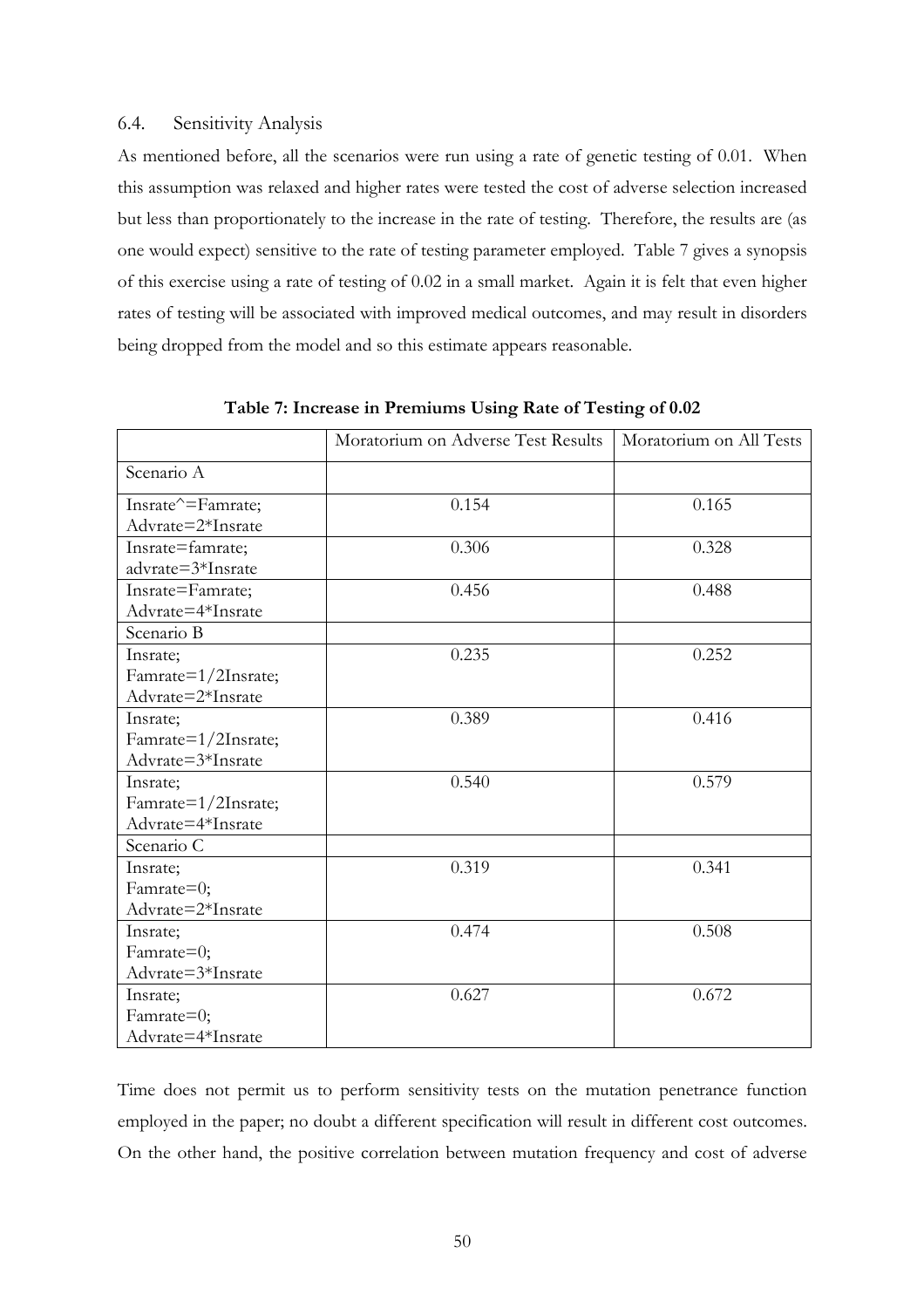selection makes it intuitively clear what will be the result of changing the frequencies employed in the model.

# 6.5. Discussion

The cost of subsidising the pooling schemes will be small under any moratoria on the use of genetic testing information. Furthermore, given that upper limits were used in some of the assumptions in the model, the actual costs should be even lower. However, this may be offset by the relatively low rate of testing used in this modelling exercise. Hence, given the ABI's focus on this type of moratorium, the actuarial costs of such a moratorium are clearly not prohibitive.

The moratorium on family history is beyond the scope of the current discussions between the ABI and government and therefore this extension tries to address questions of whether family history is genetic information (HGC's concern) and how this view will change the cost of subsidising genetically disadvantaged individuals. The results showed that any pooling scheme which did not allow the use family history information would incur higher costs. Although the cost of adverse selection alone is higher than in the case of a ban on genetic test information due to the bigger group of adverse selectors, the ordinary premiums must also rise even if there were no adverse selection because of the heterogeneity that would exist in the pool. Of course, these costs could be even higher depending on the mutation frequencies of the disorders in this model.

Of concern is the relationship between the rate of testing and the cost of adverse selection. As more persons get tested for genetic disorders relevant to the critical illness insurance industry in the UK, the scope for adverse selection will increase. Therefore, the possibility of adverse selection will remain a worry to insurers as long as genetic tests are available and there exist moratoria on the use of such information. Analogously, the cost of subsidising the pooling schemes could rise with increased rates of genetic testing. However, as Section 4.4.1 highlighted, higher rates of testing may be indicative of improved treatments which implies less likelihood of the disorder remaining a critical illness event. The latter also has implications for the life insurance industry since the rates of survival should be greatly improved with more effective treatments.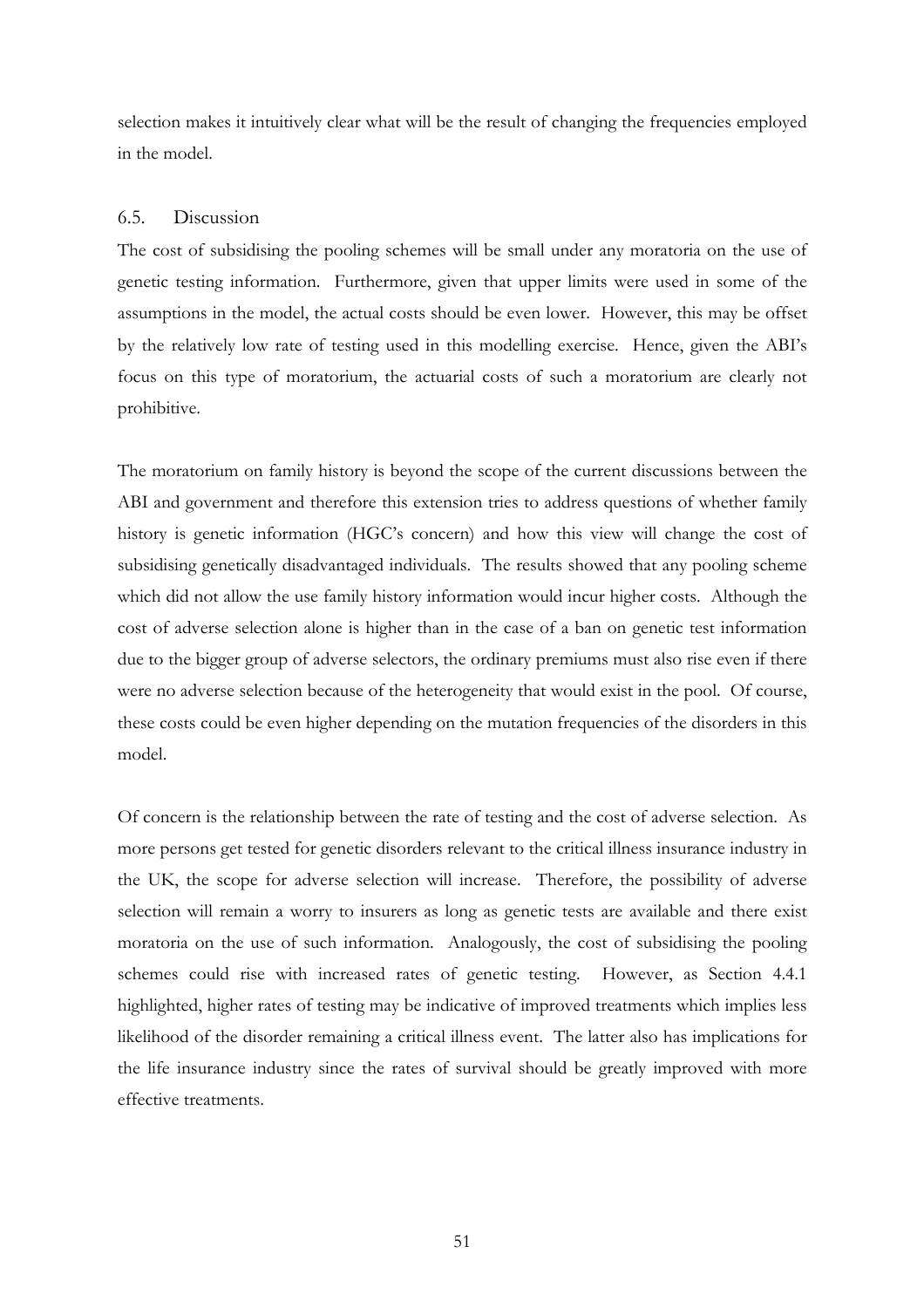## 6.6. Suggestions For Refinement of the Paper

The scope of the project was quite large and hence many of the ideas envisaged could not be pursued in the limited time available. The following is a list of suggestions for improvements that can be made to the study.

Firstly, time permitted modelling for only females. Hence, the most obvious extension is to include males in the study.

Secondly, the paper relied heavily on estimates of penetrances and frequencies from epidemiological research. In the case of rate of onset or penetrance estimates, these are usually estimated from a relatively small sample of patients and hence the confidence intervals surrounding the estimates are very wide. In other cases, no estimates are available. Hence, the study would benefit from more accurate penetrance estimates as they become available. In addition, the mutation frequencies quoted by authors are usually from different parts of the world and so a better assessment of the frequencies within the population being studied would be useful (in this case the UK).

Thirdly, the definition and the rate of progression of neurological disorders such as EOAD and HD is a contentious issue. Indeed, the immediate onset of symptoms relating to these disorders may not be classified as a critical illness event. Hence, the study could perhaps make some allowance for the occurrence of critical illness claims in these cases being some time after the time of clinical onset.

Fourthly, the rate of genetic testing still needs some research. While the constant rate was used for all levels of penetrance in the model, perhaps a more rational approach would be to differentiate the mutation testing based on treatment as done here in the extreme case of FAP and MEN.

Fifthly, better estimates of the rate of purchase of insurance could be obtained from industry data. This would be moving in the direction of an age-dependent estimate as done by Yang (2000). It would perhaps require analysing the output under different scenarios over the relevant age ranges. In addition, the scenarios used under the moratoria on genetic information could greatly benefit from information on the price elasticity of demand for insurance. This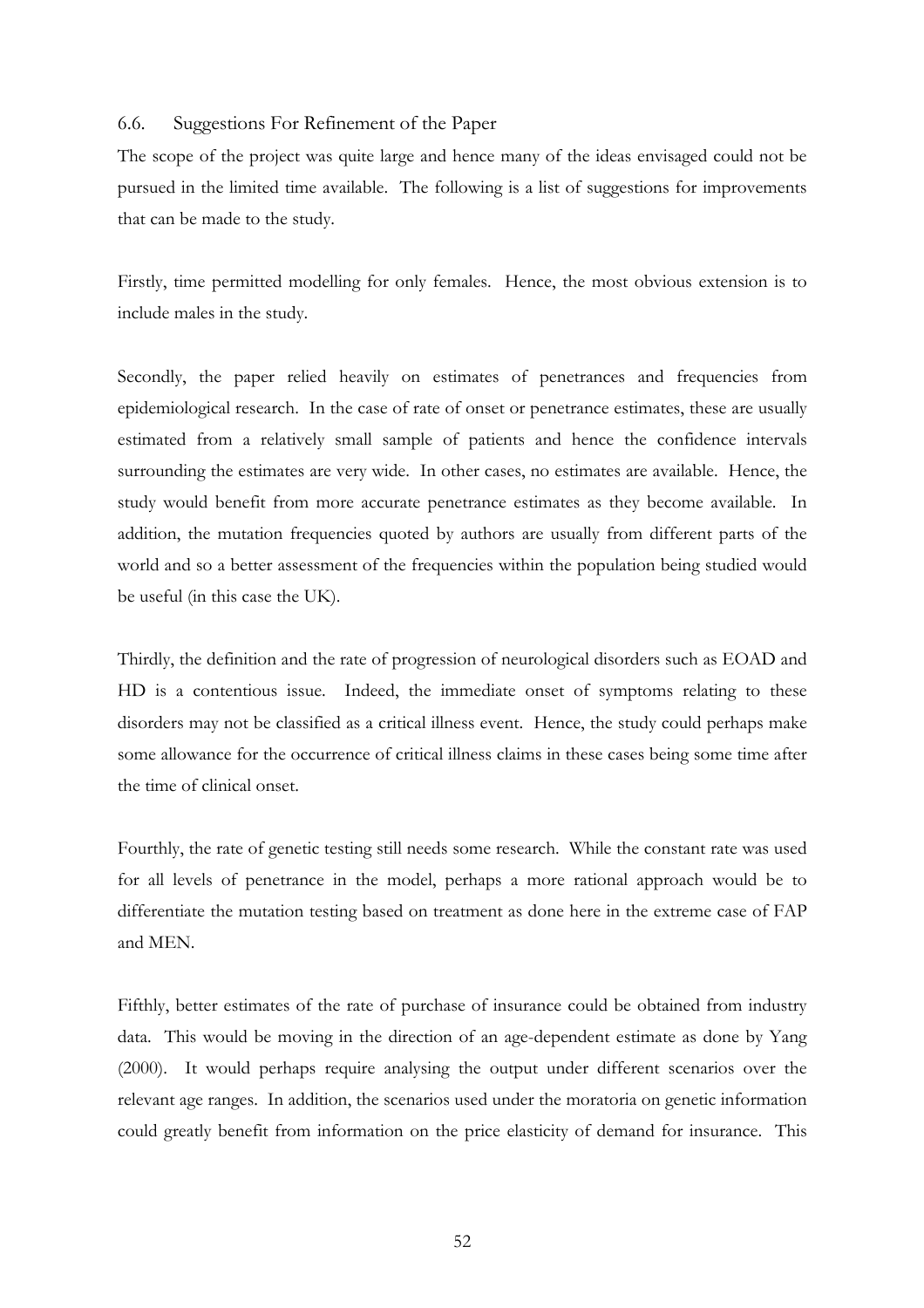information would give modellers more intuition into the buying behaviour of persons subject to the family history rating and thus help to refine the number of scenarios examined.

The final refinement of the paper is to extend it to cover the life insurance market. This is especially relevant for the UK where life insurance is a very important industry. Moreover, since critical illness insurance is sold as a 'rider' to life insurance policies, one should consider modelling both markets together.

# **7. CONCLUSION**

Notwithstanding the shortcomings of the paper, the results showed that the subsidised cost of pooling genetic risks under the moratorium on adverse test results or the moratorium on all tests are minimal. However, the costs are higher when the moratorium is extended to include family history but we note that these findings lie outside the scope of the ABI's current considerations.

However, one issue still remains unresolved. More specifically, a potential conflict between policymakers, who may wish to implement a system where no disclosure of genetic information is necessary, and the insurance community, who may require this information in order to set up reserves, could arise. Given the low cost of the pooling schemes under the moratoria on genetic testing information, the FSA may show some lenience in requiring such information for the setting up of reserves under these circumstances. However, in the case of a ban on the use of family history information, the costs are larger and hence a stricter treatment of reserve calculations may be warranted.

However, the final outcome of this situation may be political. Thus, one can foresee a situation where subsidising the schemes may be feasible but the political will necessary to address this contentious issue of disclosure of genetic testing information may be lacking.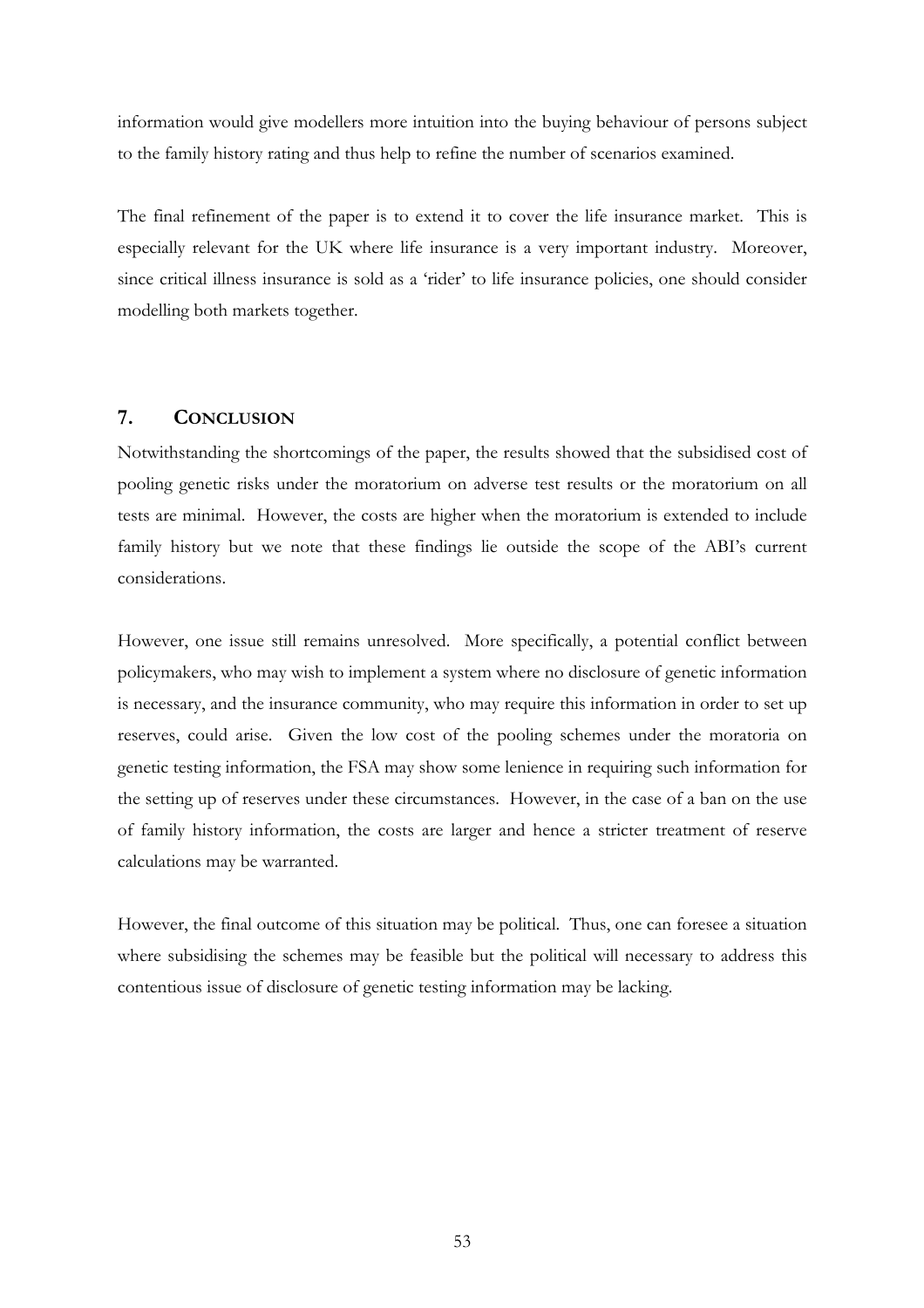# **REFERENCES**

- AUSTRALIAN LAW REFORM COMMISSION (2001), Issues Paper 26, *Protection of Human Genetic Information.*
- BAKKER, F. M., VAN VLIET, R. & W. P. VAN DEN VEN (2000), **"**Deductibles in Health Insurance: Can the Actuarially Fair Premium Reduction exceed the Deductible", **53**, *Health Policy*, p 125-143.
- BELL, J. (1934), "Huntington's Chorea", *Treasury of Human Inheritance*, **IV**, p 1-67.
- BRACKENRIDGE, C. (1971), "A Genetic and Statistical Study of Some Sex-related Factors in Huntington's Disease", *Clinical Genetics,* **2**, p 267-286.
- BRANDT, J., BYLSMA, F., GROSS, R., STINE, O., RANEN, N. & C. ROSS (1996), "Trinucleotide Repeat Length and Clinical Progression in Huntington's Disease", *American Academy of Neurology*, **46**, p 527-531.
- BRINKMAN, R., MEZEI, M., THEILMANN, J., ALMOVIST, E. & M. HAYDEN (1997), "The Likelihood of being Affected with Huntington Disease by a Particular Age, for a Specific CAG Size, *American Journal of Human Genetics*, **60**, p 1202-1210.
- CAMPION, D., DUMANCHIN, C., HANNEQUIN, D., DUBOIS, B., BELLIARD, S., PUEL, M., THOMAS-ANTERION, C., MICHON, A., MARTIN, C., CHARBONNIER, F., RAUX, G., CAMUZAT, A., PENET, C., MESNAGE, V., MARTINEZ, M., CLERGET-DARPOUX, F., BRICE, A. & T. FREBOURG (1999) *,* "Early-onset Autosomal Dominant Alzheimer's Disease: Prevalence, Genetic Heterogeneity, and Mutation Spectrum", *American Journal of Human Genetics*, **65**, p 664-670.
- CONNOR, M. & M. FIERGUSON-SMITH (1997), *Essential Medical Genetics*, Blackwell Science Ltd. 5<sup>th</sup> Edition.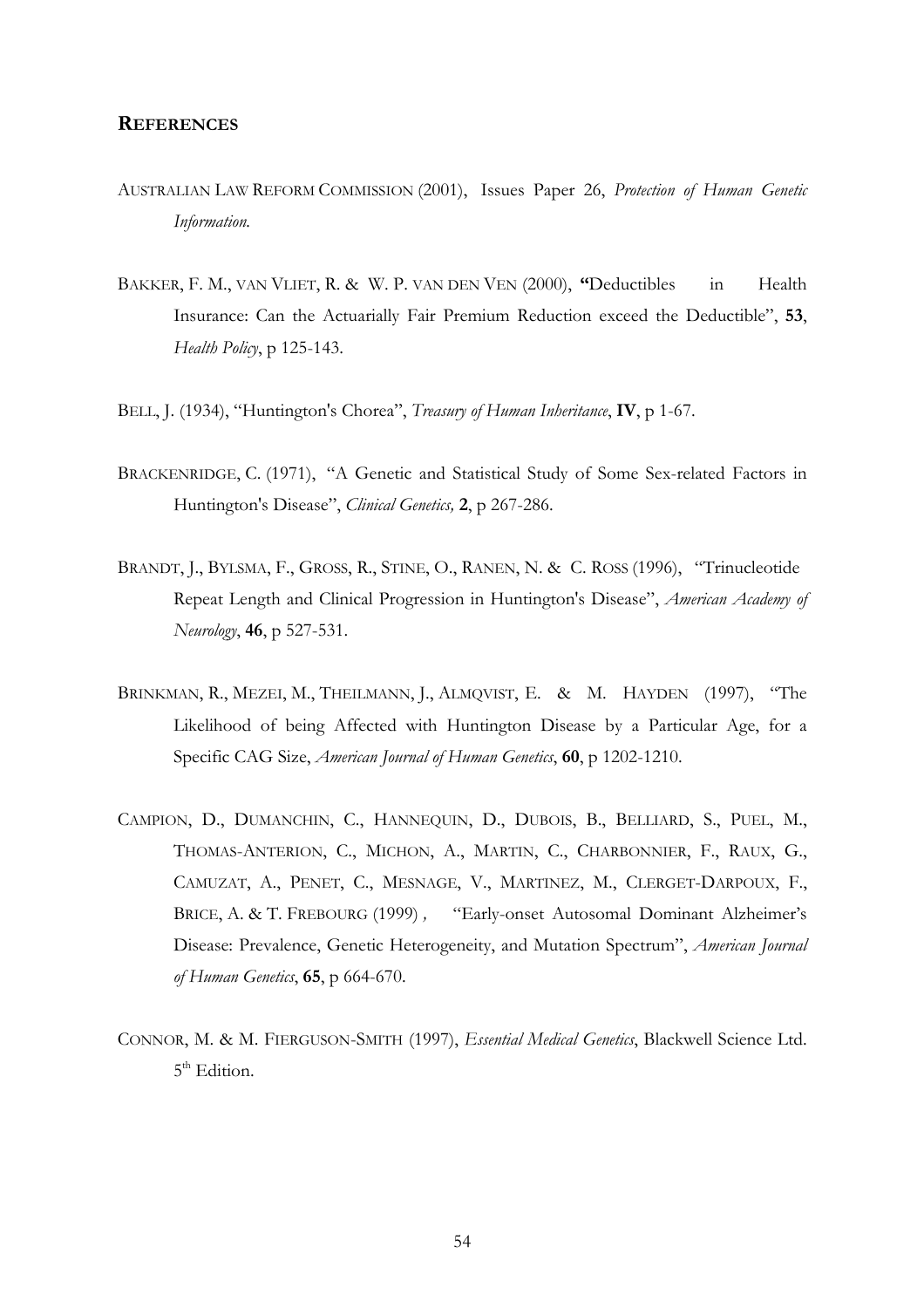- DALGAARD, O. (1957), "Bilateral Polycystic Disease of the Kidneys: A Follow up of Two Hundred and Eighty Four Patients and their Families", *Acta Medica Scandinavica*, **328**, p 1-255.
- DE DIE-SMULDERS C. E., HOWELER C. J., THIJS, C., MIRANDOLLE, J. F., ANTEN, H. B., SMEETS, H. J., CHANDLER, K. E. & J. P.GERAEDTS (1998), "Age and Causes of Death in Adult-onset Myotonic Dystrophy", *Brain* Aug; **121** ( Pt 8), p 1557-63.
- DEPARTMENT OF CLINICAL NEUROSCIENCES, <http://medweb.bham.ac.uk/http/depts/> clin\_neuro/teaching/tutorials/hmsn/hmsn.html
- EASTON, D. F., BISHOP, D. T., FORD, D., CROCKFORD, G. P. & THE BREAST CANCER LINKAGE CONSORTIUM (1993), "Genetic Linkage Analysis in Familial Breast and Ovarian Cancer", *American Journal of Human Genetics*, **52**, p 678-701.
- EASTON, D. F., FORD, D., BISHOP, D. T. & THE BREAST CANCER LINKAGE CONSORTIUM (1995), "Breast and Ovarian Cancer Incidence in BRCA1-Mutation Carriers", *American Journal of Human Genetics*, **56**, p 265-271.
- EMERY, A. E. H. (1991), "Population Frequencies of Inherited Neuromuscular Diseases A World Survey", *Neuromuscul Disord*, **1**, p 19-29.
- FISCHER, E-P. & K. BERBERICH (1999), *Impact of Modern Genetics on Life Insurance,* Publications of the Cologne Re.: Number 42.
- FORD, D., EASTON, D. F., STRATTON, M., NAROD, S., GOLDGAR, D., DEVILEE, P., BISHOP, D. T., WEBER, B., LENOIR, G., CHANG-CLAUDE, J., SOBOL, H., TEARE, M. D., STRUEWING, J., ARASON, A., SCHERNECK, S., PETO, J., REBBECK, T. R., TONIN, P., NEUHAUSEN, S., BARKARDOTTIR, R., EYFJORD, J., LYNCH, H., PONDER, B. A. J., GAYTHER, S. A., BIRCH, J. M., LINDBLOM, A., STOPPA-LYONNET, D., BIGNON, Y., BORG, A., HAMANN, U., HAITES, N., SCOTT, R. J., MAUGARD, C. M., VASEN, H.., SEITZ, S., CANNON-ALBRIGHT, L. A., SCHOIELD, A., ZELADA-HEDMAN, M., & THE BREAST CANCER LINKAGE CONSORTIUM (1998), "Genetic Heterogeneity and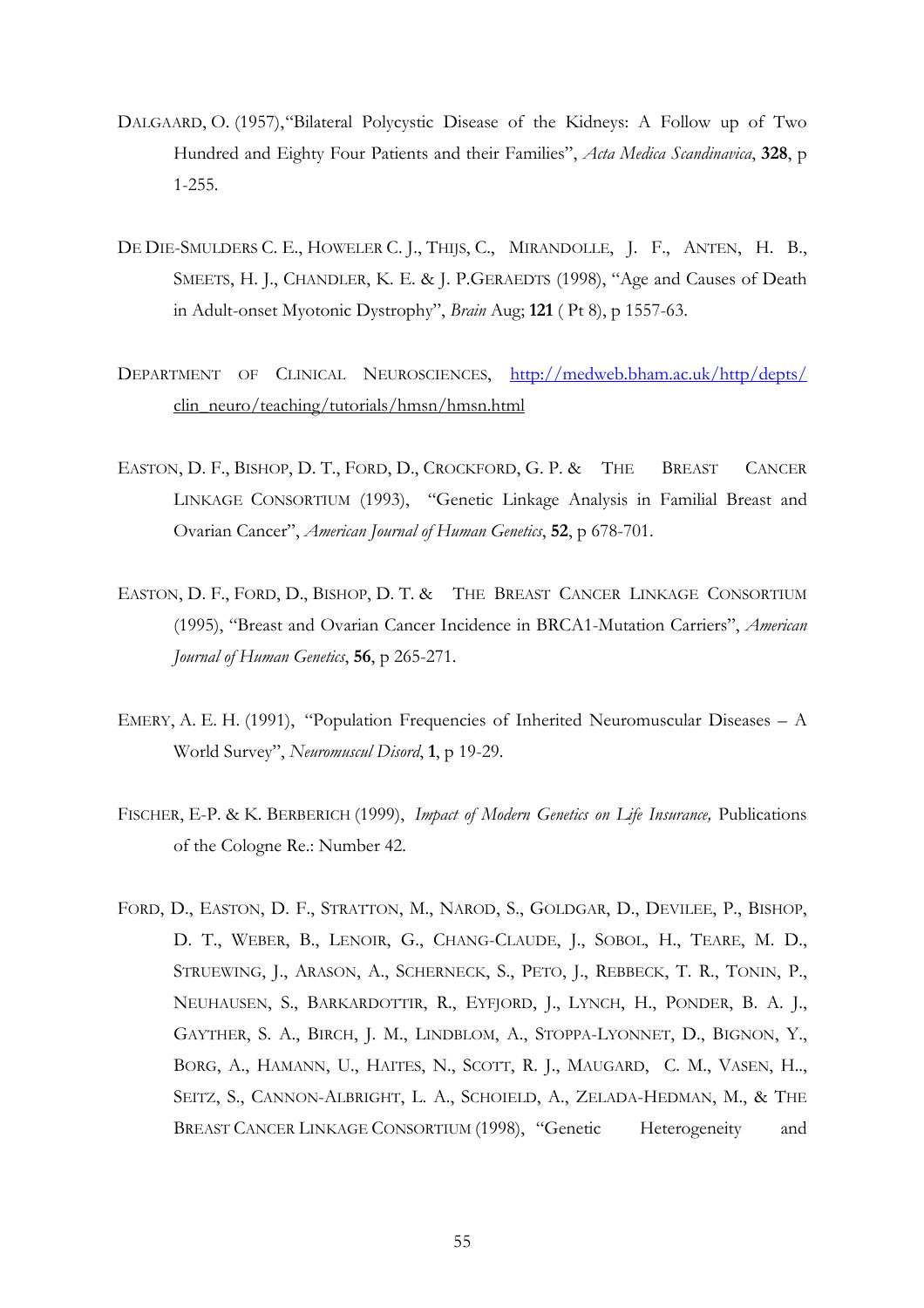Penetrance Analysis of the BRCA1 and BRCA2 Genes in Breast Cancer Families", *American Journal of Human Genetics,* **62**, p 676-689.

*Genes and Disease,* National Center for Biotechnology Information, [http://www.ncbi.nlm.nih.gov/disease/.](http://www.ncbi.nlm.nih.gov/disease/)

*Gene Reviews*, formerly *Genes Clinics*, http://www.geneclinics.org/profiles/.

- GUI, E. H. and A. MACDONALD (2002a), "A Nelson-Aalen Estimate of the Incidence Rates of Early-Onset Alzheimer's Disease Associated with the Presenilin-1 Gene", *ASTIN Bulletin*, Vol 32, No.1, p 1-42.
- GUI, E. H. and A. MACDONALD (2002b), "Early-onset Alzheimer's Disease, Critical Illness Insurance and Life Insurance" Research Report No. 02/2, Genetics and Insurance Research Centre, Heriot-Watt University, Edinburgh.
- GUIDANCE FROM THE ABI'S GENETIC ADVISER: Reliable and Relevant Genetic Test, Table A, B and C.
- GUTIÉRREZ C. and A. MACDONALD (2001), "Adult Polycystic Kidney Disease and Critical Illness Insurance", Research Paper No. 01/4, Genetics and Insurance Research Centre, Heriot-Watt University, Edinburgh.
- HARLEY, H. G., RUNDLE, S. A., MACMILLAN, J. C., MYRING, J., BROOK, J. D., CROW. S. *et al*. (1993), "Size of the Unstable CTG Repeat Sequence in Relation to Phenotype and Parental Transmission in Myotonic Dystrophy", *Am J Hum Genet*, **52**, p 1164-1174.
- HARPER, P.S. (1996), *Huntington's Disease*, W.B. Saunders.
- HARPER, P. S. & A. J. CLARKE (1997), *Genetics, Society and Clinical Practice*, Oxford: BIOS Scientific.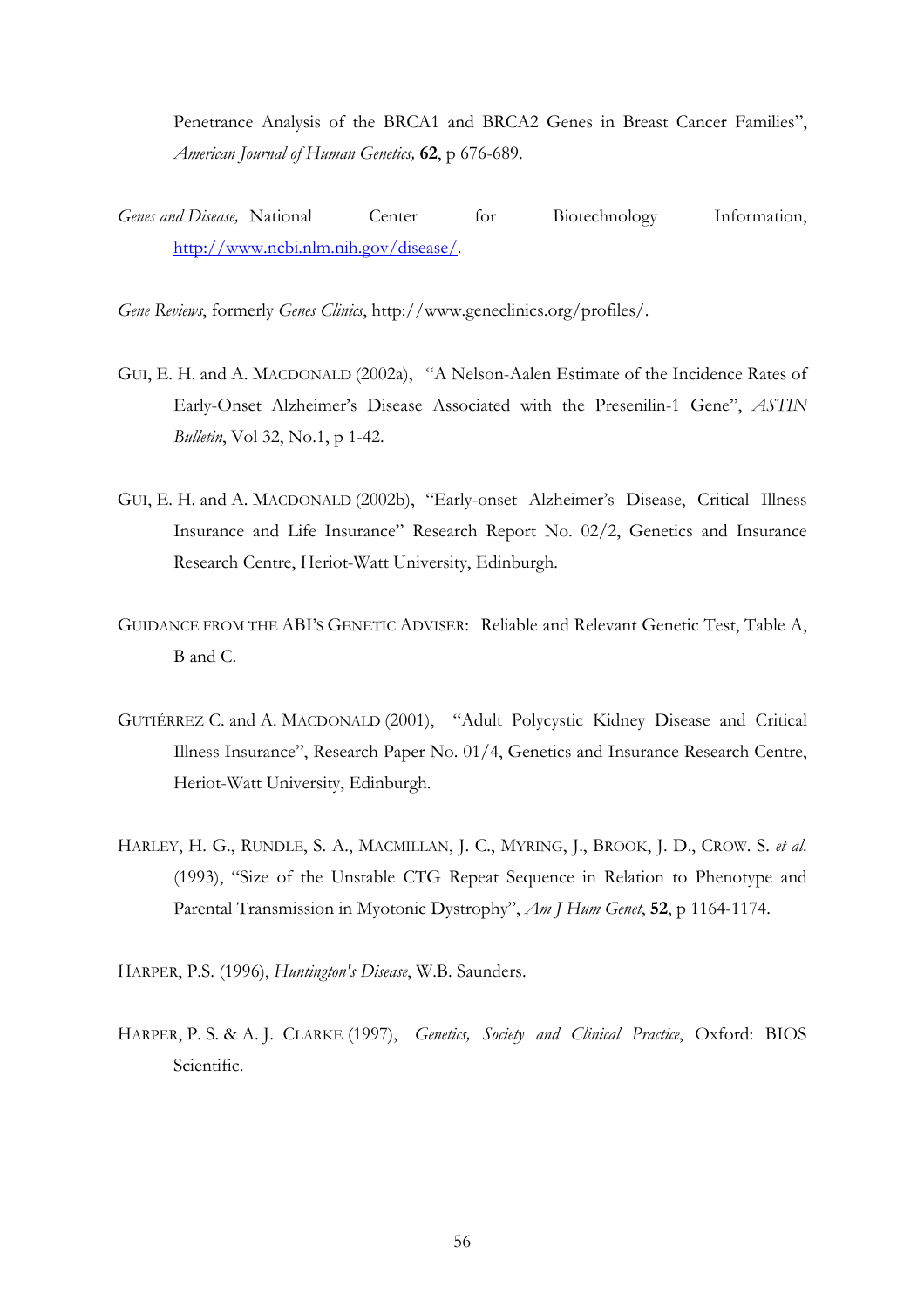- HARPER, P. S, LIM, C. & D. CRAUFURD (2000), "Ten Years of Presymptomatic Testing for Huntington's Disease: The Experience of the UK Huntington's Disease Prediction Consortium", *Journal of Medical Genetics*, **37**, p 657- 571.
- HATEBOER, N., BOGDANOVA, N., DIJK, M., COTO, E., SAGGAR-MALIK, A., SAN MILLAN, J, TORRA, R., RAVINE, D. & M. BREUNING, for the European PKD1-PKD2 Study Group (1999), "Comparison of Phenotypes of Polycystic Kidney Disease Types 1 and 2", European PKD1-PKD2 Study Group, *The Lancet*, **353**, p 103-107.
- HOPPER, J. L., SOUTHEY, M. C., DITE, G. S., JOLLEY, D. J., GILES, G. G., MCCREDIE, M. R. E., EASTON, D. F., VENTER, D. J. & THE AUSTRALIAN BREAST CANCER FAMILY STUDY (1999), "Population-based Estimates of the Average Age-Specific Cumulative Risk of Breast Cancer for a Defined Set of Protein Truncating Mutations in BRCA1 and BRCA2", Preprint, University of Melbourne Centre for Genetic Epidemiology.
- HOUSE OF COMMONS SCIENCE AND TECHNOLOGY COMMITTEE (2001), *Fifth Report: Genetics and Insurance*, [http://www.publication.parliament.uk/pa/cm200001/](http://www.publication.parliament.uk/pa/cm200001/cmseleect/cmsctech/174/17402/htm)cmselect/cmsctech /174/17402/htm.
- HUMAN GENETIC ADVISORY COMMISSION (1997), *The Implications of Genetic Testing for Insurance*, Human Genetic Advisory Commission.
- HUMAN GENETICS COMMISSION (2001), *The Use of Genetic Information Insurance: Interim Recommendations of the Human Genetic Commission,* <http://www.hgc.gov.uk/business> \_publications\_statement\_01may.htm .
- HUMAN GENETICS COMMISSION SUMMARY REPORT (2002), *Inside Information: Balancing Interests in the Use of Personal Genetics Data*, May.
- JOHNSON, A. & P. GABOW (1997), "Identification of Patients with Autosomal Dominant Polycystic Kidney Disease at the Highest Risk of End-Stage Renal Disease", *Journal of Medical Genetics*, **34**, p 827-830.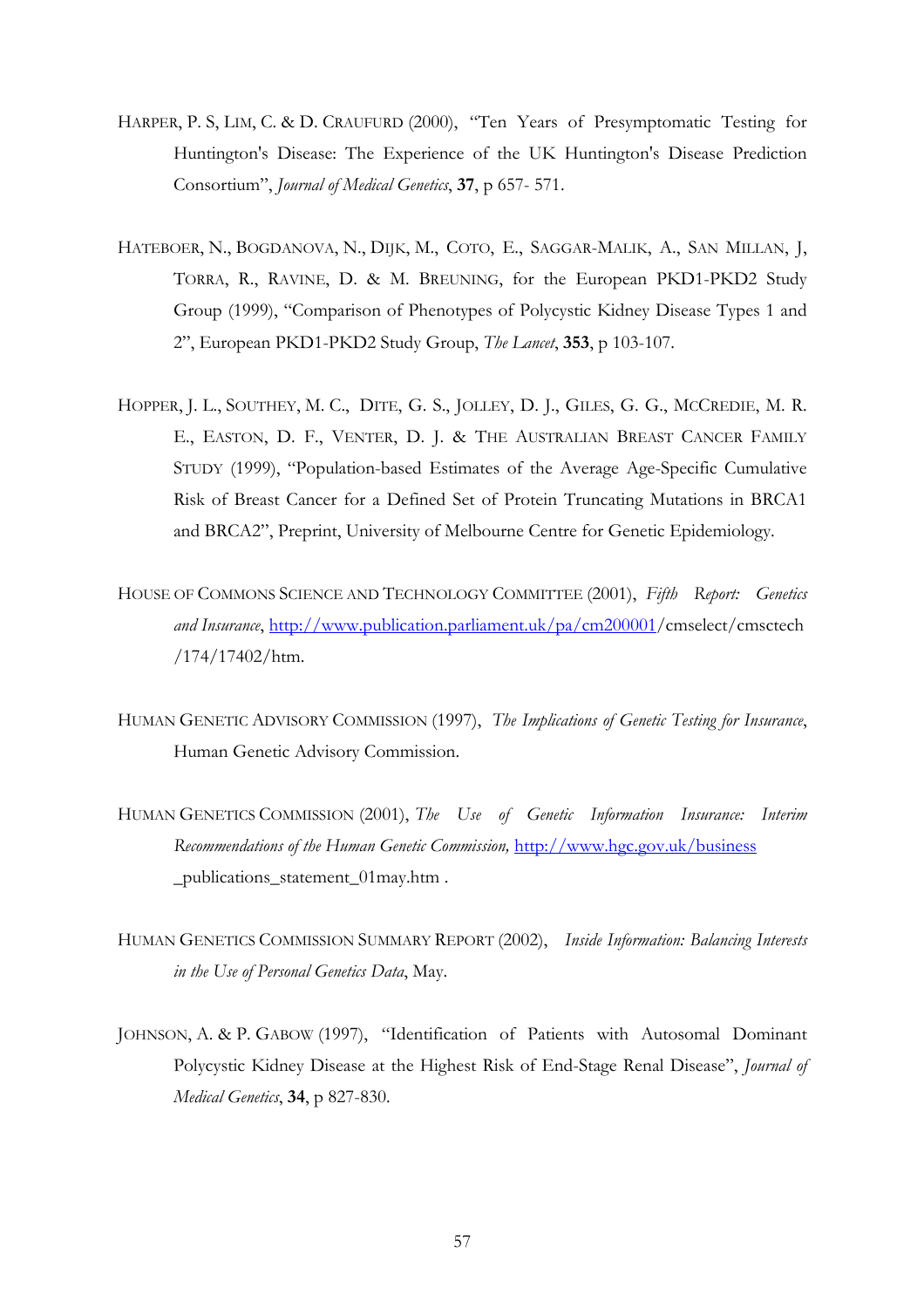- KOKMEN, E., BEARD, C. M.. OFFORD, K. P. & L. T. KURLAND (1989), "Prevalence of Medically Diagnosed Dementia in a Defined United States Population", Rochester, Minnesota, January 1, 1975, *Neurology*, **39**, p 773-776.
- *Laboratory Services for Genetics* (2000), Report of an Expert Working Group to the NHS Executive and Human Genetics Commission.
- LEIGH, T. S. (1990), "Underwriting A Dying Art", *Journal of the Institute of Actuaries*, **117**, p 443-531
- MACDONALD, A. (1999), "Modelling the Impact of Genetics on Insurance", *North American Actuarial Journal*, Vol. 3, No.1, January.
- MACDONALD, A (2001), "Moratoria on the Use of Genetic Tests and Family History For Mortgage-Related Life Insurance", Research Report No.01/3, Genetic and Insurance Research Centre, Heriot-Watt University, Edinburgh.
- MACDONALD, A. (2002), "Genetics and Insurance: What Have We Learned So Far?", Research Report No. 02/1, Genetics and Insurance Research Centre, Heriot-Watt University, Edinburgh.
- MACDONALD, A., WATERS, H. and C. WEKWETE (2003a), "The Genetics of Breast and Ovarian Cancer II: A Model of Critical Illness Insurance", forthcoming in *Scandinavian Actuarial Journal*.
- MACDONALD, A., WATERS, H. and C. WEKWETE (2003b), "The Genetics of Breast and Ovarian Cancer I: A Model of Family History", forthcoming in *Scandinavian Actuarial Journal*.
- MCGLEENAN, T. (2001), *Insurance and Genetic Information*, Association of British Insurers.
- MEISER, B. & S. DUNN (2000), "Psychological Impact of Genetic Testing for Huntington's Disease: An Update of the Literature", *Journal of Neurosurgery, Psychiatry*, **69**, p 574-578.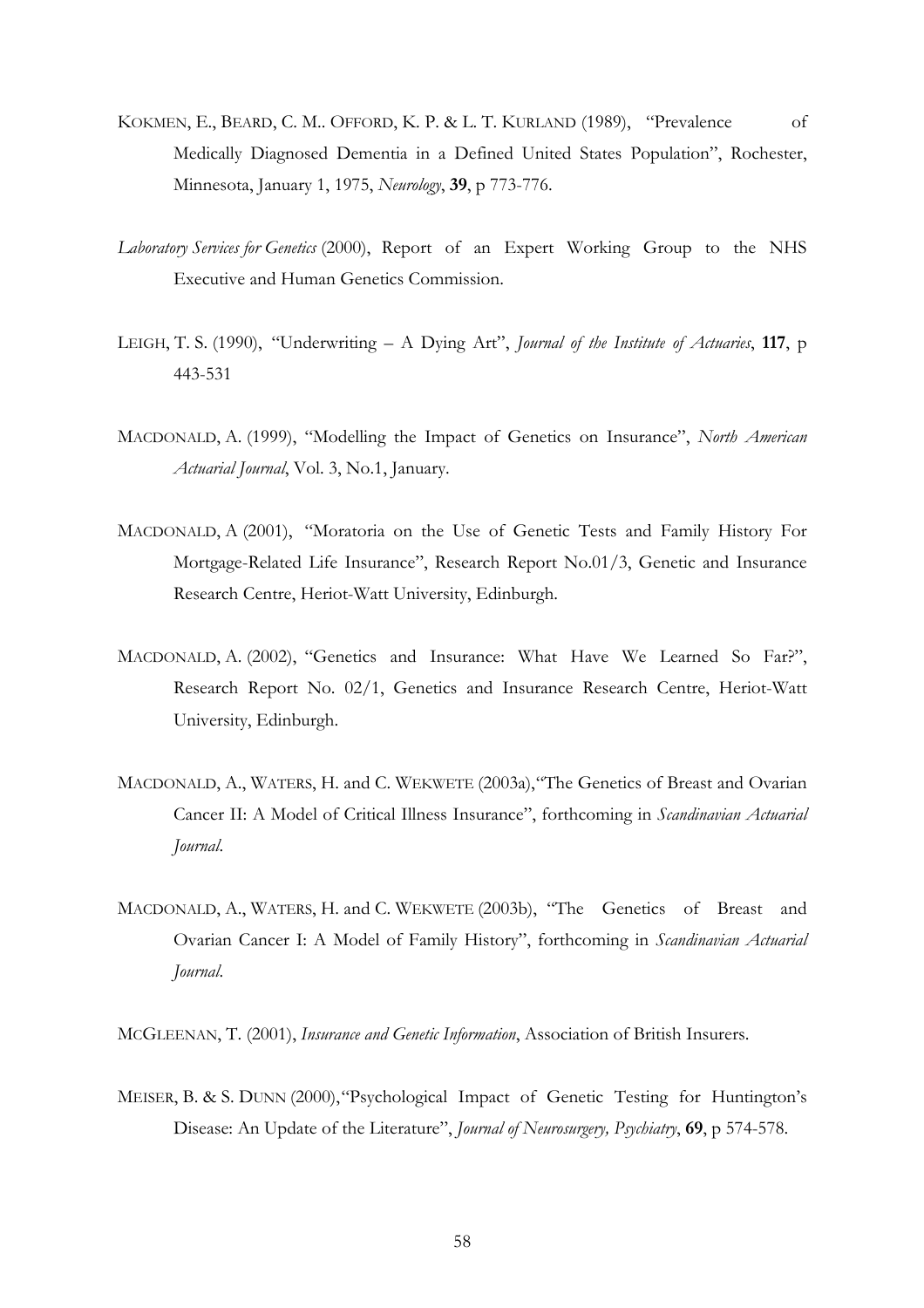- NATIONAL STATISTICS, <http://www.statistics.gov.uk/statbase/ssdataset.asp?vlnk>=4212&  $image.x=10& \text{image.y}=9.$
- PARMIGIANI, G., BERRY, D. & O. ANGUILLAR (1998), "Determining Carrier Probabilities for Breast Cancer Susceptibility Genes BRCA1 and BRCA2", *American Journal of Human Genetics*, **62**, p 145-158.
- RAVINE, D. WALKER, G. GIBSON, R., FORREST, S. RICHARDS, R., FRIEND, K., SHEFFIELD, L., KINCAID-SMITH, P. & D. DANKS (1992), "Phenotype and Genotype Heterogeneity in Autosomal Dominant Polycystic Kidney Disease", *The Lancet*, **340**, p 1330-1333.
- REGENAUER, A. AND J. SCHMIDTKE, *Genetics: Basis for Medicine in the 21<sup>st</sup> Century*, Munich Re. Group.

REPORT OF THE CHAIRMAN OF THE ABI WORKING PARTY, "Access to Insurance".

- ROGAEVA, E. A., FAFEL, K. C. SONG, Y. Q., MEDEIROS, H., SATO. C., LIANG, Y., RICHARD, E., ROGAEV, E. I. FROMMELT, P., SADOVNICK, A. D., MESCHINO, W., ROCKWOOD, K., BOSS M. A., MAYEUX, R. & ST. GEORGE-HYSLOP, P. H. (2001), "Screening for PS1 mutations in a Referral-based Series of AD cases. 21 Novel Mutations", *Neurology*, **57**, p 621-625.
- ROOS, R.A.C., DER VLIS, M.V., HERMANS, J., ELSHOVE, H.M., MOLL, A.C., VAN DE KAMP, J.J.P. & G. W. BRUYN (1991), "Age at Onset in Huntington's Disease: Effect of Line of Inheritance and Patient's Sex", *Journal of Medical Genetics*, **28**, p 515 - 519.
- SCHOENBERG, B. S., ANDERSON, D. W., HAERER, A. F. (1985), "Severe Dementia, Prevalence and Clinical Features in a Bi-racial US Population", *Archives of Neurology*, **42**, p 740-743.
- SMITH, C. (1998), "Huntington's Chorea: A Mathematical Model for Life Insurance", Unpublished manuscript, Swiss Re, Zurich.

SUDBERY, P. (2002), *Human Molecular Genetics*, Prentice-Hall, Harlow.